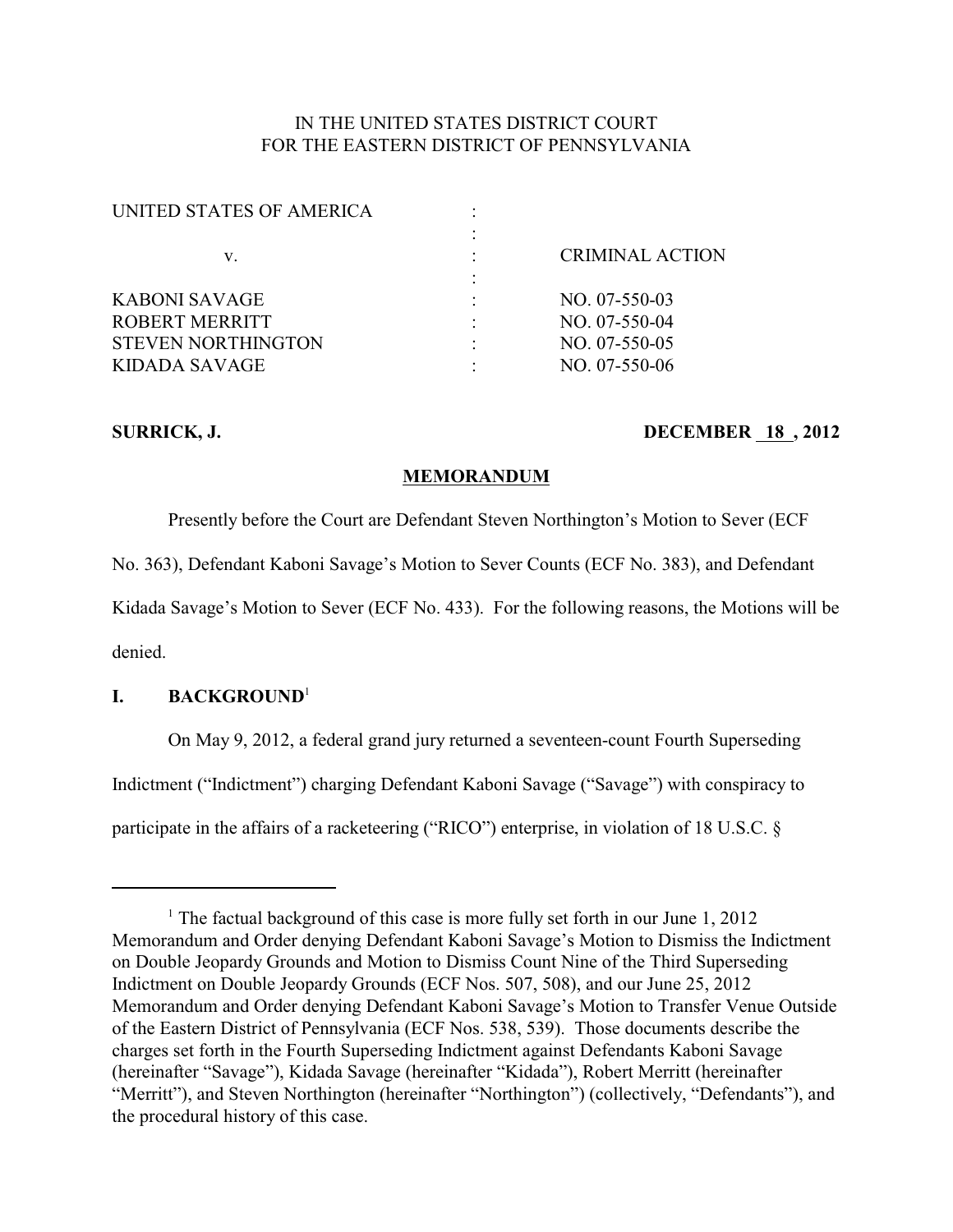1962(d) (Count 1), twelve counts of murder in aid of racketeering, in violation of 18 U.S.C. § 1959(a)(1) (Counts 2-7, 10-15), tampering with a witness, in violation of 18 U.S.C. § 1512(a) (Count 8), conspiracy to commit murder in aid of racketeering, in violation of 18 U.S.C. § 1959(a)(5) (Count 9), retaliating against a witness, in violation of 18 U.S.C. § 1513(a) (Count 16), and using fire to commit a felony, in violation of 18 U.S.C. § 844(h)(1) (Count 17). (Fourth Superseding Indictment ("Indictment"), ECF No.  $480.$ )<sup>2</sup> Savage was charged, along with three co-Defendants, Steven Northington, Robert Merritt, and Kidada Savage, his sister.<sup>3</sup> Defendant Lamont Lewis was also charged in the First Superseding Indictment. The charges against Lewis were disposed of by guilty plea. On March 14, 2011, the Government filed notices of intent to seek the death penalty against Savage, Merritt and Northington. (ECF Nos. 196, 197, 198.) The Government does not seek the death penalty against Kidada Savage.

The Indictment alleges that Defendants were members of the Kaboni Savage Organization ("KSO"), an enterprise that operated from late 1997 to April 2010 in this District and elsewhere. (Indictment 1-4.) The KSO packaged, prepared, and distributed controlled substances throughout the greater Philadelphia area; distributed drugs and collected drug proceeds in North Philadelphia; and operated multiple drug distribution centers in North Philadelphia, often referred to as "drug corners." (*Id.* at 5.) The KSO engaged in a conspiracy to "knowingly and unlawfully conduct and participate . . . in the conduct of the affairs of such

 $2$  The First Superseding Indictment was filed on April 8, 2009. (ECF No. 51.) The Second Superseding Indictment was filed on June 22, 2011. (ECF No. 229.) The Third Superseding Indictment was filed on September 7, 2011. (ECF No. 284.)

<sup>&</sup>lt;sup>3</sup> On May 29, 2012, we entered an Order permitting all Defendants to join the pretrial motions of their codefendants to the extent that the Defendants have standing. (Order, ECF No. 495.) All Defendants have standing to assert the arguments in the instant Motion.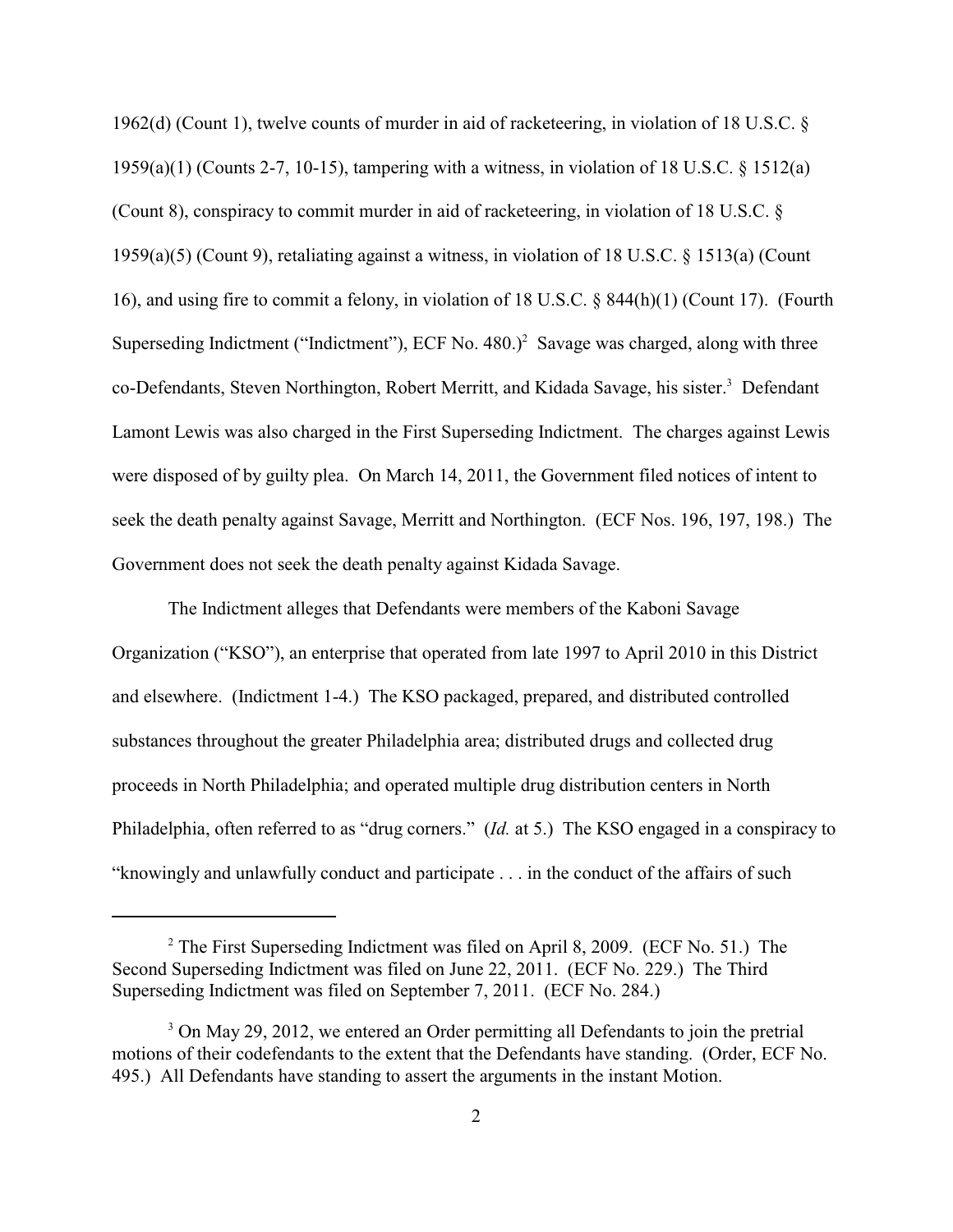enterprise through a pattern of racketeering activity." (*Id.* at 2.) The KSO's activities included, without limitation, acts of murder; dealing and conspiring to distribute and possess with intent to distribute controlled substances; arson; witness tampering; witness retaliation; and money laundering. (*Id.* at 2-4.)

On February 17, 2012, Northington filed a Motion to Sever Trial. (Northington Mot.,

ECF No.  $363.$ <sup>4</sup> On February 21, 2012, Savage filed a Motion to Sever Counts. (Savage Mot.,

ECF No. 383.) On March 21, 2012, Kidada filed a Motion to Sever. (Kidada Mot., ECF No.

433.) On April 5, 2012, the Government filed an Omnibus Response ("Response") opposing

these Motions. (Gov't's Resp., ECF No. 450.) On June 11 and 12, 2012, we held a hearing on

Defendants' pre-trial motions. Oral argument was heard on Kidada's Motion.

## **II. LEGAL STANDARD**

### **A. Rule 8**

"Federal Rule of Criminal Procedure 8 governs joinder of offenses and joinder of

defendants." *United States v. Irizarry*, 341 F.3d 273, 287 (3d Cir. 2003). It states:

(a) Joinder of Offenses. The indictment or information may charge a defendant in separate counts with 2 or more offenses if the offenses charged—whether felonies or misdemeanors or both—are of the same or similar character, or are based on the same act or transaction, or are connected with or constitute parts of a common scheme or plan.

(b) Joinder of Defendants. The indictment or information may charge 2 or more defendants if they are alleged to have participated in the same act or transaction, or in the same series of acts or transactions, constituting an offense or offenses. The

On February 20, 2012, Merritt filed a motion requesting to join Northington's motion to <sup>4</sup> sever. (*See* ECF No. 367.) On March 26, 2012, the Government filed an omnibus response to some of Defendants' pre-trial motions. (ECF No. 439.) The Government stated that it does not object to any of the Defendants adopting a co-defendant's motion, provided that the joining defendant has standing. (*Id.* at 1.)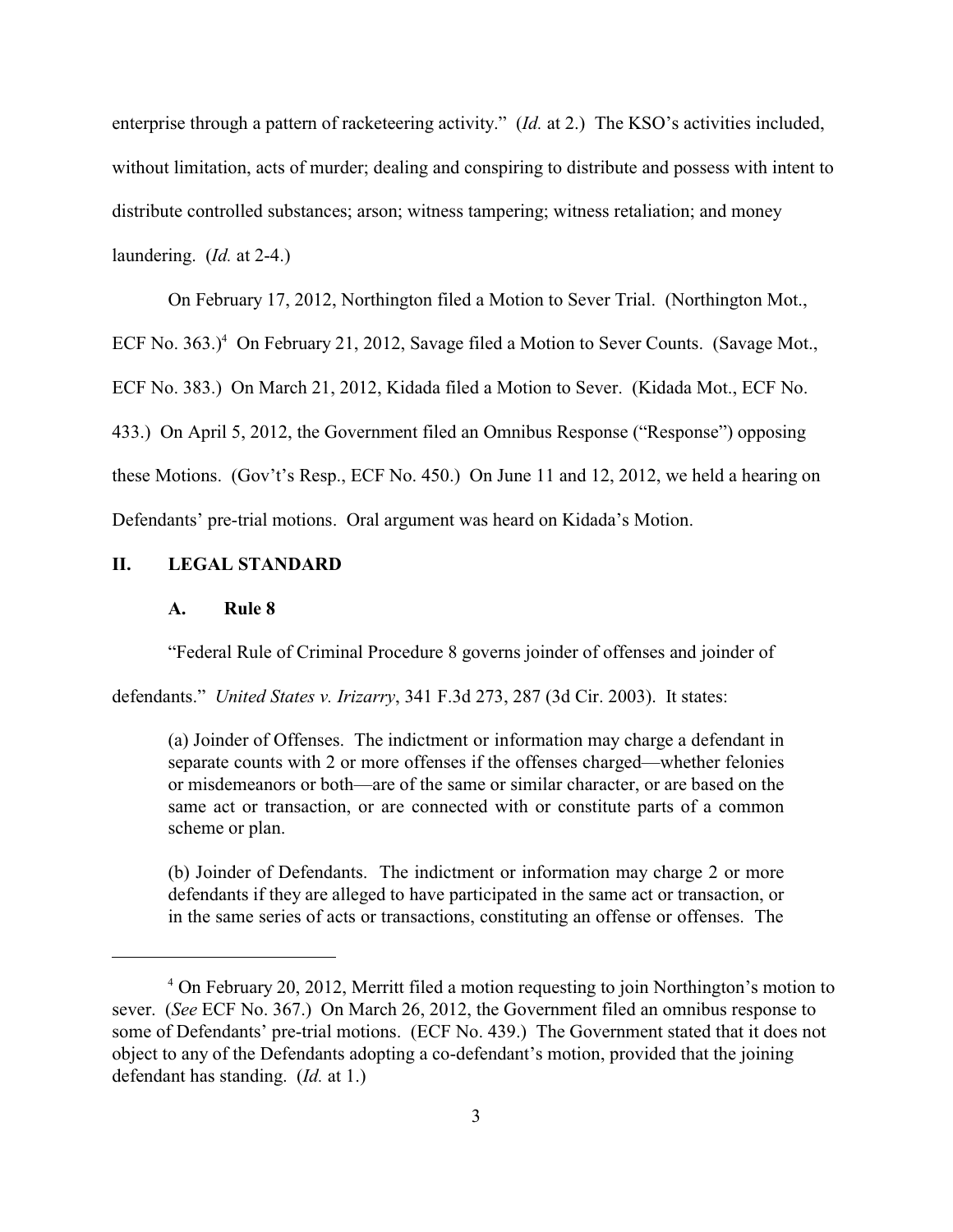defendants may be charged in one or more counts together or separately. All defendants need not be charged in each count.

Fed. R. Crim. P. 8.

The Third Circuit has held that Rule 8(a) "'applies only to prosecutions involving a single defendant' and that in a multi-defendant case . . . 'the tests for joinder of counts and defendants is merged in Rule 8(b).'" *Irizarry*, 341 F.3d at 287 (quoting *United States v. Somers*, 496 F.2d 723, 729 n.8 (3d Cir. 1974)).<sup>5</sup> Rule 8(b) is "less permissive" than Rule (8)(a). *Eufrasio*, 935 F.2d at 570; *see also United States v. Jimenez*, 513 F.3d 62, 82 (3d Cir. 2008) (noting that "joinder of defendants under Rule 8(b) is a stricter standard than joinder of counts against a single defendant under Rule 8(a)"). We analyze Defendants' joinder challenges under the less permissive Rule  $8(b).<sup>6</sup>$ 

In construing Rule 8(b), the Third Circuit has followed the Supreme Court in recognizing the "fundamental principle that the federal system prefers 'joint trials of defendants who are indicted together [ ]' because joint trials 'promote efficiency and serve the interests of justice by

<sup>&</sup>lt;sup>5</sup> While the Third Circuit has acknowledged that "most courts have held that Rule  $8(b)$ applies exclusively to issues of joinder of multiple defendants and Rule 8(a) applies only in cases of a single defendant charged with multiple offenses," it has suggested that Rule 8(a) may provide the proper standard for joinder of offenses against one defendant, even in cases with multiple defendants. *Irizarry*, 341 F.3d at 287 & n.4 (citing *United States v. Eufrasio*, 935 F.2d 553, 570 n.20 (3d Cir. 1991)); *see also United States v. Heilman*, 377 F. App'x 157, 202 n.34 (3d Cir. 2010) (stating same).

 $\delta$  While the standards of Rule 8(a) and Rule 8(b) are similar in that they both require a transactional nexus between offenses or defendants joined, Rule 8(a) is more permissive because it allows joinder when offenses are of the same or similar character, whereas Rule 8(b) does not. *Irizarry*, 341 F.3d at 287 n.4 (citing *Eufrasio*, 935 F.2d at 570 n.20). Accordingly, if joinder satisfies Rule 8(b), it also satisfies Rule 8(a). *Heilman*, 377 F. App'x at 202 n.34; *see also Eufrasio*, 935 F.2d at 570 ("In the interests of justice, we apply the less permissive standard of Rule  $8(b) \ldots$ .").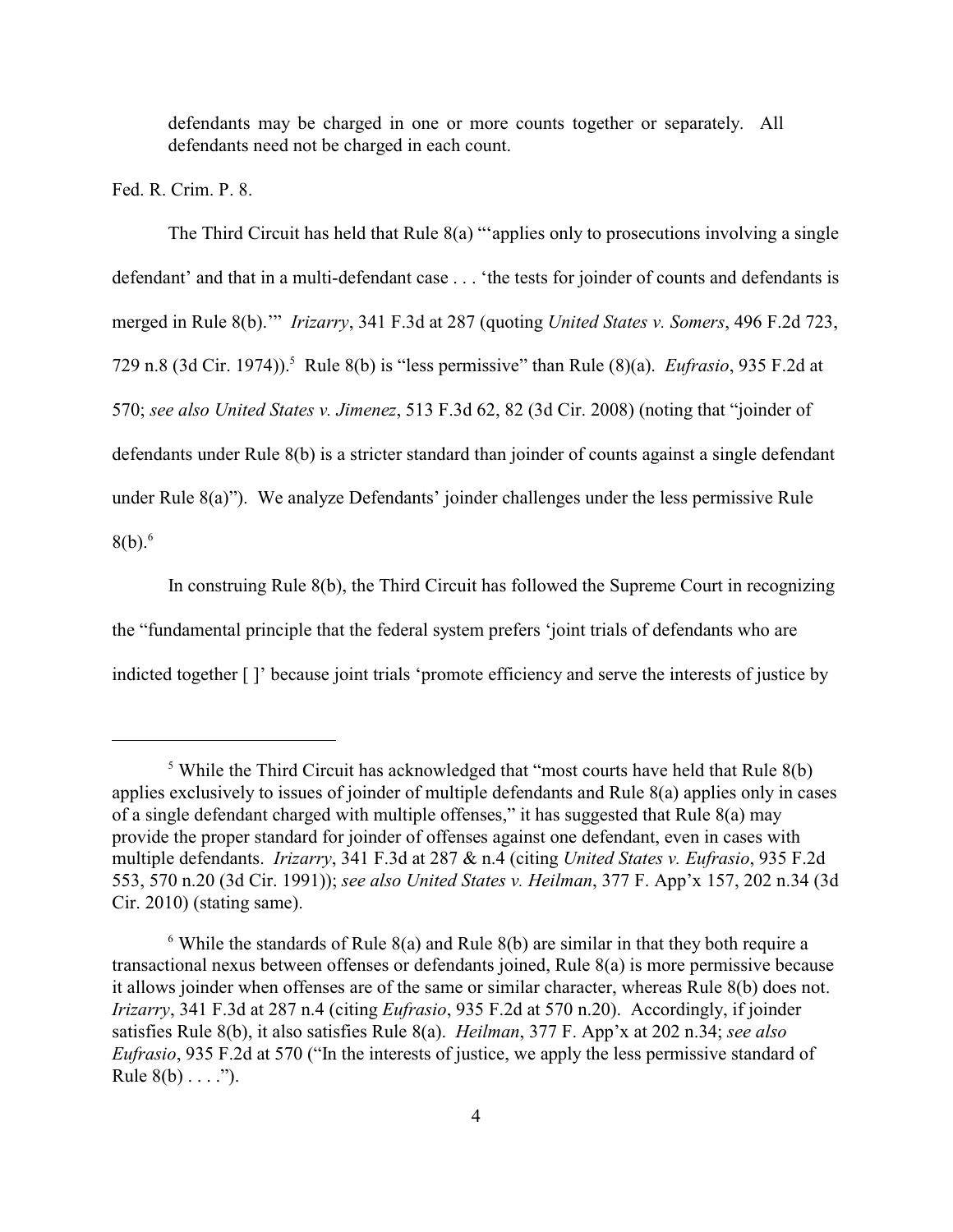avoiding the scandal and inequity of inconsistent verdicts.'" *United States v. Urban*, 404 F.3d 754, 775 (3d Cir. 2005) (quoting *Zafiro v. United States*, 506 U.S. 534, 537 (1993) (alteration in original)). This is particularly true in cases in which defendants have been charged with engaging in a conspiracy. *See Eufrasio*, 935 F.2d at 567 ("Rule 8(b) provides substantial leeway to prosecutors who would join racketeering defendants in a single trial."). The Third Circuit has stated that Rule 8(b)

permits joinder of defendants charged with participating in the same racketeering enterprise or conspiracy, even when different defendants are charged with different acts, so long as indictments indicate all the acts charged against each joined defendant (even separately charged substantive counts) are charged as racketeering predicates or as acts undertaken in furtherance of, or in association with, a commonly charged RICO enterprise or conspiracy.

*Id.* (citing *United States v. Dickens*, 695 F.2d 765, 778-79 (3d Cir. 1982)). "[J]oinder . . . of a conspiracy count and substantive counts arising out of the conspiracy [is permitted], *since the claim of conspiracy provides a common link*, and demonstrates the existence of a common scheme or plan." *Id.* (quoting *Somers*, 496 F.2d at 729-30 (internal quotation marks and internal citation omitted) (original emphasis in *Somers*)). A RICO conspiracy charge provides that link. *Id.*

#### **B. Rule 14**

Even if joinder is proper under Rule 8(b), a district court may order Rule 14 severance if the potential prejudice outweighs the expense and time of separate trials that essentially retry the same issue. *See Zafiro*, 506 U.S. at 539; *see also United States v. Joshua*, 976 F.2d 844, 847 (3d Cir. 1992) ("Severance decisions under Rule 14 require the district court to weigh the potential for prejudice to the defendant from joinder against the conservation of judicial resources that joinder will occasion."). Federal Rule of Criminal Procedure 14 states, in relevant part: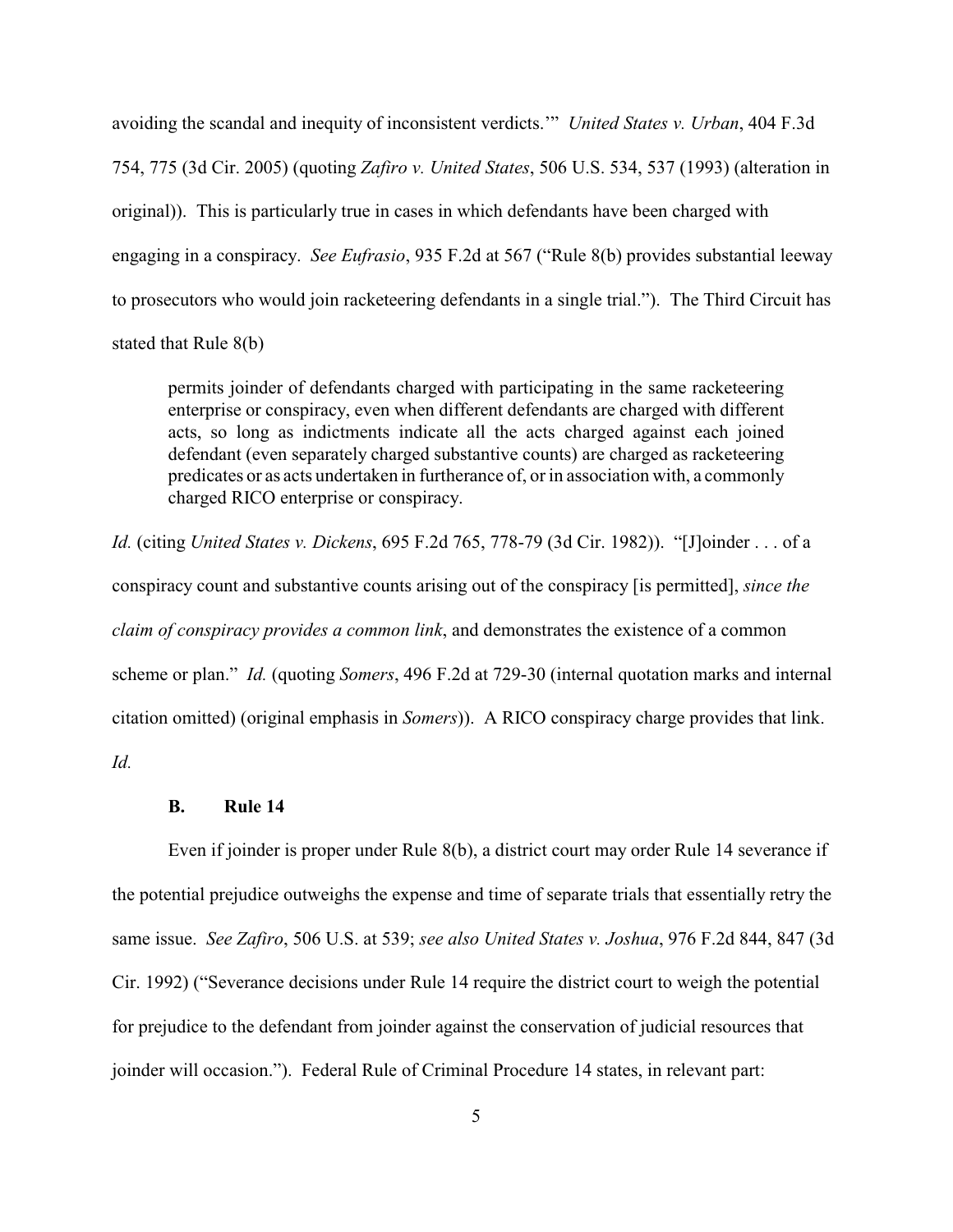(a) Relief. If the joinder of offenses or defendants in an indictment, an information, or a consolidation for trial appears to prejudice a defendant or the government, the court may order separate trials of counts, sever the defendants' trials, or provide any other relief that justice requires.

#### Fed. R. Crim. P. 14(a).

Defendants are not entitled to severance merely because they may have a better chance of acquittal in separate trials or because the evidence is different as to each defendant. "Severance should only be granted 'if there is a serious risk that a joint trial would compromise a specific trial right of one of the defendants, or prevent the jury from making a reliable judgment about guilt or innocence.'" *United States v. Riley*, 621 F.3d 312, 335 (3d Cir. 2010) (quoting *Urban*, 404 F.3d at 775 (quoting *Zafiro*, 506 U.S. at 539)). To prevail on a Rule 14 motion, a defendant has a "heavy burden," *United States v. Quintero*, 38 F.3d 1317, 1343 (3d Cir. 1994), and must ""pinpoint clear and substantial prejudice resulting in an unfair trial," *Riley*, 621 F.3d at 335 (quoting *United States v. McGlory*, 968 F.2d 309, 340 (3d Cir. 1992) (internal quotation marks and citation omitted)).

In the context of multiple defendants, the Third Circuit has noted that prejudice sufficient to warrant severance might occur in the following situations: "(1) a 'complex case' involving 'many defendants' with 'markedly different degrees of culpability,' (2) a case . . . where evidence that is probative of one defendant's guilt is technically admissible only against a co-defendant, and (3) a case where evidence that exculpates one defendant is unavailable in a joint trial." *United States v. Balter*, 91 F.3d 427, 432-33 (3d Cir. 1996) (citing *Zafiro*, 506 U.S. at 539). The question of prejudice hinges upon "whether the jury will be able to 'compartmentalize the evidence as it relates to separate defendants in view of its volume and limited admissibility.'" *United States v. Davis*, 397 F.3d 173, 182 (3d Cir. 2005) (quoting *Somers*, 496 F.2d at 730).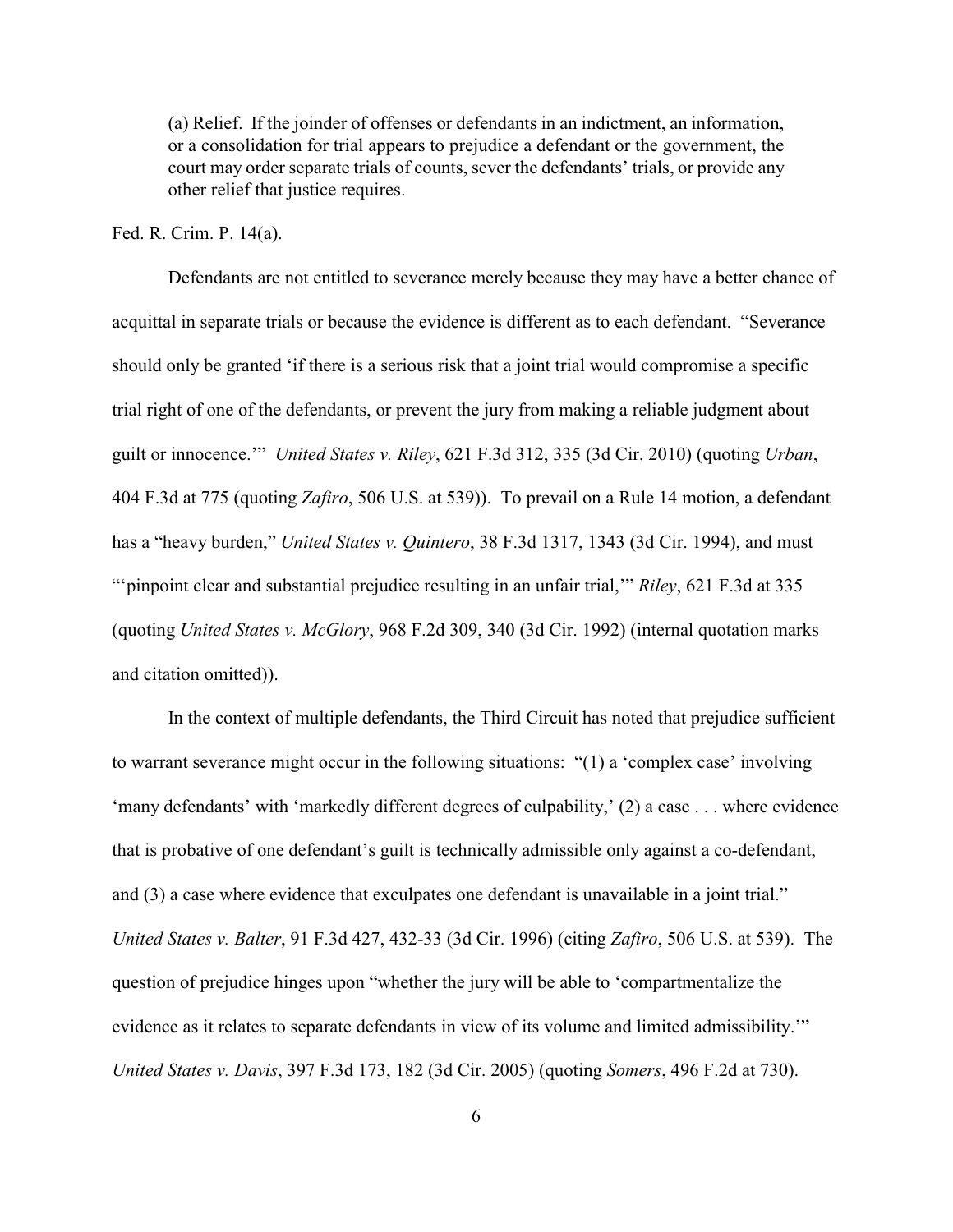Where additional charges against a single defendant are "relatively straightforward and discrete," we have "not doubt[ed] that the jury reasonably could [be] expected to compartmentalize the evidence . . . ." *United States v. Lore*, 430 F.3d 190, 205 (3d Cir. 2005). By contrast, "[w]hen many defendants are tried together in a complex case and they have markedly different degrees of culpability, the risk of prejudice is heightened." *Zafiro*, 506 U.S. at 539.

"The decision to sever a trial is left to the sound discretion of the District Court." *United States v. Ginyard*, 65 F. App'x 837, 838 (3d Cir. 2003) (citing *Zafiro*, 506 U.S. at 538-39 ("Moreover, Rule 14 does not require severance even if prejudice is shown; rather, it leaves the tailoring of the relief to be granted, if any, to the district court's sound discretion.")); *United States v. Reicherter*, 647 F.2d 397, 400 (3d Cir. 1981) ("Motions for severance rest in the sound discretion of the trial judge, whose determination should not be disturbed in the absence of an abuse of discretion.")); *United States v. Albowitz*, 380 F. Supp. 553, 555 (E.D. Pa. 1974) (stating same).

In death penalty cases, some district courts have held that in the context of severance, "[t]he threshold for determining what constitutes prejudice and when the jury's ability to render a reliable verdict is compromised is necessarily lower than in the ordinary case." *United States v. Green*, 324 F. Supp. 2d 311, 320 (D. Mass. 2004); *see also United States v. Solomon*, No. 05- 385, 2007 WL 1228029, at \*3 (W.D. Pa. Apr. 25, 2007) (citing same); *United States v. Perez*, 299 F. Supp. 2d 38, 44 (D. Conn. 2004) (noting "heightened need for reliability in a death penalty trial"). Nevertheless, "defendants charged with capital murder under federal statutes have been tried jointly in both the guilt and penalty phases of trial." *United States v. Bernard*, 299 F.3d 467, 475 (5th Cir. 2002) (citing *United States v. Causey*, 185 F.3d 407, 417 (5th Cir.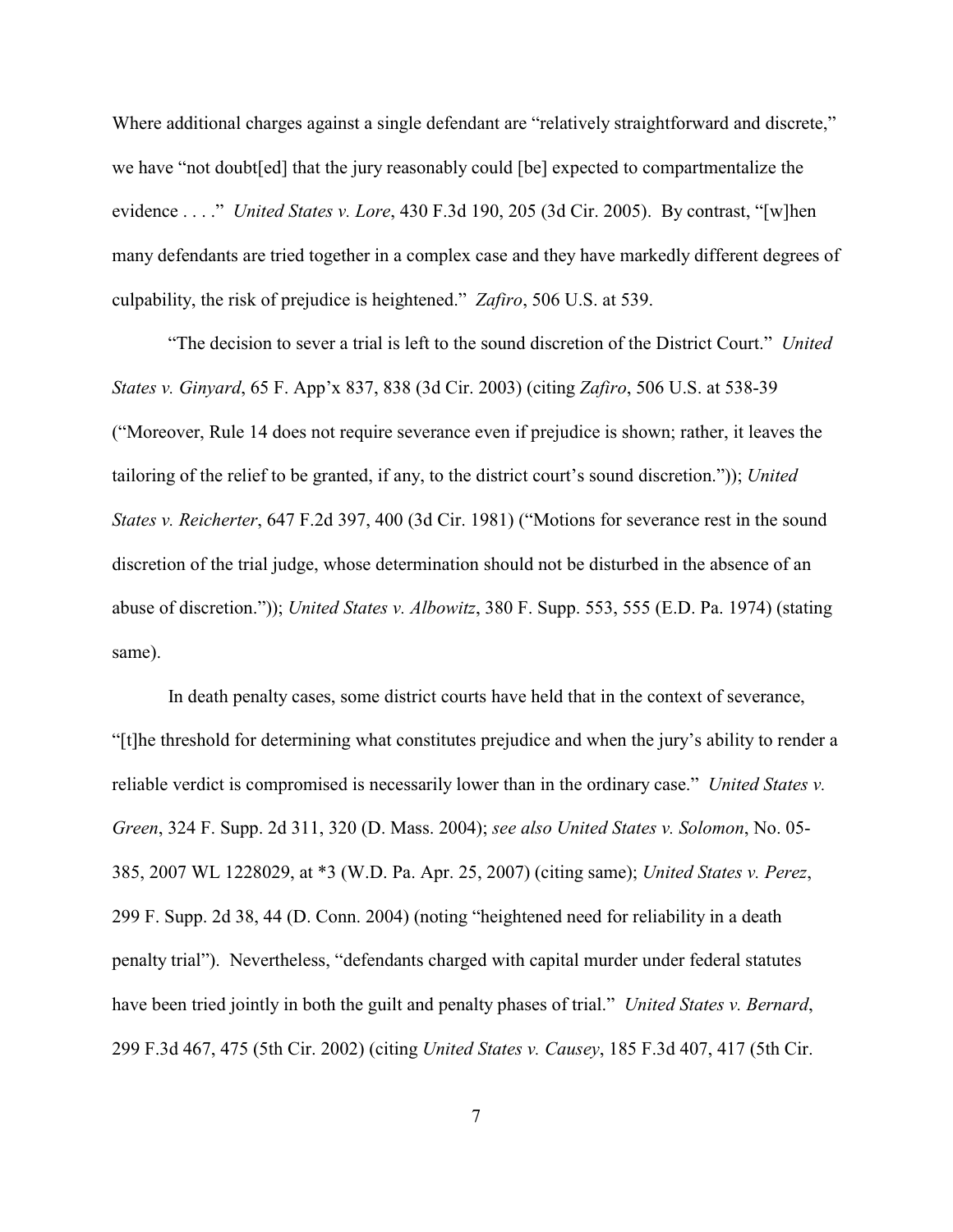1999); *United States v. Tipton*, 90 F.3d 861, 892 (4th Cir.1996)). "There is no per se rule; plainly the degree of antagonism must be such that the jury will inappropriately infer that one or both are guilty." *Green*, 324 F. Supp. 2d at 324 (citing *United States v. Talavera*, 668 F.2d 625, 630 (1st Cir. 1982)).

### **III. DISCUSSION**

We will address each of Defendants' Motions separately. The facts relevant to each of the instant Motions are set forth in the Indictment.<sup>7</sup>

#### **A. Northington's Motion to Sever**

#### *1. Relevant Facts*

Northington was a drug distributor, drug corner boss, enforcer and assassin for the KSO. (Indictment 8.) He participated in murders, the distribution of controlled substances, carrying firearms during violent crimes, witness tampering and witness retaliation. (*Id.* at 8-9.) Specifically, Northington has been charged with the murder of Tybius Flowers, which occurred on March 1, 2004, at the corner of 8th and Butler Streets, in Philadelphia. (*Id.* at 18, 34-35.)<sup>8</sup>

 $\alpha$ <sup>7</sup> For purposes of addressing Defendants' pre-trial Motions, we accept as true the factual allegations set forth in the Indictment. *See United States v. Liss*, 265 F.3d 1220, 1228 (11th Cir. 2001) (noting that "[t]he propriety of joinder 'is to be determined before trial by examining the allegations contained in the indictment'") (citation omitted); *United States v. Harrelson*, 754 F.2d 1153, 1176 (5th Cir. 1985) ("The propriety of joinder under Rule 8 is determined by the initial allegations of the indictment, which are accepted as true absent arguments of prosecutorial misconduct." (citing *Schaffer v. United States*, 362 U.S. 511, 513 (1960))); *see also Heilman*, 377 F. App'x at 202 (noting that inquiry into propriety of joinder of offenses "focuses on the face of the indictment" (citing *Irizarry*, 341 F.3d at 287)). In addition, we may "look beyond the face of the indictment" to representations made in pre-trial documents where those documents "clarify factual connections between the counts." *United States v. McGill*, 964 F.2d 222, 242 (3d Cir. 1992).

<sup>&</sup>lt;sup>8</sup> Flowers was murdered while attempting to purchase a substantial quantity of drugs for re-sale. (Northington Mem. 1, ECF No. 363.)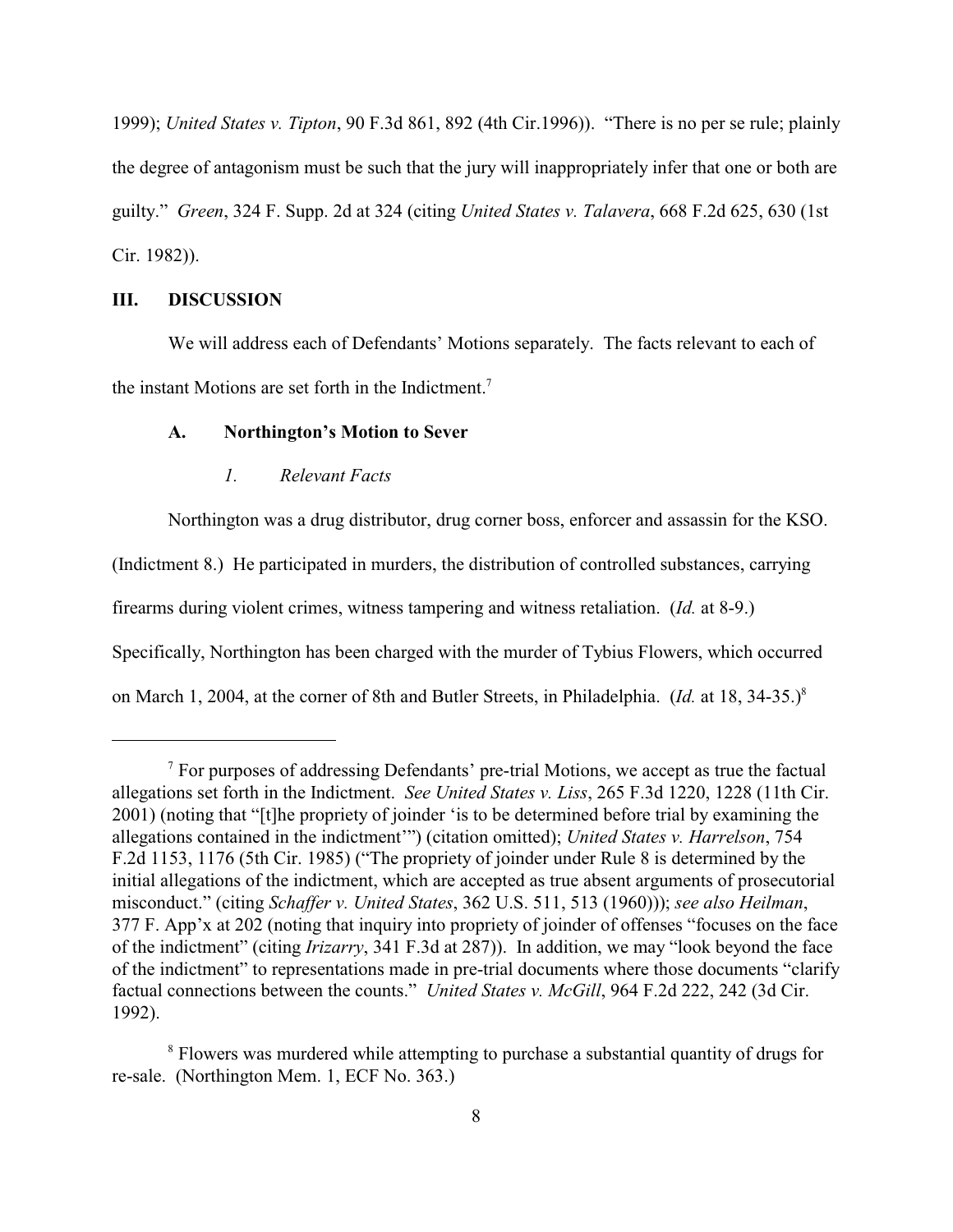Northington also has been charged with the murder of Barry Parker, which occurred on February 26, 2003, in Philadelphia. (*Id.* at  $34.$ )<sup>9</sup> Based upon the notice of intent to seek the death penalty against Northington, the Parker murder is an aggravating circumstance for the murder of Flowers. The Government seeks a capital sentence for the Flowers murder. (ECF No. 198 at 3.)

## *2. Parties' Contentions*

Northington argues that his trial should be severed from that of his co-defendants. He claims that "[d]uring the twelve year plus operation of the [KSO], [he] played a relatively limited role," as evidenced by his consecutive periods of incarceration. (Northington Mem.  $1.$ )<sup>10</sup> Northington also argues that while he obtained narcotics from Savage, he "was not a decision maker in the overall direction that the [KSO] took nor did he share in any major way in the profits it accrued." (Northington Mem. 2.) In addition, Northington points to the fact that the Indictment describes several murders, including "a particularly heinous mass murder of an adult and four children including an infant," that were committed by members of the KSO but which did not involve Northington. (Northington Mot. ¶ 4; *see also* Northington Mem. 2.)

In support of his argument for a separate penalty hearing, Northington claims that his

<sup>&</sup>lt;sup>9</sup> Northington was found guilty in state court for the murder of Parker. He is serving a life sentence for this crime. Parker had been an active participant in narcotics distribution and allegedly had been attempting to take over the corner over which Northington had control. (Northington Mem. 1; *see also* Indictment 14.)

 $10$  Northington states that in May 1990, he was arrested for robbery, was subsequently convicted, and then received a sentence of imprisonment in a Pennsylvania state prison. He was released on May 7, 2000. (Northington Mem. 1.) Upon release, he was again incarcerated from September 26, 2000 to November 24, 2000 for what he claims to be a "mistaken" probation violation. (*Id.*) He was subsequently incarcerated from August 22, 2001 to May 2, 2002; from March 3 to March 7, 2003; and from April 9, 2003 to June 3, 2003. (*Id.* at 1-2.) In May 2004, he was arrested for the federal drug conspiracy involving the KSO and has since been incarcerated. (*Id.* at 2.)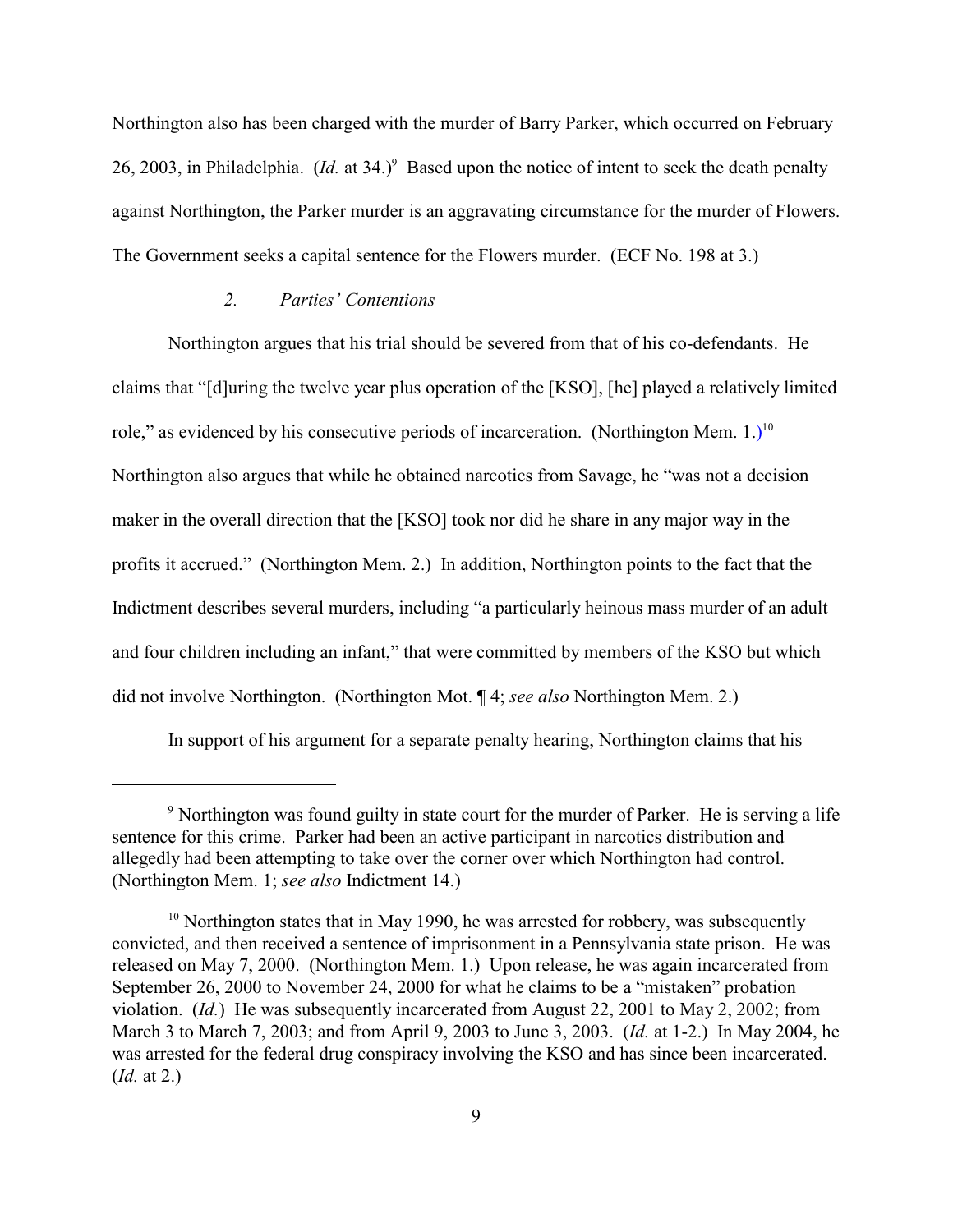rights will be violated, if tried jointly, since: (1) the "acts of the joined co-defendants are so horrific and prejudicial" that Northington will not receive individualized consideration as to whether he should "live or die"; (2) the jury will inevitably be invited to draw comparisons among, and engage in an unconstitutional evaluation of the relative worth of, Defendants, when evaluating mitigating factors and antagonistic defenses; and (3) the constitutional and procedural rights of his co-defendants will deprive Northington of notice of the issues he may confront at a penalty hearing. (Northington Mot. ¶¶ 5-6; *see also* Northington Mem. 3-12.) In addition, Northington claims that holding sequential but separate sentencing hearings for Defendants will not resolve the issue of individualized consideration. He argues for a separate sentencing jury. (Northington Mem. 9.)

The Government responds that Northington's role was hardly limited. (Gov't's Resp. 2.) It contends that the fact that each Defendant, including Northington, has been charged with conspiracy in furtherance of a racketeering enterprise, and that the evidence used against each Defendant will be substantially the same — when combined with efficiency considerations favor a joint trial. (*Id.* at 6-11.) The Government asserts that any prejudice that might result from a joint trial can be cured by a limiting instruction to the jury. (*Id.* at 12-13.) With respect to Northington's argument for a separate sentencing jury, the Government responds that the language of the Federal Death Penalty Act of 1994 ("FDPA"), 18 U.S.C. §§ 3591-3598, does not support this argument. (*Id.* at 14-18.)

## *3. Analysis*

## a) Northington's Role in the KSO

According to the Indictment, Northington played an integral role in the KSO. He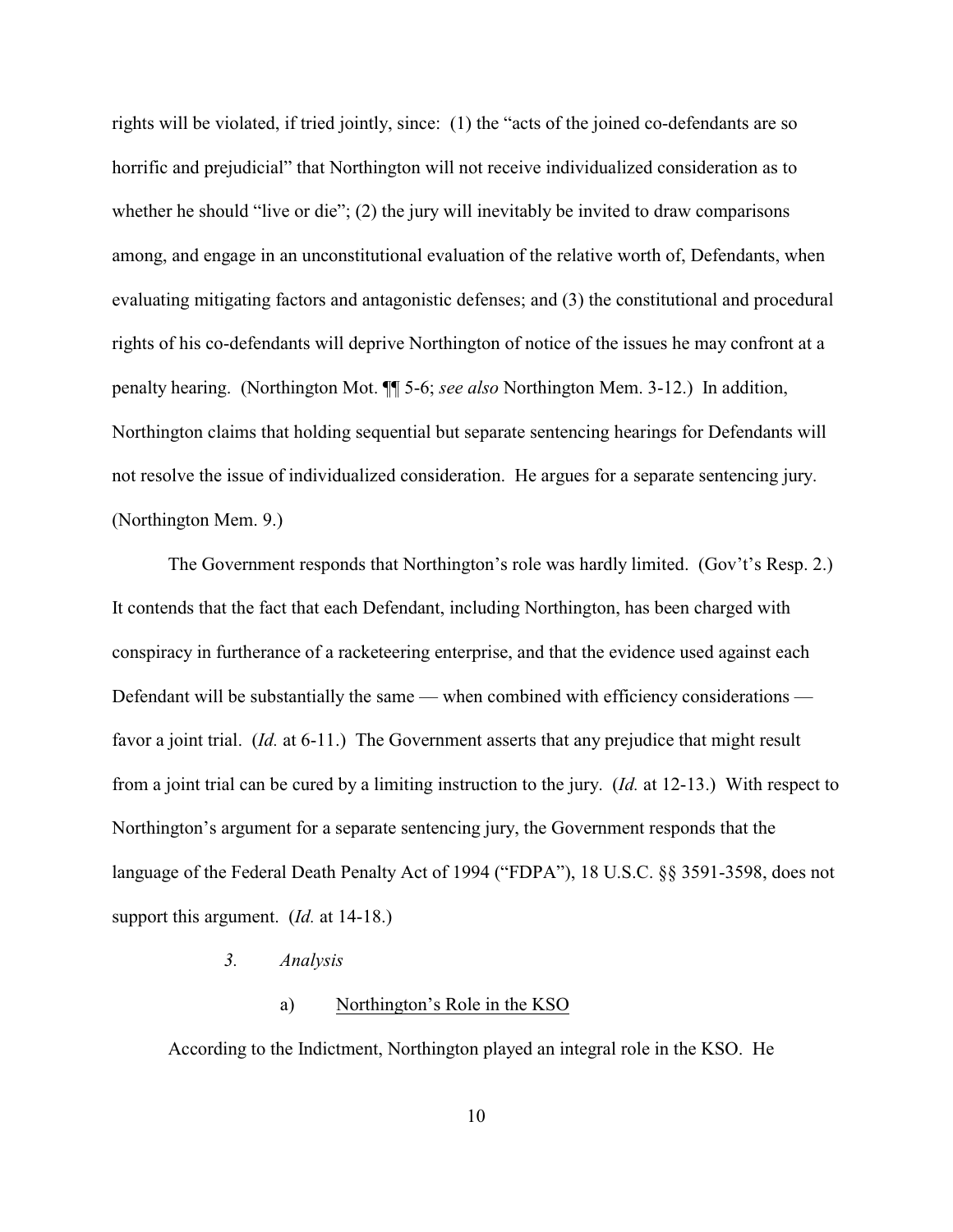participated in the racketeering enterprise by murdering individuals, distributing controlled

substances, carrying firearms during violent crimes, and tampering with and retaliating against

witnesses. (Indictment 8.) Specifically, the Indictment charges Northington with the following

overt acts in furtherance of the enterprise:

- On or about January 30, 2003, in Philadelphia, KABONI SAVAGE, STEVEN NORTHINGTON, and others known and unknown to the grand jury, arrived at 3510 North Palmetto Street, to re-compress cocaine. (*Id.* at 14.)
- On or about February 26, 2003, in Philadelphia, STEVEN NORTHINGTON complained to KABONI SAVAGE that Barry Parker was selling drugs on a drug corner controlled by Northington and the KSO. (*Id.* at 14.)
- On or about February 26, 2003, in Philadelphia, KABONI SAVAGE instructed STEVEN NORTHINGTON and Lamont Lewis to kill Barry Parker, in order to eliminate Barry Parker as a competitor on one of the KSO's drug corners. (*Id.*)
- On or about February 26, 2003, in Philadelphia, STEVEN NORTHINGTON provided a handgun to Lamont Lewis, to be used to shoot and kill Barry Parker. (*Id.*)
- On or about February 26, 2003, at or near Franklin & Luzerne Streets, in Philadelphia,KABONISAVAGE, STEVEN NORTHINGTON, and Lamont Lewis ordered and aided and abetted, the shooting and killing of, and caused the murder of, Barry Parker. (*Id.* at 15.)
- On or about February 27, 2003, at 3908 North Franklin Street, in Philadelphia, STEVEN NORTHINGTON possessed in his apartment approximately 90 packets of cocaine, a scale, razor blades, packaging materials, handcuffs, security badges, ammunition, and firearms, that is, a loaded Intertec 9 mm semi-automatic handgun with an obliterated serial number, and a Davis Industries .380 caliber handgun. (*Id.*)
- On or about February 27, 2003, in Philadelphia, KABONI SAVAGE distributed approximately126 grams of cocaine to Lamont Lewis, as payment for the murder of Barry Parker, while telling Lamont Lewis that STEVEN NORTHINGTON would provide an additional cash payment for the murder. (*Id*.)
- On or about February 28, 2003, at or near the 3600 block of North Darien Street, in Philadelphia, STEVEN NORTHINGTON possessed approximately \$3,078 in U.S. currency that represented the proceeds of drug dealing, in the presence of KABONI SAVAGE. (*Id*.)
- On or about April 7, 2003, at 3643 North Darien Street, in Philadelphia, KABONI SAVAGE and STEVEN NORTHINGTON possessed firearms and a blender containing cocaine residue, used in the processing of cocaine. (*Id.*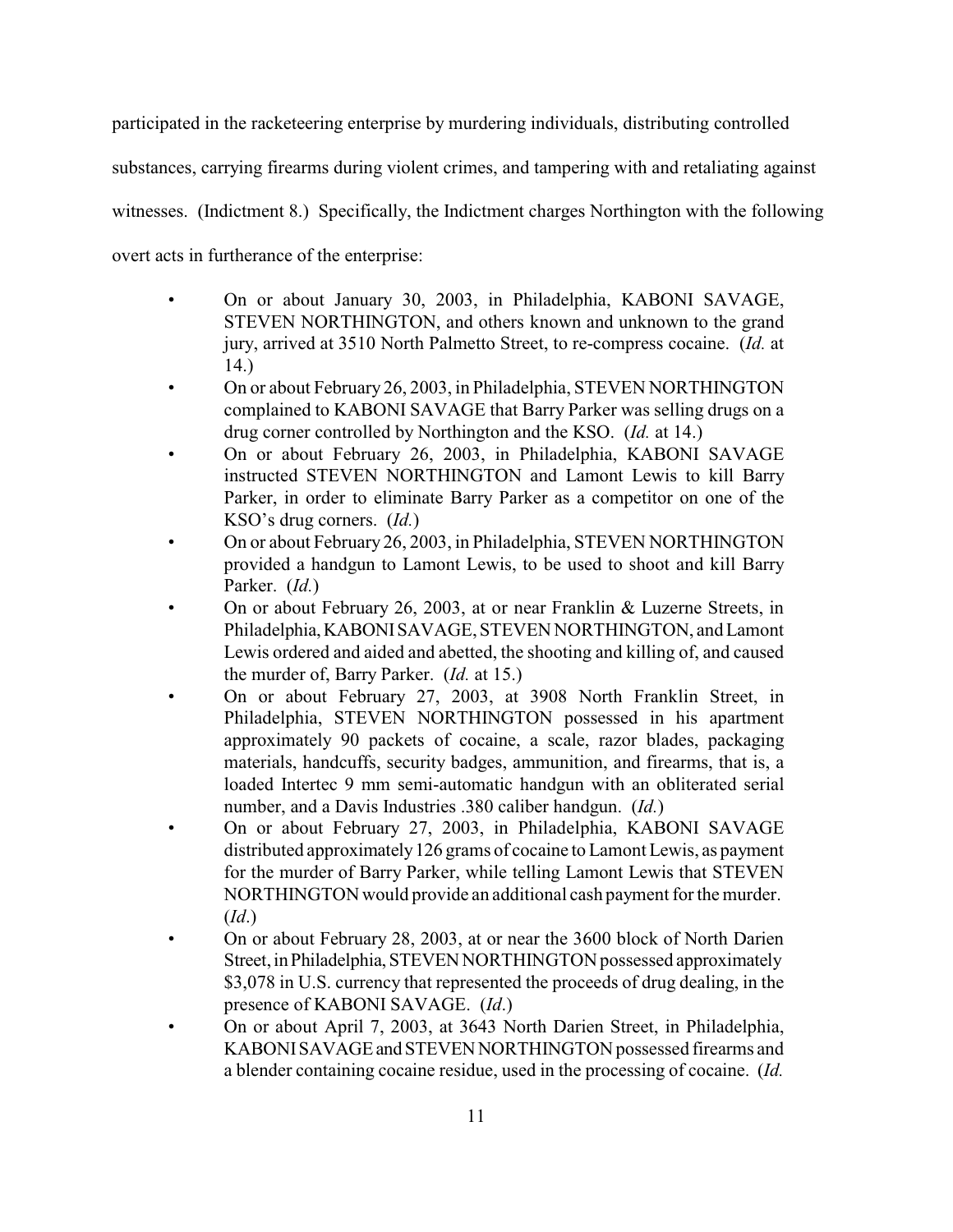at 16.)

- On or about February 24, 2004, in Philadelphia, KABONI SAVAGE ordered STEVEN NORTHINGTON to murder Tybius Flowers, to prevent Tybius Flowers from testifying in Philadelphia Court of Common Pleas, at the trial of Commonwealth of Pennsylvania v. Kaboni Savage, in which KABONI SAVAGE was charged with the murder of Kenneth Lassiter . . . . (*Id.* at 18.)
- On or about February26, 2004, in Philadelphia, KABONISAVAGE directed STEVEN NORTHINGTON, a co-conspirator known to the grand jury as D.B., and a co-conspirator known to the grand jury as J.T., a/k/a "Reef," to arrange for the murder of Tybius Flowers." (*Id*.)
- On or about March 1, 2004, in Philadelphia, STEVEN NORTHINGTON and another person unknown to the grand jury, ambushed, shot and killed, and caused the murder of Tybius Flowers, at or near the corner of 8th & Butler Streets. (*Id*.)
- On or about November 28, 2005, in Philadelphia, STEVEN NORTHINGTON threatened witness Robert Wilks, a/k/a "Miami," during the federal trial of KABONI SAVAGE, STEVEN NORTHINGTON, and others, stating, "The same thing that happened to Twin's family is going to happen to your family." (*Id.* at 30.)

These overt acts demonstrate that despite Northington's consecutive periods of incarceration, or the fact that he may not have been the decision maker of the KSO's operations, he played a key role in the enterprise's racketeering activity. *See United States v. Thornton*, 1 F.3d 149, 153 (3d Cir. 1993) (rejecting defendant's assertion that joinder with his co-defendants was improper since he had been incarcerated on an unrelated charge and the government failed to prove his continuing participation in the conspiracy after that date, since the indictment alleged that he participated in the conspiracy through its conclusion and since joinder is not improper merely because a defendant did not participate in every act alleged in furtherance of the overarching conspiracy).

"Ordinarily, defendants jointly indicted should be tried together to conserve judicial resources. The public interest in judicial economy favors joint trials where the same evidence would be presented at separate trials of defendants charged with a single conspiracy." *Eufrasio*,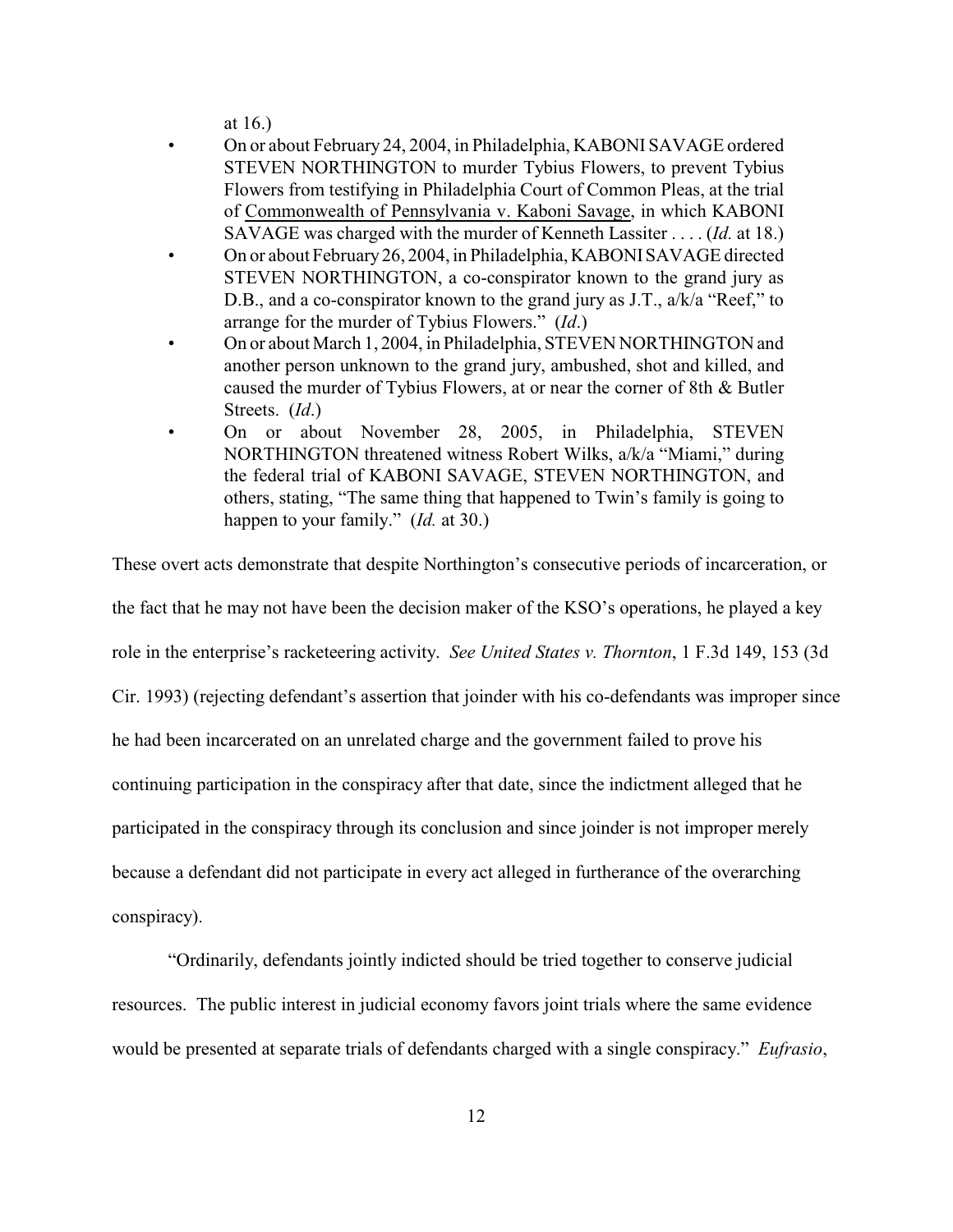935 F.2d at 568 (citing *United States v. Sandini*, 888 F.2d 300, 306 (3d Cir. 1989); *United States v. De Peri*, 778 F.2d 963, 984 (3d Cir. 1985)). The fact that the Indictment describes several murders in which Northington did not participate, including the arson murders, does not constitute "clear and substantial prejudice" that would warrant severance. *Riley*, 621 F.3d at 335 (internal quotation marks and citation omitted); *see also Thornton*, 1 F.3d at 153 ("In any event, joinder would not be improper merely because a defendant did not participate in every act alleged in furtherance of the overarching conspiracy." (citing *United States v. DeVarona*, 872 F.2d 114, 120 (5th Cir. 1989); *United States v. Nerlinger*, 862 F.2d 967, 973 (2d Cir.1988))); *Eufrasio*, 935 F.2d at 569 ("Indeed, since evidence of the [] murder conspiracy could have been admitted as evidence of the underlying RICO enterprise in separate trials, denial of a severance motion which alleged evidence of that crime would cause trial prejudice, cannot be an abuse of discretion.").

In *United States v. Eufrasio*, two co-Defendants, Eufrasio and Iacona, argued that joinder of their trials with that of the third co-defendant, Idone, was reversible error because they were "wholly unconnected with and unaware of the murder conspiracy charged as a racketeering predicate against Idone only." *Eufrasio*, 935 F.2d at 566. Eufrasio and Iacona claimed that joinder prejudiced them since "the murder conspiracy alleged against Idone infected the entire trial with evidence of uncharged Mafia crimes and the murder conspiracy itself." *Id.* at 566. They contended that joinder exposed the jury to evidence of numerous mob murders and attempted murders in which they did not participate. *Id.* at 567. Eufrasio and Iacona argued that the district court erred by denying their pre-trial severance motions made pursuant to Rule 14. *Id.* at 567-58. The Third Circuit held that there was no Rule 8(b) misjoinder since "all the criminal acts charged against each defendant, including the murder conspiracy implicating Idone,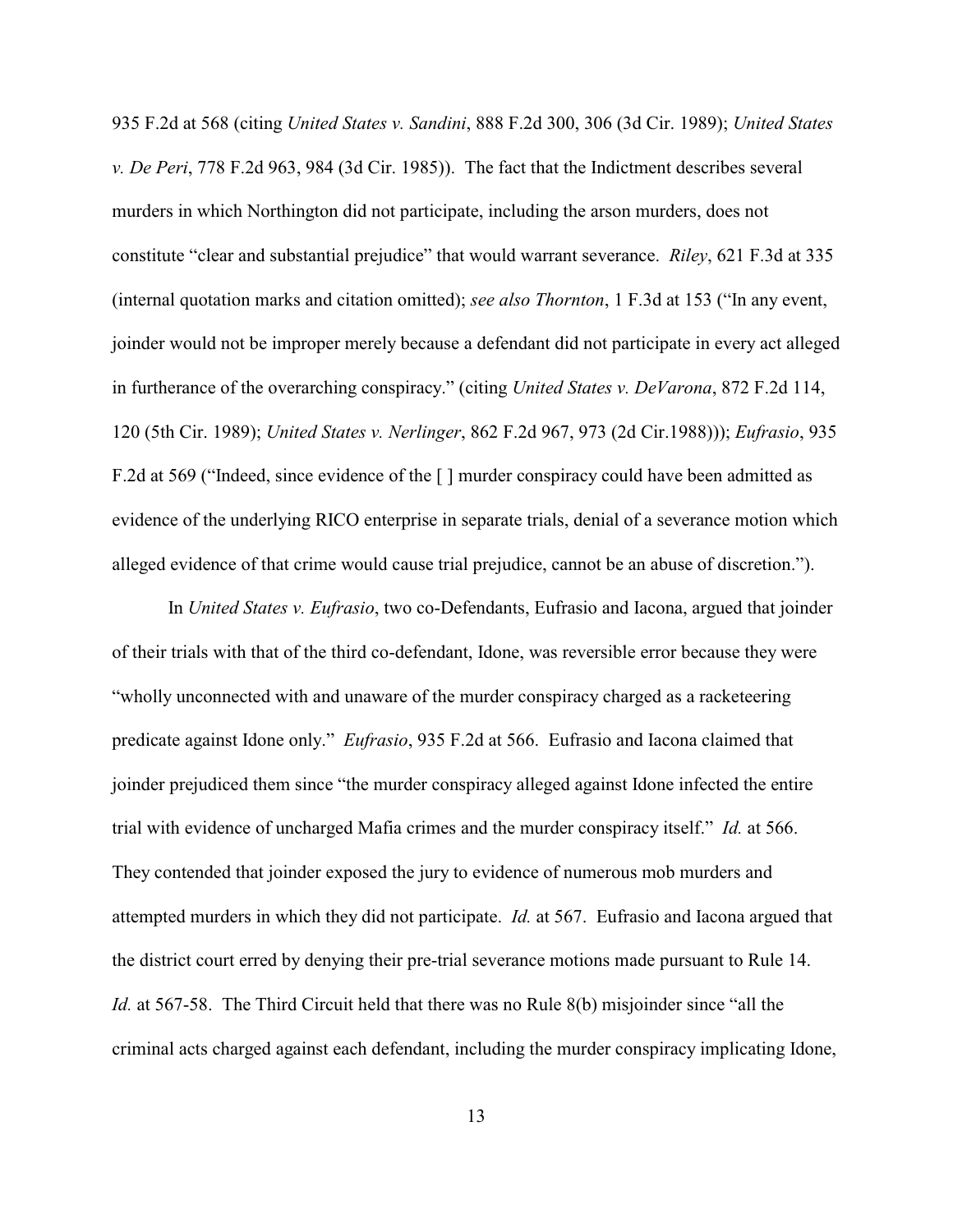were undertaken in furtherance of a single, commonly charged racketeering enterprise and conspiracy." *Id.* at 567. The Third Circuit also concluded that the district court did not abuse its discretion by denying the Rule 14 severance motions, explaining that:

Since Eufrasio and Iacona were jointly indicted with Idone, and all appellants were charged with the same conspiracy to participate in the same Scarfo enterprise, the public interest in judicial economyfavored joinder. Common evidence of appellants' gambling and extortion activity and loansharking, would have been admissible against each appellant in separate trials, as would evidence of the Auferio murder conspiracy which proves the nature, history and means of the enterprise charged against each appellant. Because there would have been substantial overlap in the evidence presented in separate trials, we cannot say the trial court abused its discretion denying Eufrasio's and Iacona's Rule 14 severance motions. The substantial public interest in the judicial economy of a joint trial outweighs the potential for prejudice to Iacona and Eufrasio associated with evidence of Idone's murder conspiracy. Furthermore, since the Scarfo enterprise was recognized as the underlying criminal enterprise, evidence of other criminal activities engaged in by that organization would have been admitted in separate trials.

#### *Id.* at 568-69.

The Third Circuit's reasoning in *Eufrasio* applies equally here. In the instant case, all of the Defendants have been charged with the same conspiracy to participate in the KSO racketeering enterprise. "Participants in a single conspiracy should ordinarily be tried together for purposes of judicial efficiency and consistency, even if the evidence against one is more damaging than that against another." *United States v. Ward*, 793 F.2d 551, 556 (3d Cir. 1986); *see also United States v. Voigt*, 89 F.3d 1050, 1094 (3d Cir. 1996) (noting that "joint trials of defendants charged under a single conspiracy aid the finder of fact in determining the 'full extent of the conspiracy,' and prevent 'the tactical disadvantage to the government from disclosure of its case.'" (quoting *United States v. Provenzano*, 688 F.2d 194, 199 (3d Cir. 1982); *United States v. Jackson*, 649 F.2d 967, 973 (3d Cir. 1981))); *Eufrasio*, 935 F.2d at 567 (holding that Rule 8(b) permits joinder of defendants charged with participating in the same racketeering enterprise or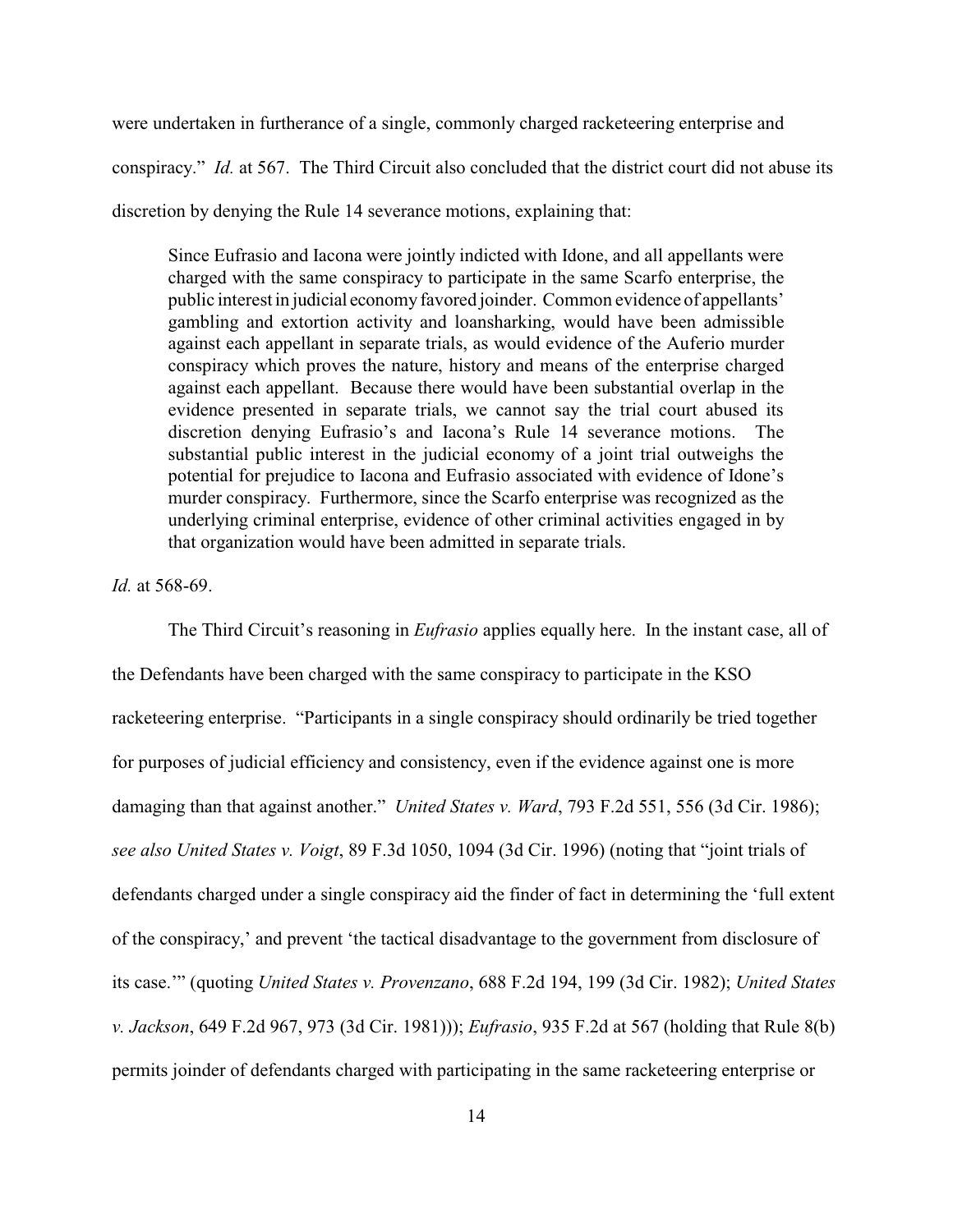conspiracy, even when different defendants are charged with different acts, "so long as indictment indicates all the acts charged against each joined defendant (even separately charged substantive counts) are charged as racketeering predicates or as acts undertaken in furtherance of, or in association with, a commonly charged RICO enterprise or conspiracy").

Common evidence, such as Defendants' drug distribution activity and their threats, intimidation, violence and murder, would be admissible against each Defendant to prove the existence of the underlying RICO enterprise if Defendants each were to have a separate trial. *See United States v. Hart*, 273 F.3d 363, 370 (3d Cir. 2001) (dismissing defendant's argument for prejudice since "much, if not all, of this [conspiracy] evidence could have been presented against [defendant] had the trials been severed," and since the district court properly instructed the jury to "give separate individual consideration to each charge against each defendant"); *United States v. Console*, 13 F.3d 641, 655 (3d Cir. 1993) ("The public interest in judicial economy favors joint trials where the same evidence would be presented at separate trials of defendants charged with a single conspiracy." (internal quotation marks and citation omitted)). Clearly, judicial economy favors a joint trial in this case.<sup>11</sup>

Furthermore, the jury will be instructed to give separate consideration to each charge against each Defendant. This is not a case in which the jury will be unable to compartmentalize the evidence against each Defendant. While the Indictment describes 140 overt acts, the allegations in the Indictment with respect to each Defendant are clear. The trial will involve four

 $11$  If Northington's trial were to be severed from that of his remaining co-Defendants, we anticipate that a joint trial of the remaining co-Defendants would last several months, excluding the jury selection process. The joint trial of the remaining co-Defendants would involve numerous witnesses. In view of the substantial amount of overlapping evidence in both trials, judicial economy favors joinder of Northington's trial with that of his co-Defendants.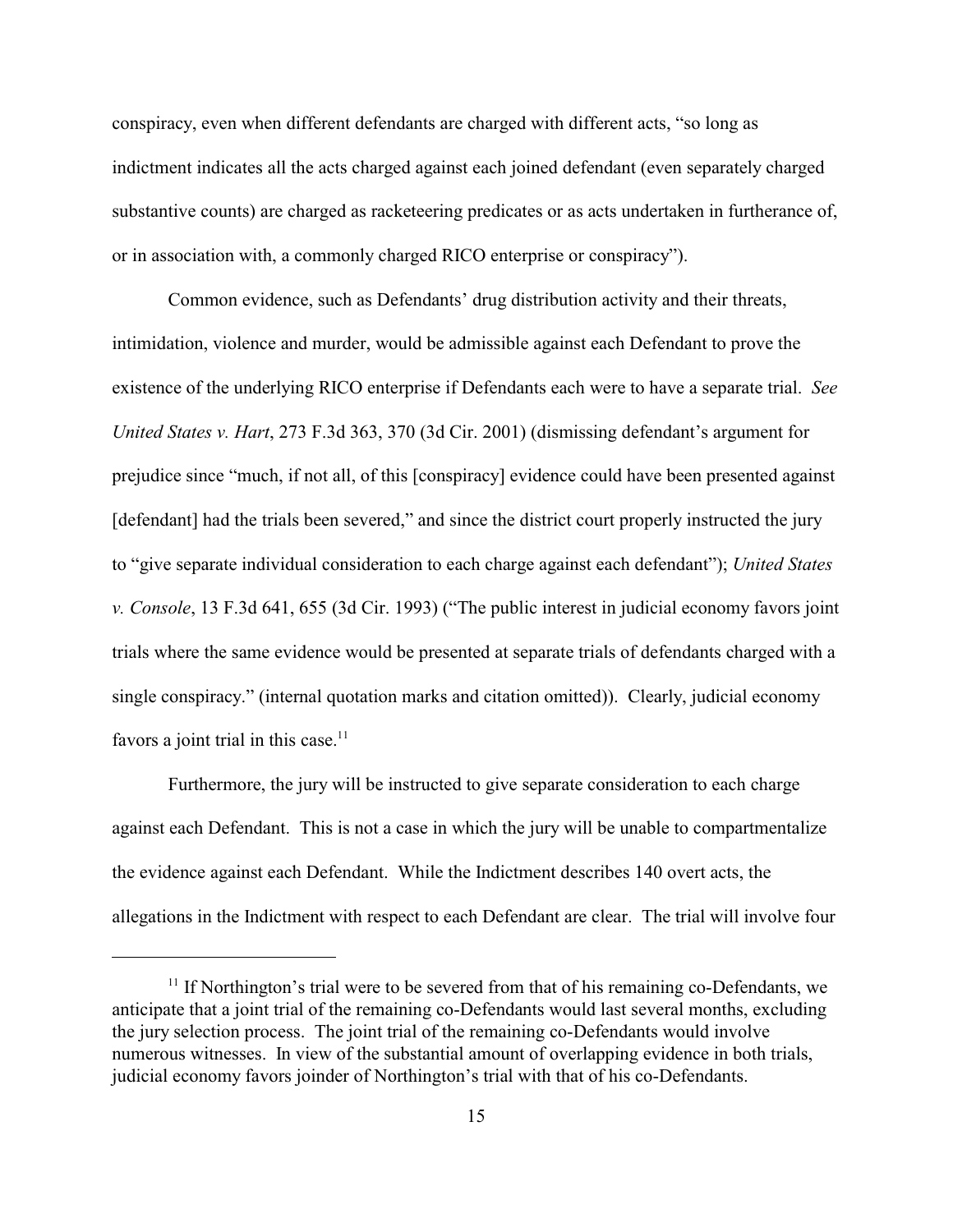defendants. The seventeen counts are manageable. *See United States v. BetonSports PLC*, No. 06-337, 2009 WL 736942, at \*3-4 (E.D. Mo. Mar. 15, 2009) (denying defendants' motions for severance in RICO action since none of the defendants made a specific showing that a jury could not be reasonably expected to compartmentalize the evidence, with appropriate instructions, and since "[t]here is not necessarily a correlation between the volume of evidence and inevitable confusion"); *United States v. Urso*, 369 F. Supp. 2d 254, 269-70 (E.D.N.Y. 2005) (holding, in a RICO case concerning an organized crime family, that a joint trial involving six defendants, four murder allegations, and numerous racketeering offenses could be "quite lengthy" but did not amount to the "mega-trials" which the Second Circuit has admonished district courts to avoid where possible); *United States v. Edelin*, 118 F. Supp. 2d 36, 44 (D.D.C. 2000) (finding that case involving capital and non-capital defendants was not so complex that a jury would be unable to compartmentalize the evidence when facing six co-defendants charged with RICO and related crimes).

Northington has offered only conclusory assertions and hypothetical situations in support of his position. He has failed to demonstrate that a jury will be unable to separate the evidence and apply it only to the specific Defendants against whom it is offered. We presume that the jury will follow limiting instructions and will be able to compartmentalize the evidence and issues. *See Urban*, 404 F.3d at 776 ("We presume that the jury follows such [limiting] instructions, and regard such instructions as persuasive evidence that refusals to sever did not prejudice the defendant." (internal citations omitted)); *Voigt*, 89 F.3d at 1096 (citing *United States v. Rivera*, 6 F.3d 431, 438 (7th Cir. 1993)); *see also Heilman*, 377 F. App'x at 200-01 (rejecting defendant's argument that the jury would not be able to compartmentalize the evidence, despite the numerous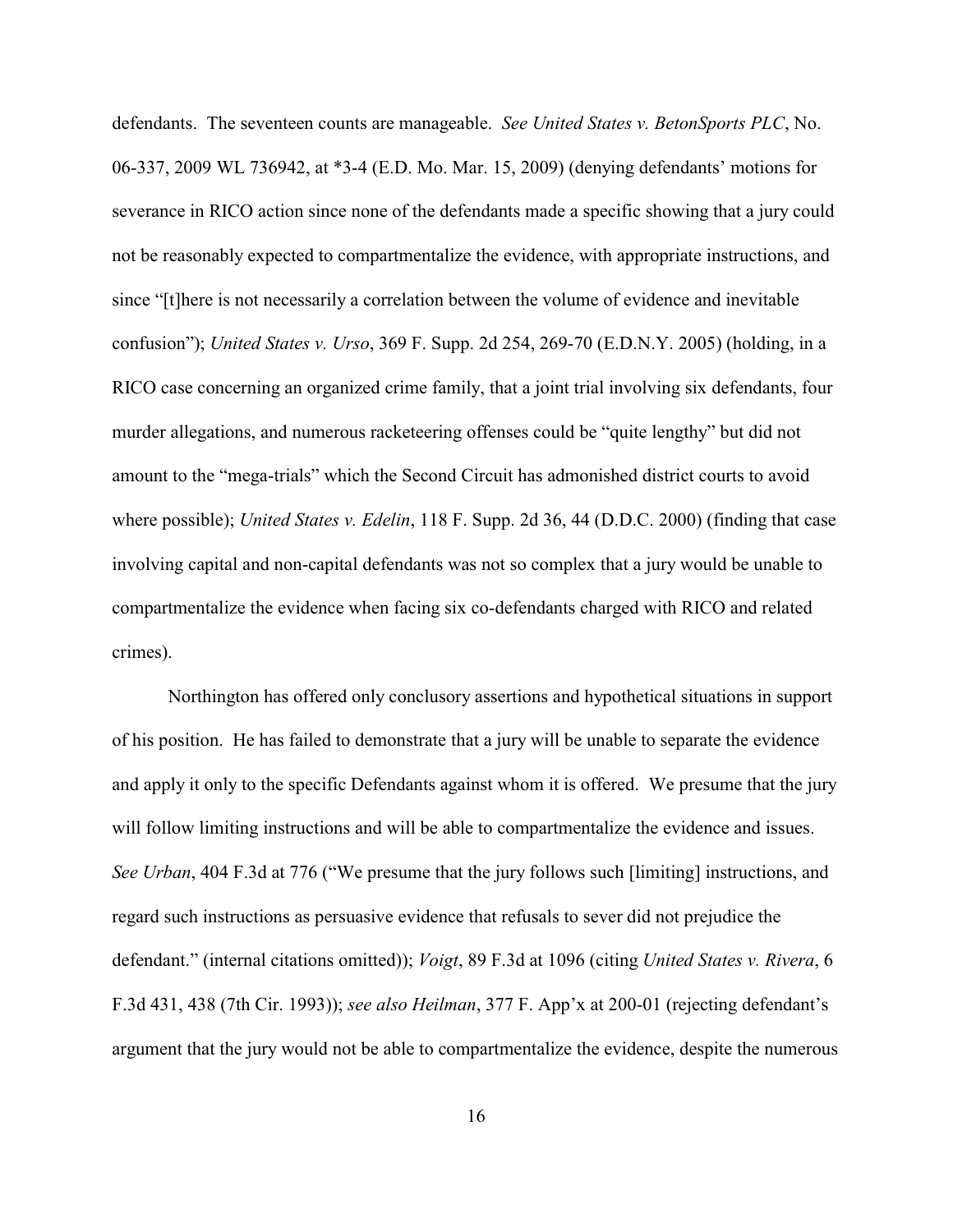documents, wiretaps, physical evidence, photographs and witness testimony involved, and the fact that in a twelve-count indictment, defendant was charged in only one count, and of the forty-two overt acts for the charged conspiracy, he was mentioned in only five, since the district court gave proper limiting instructions to ensure the jury would compartmentalize the evidence, which presumably were followed). Here, as in *Eufrasio*, the substantial public interest in the judicial economy of a joint trial outweighs the potential for prejudice to Northington associated with evidence of the murders in which Northington had no involvement. *See Eufrasio*, 935 F.2d at 569.

#### b) Individualized Consideration

Northington contends that a penalty hearing separate from that of his co-Defendants is necessary because the "acts of the joined co-defendants are so horrific and prejudicial" that Northington will not receive individualized consideration as to whether he should "live or die." He claims that he will be "overwhelming[ly] prejudice[d]" from being tried with the perpetrators of the arson murders, in which he had no involvement. He also claims that the photographs, the age of some of the victims, and the description of how the victims died will inevitably inflame the jury, and that the overwhelming evidence against Savage and Merritt will prevent "individualized consideration" of his own case. (Northington Mem. 3-4.) We disagree.

As discussed above, the jury is presumed to be able to compartmentalize the evidence against each of the Defendants. This presumption applies to both the liability and the penalty phase. *See United States v. Tipton*, 90 F.3d 861, 892 (4th Cir. 1996) ("The same considerations of efficiency and fairness to the Government (and possibly the accused as well) that militate in favor of joint trials of jointly-charged defendants in the guilt phase must remain generally in play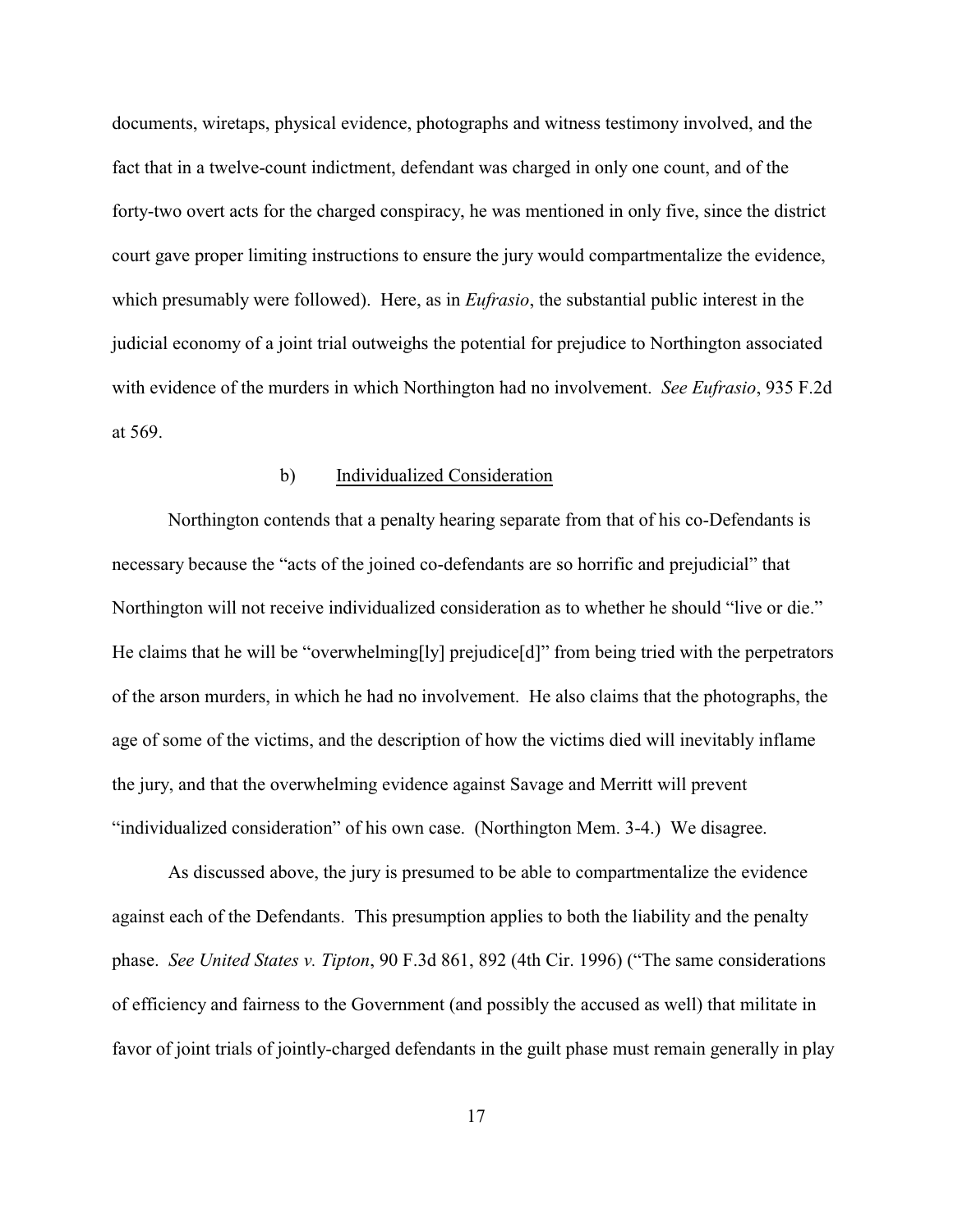at the penalty phase.") (internal citations omitted).

#### c) Unconstitutional Comparison of Defendants

Related to his argument on individualized consideration, Northington asserts that the jury will inevitably be invited to draw comparisons among, and engage in an unconstitutional evaluation of the relative worth of, Defendants, when evaluating mitigating factors and antagonistic defenses. He claims that each Defendant will present mitigating evidence and theories, much of which will be inconsistent with and antagonistic to the evidence and theories presented by the other co-Defendants, and that this will force the jury to draw comparisons among Defendants. (Northington Mem. 4.) Northington provides several hypothetical examples in which this situation may occur. (*See id.* at 5-8.)

We are satisfied that appropriate instructions to the jury will sufficiently address the risk of prejudice that may result from a joint trial. *See Bernard*, 299 F.3d at 475 (affirming district court's denial of severance at penalty phase of trial since "[a] court's limiting instructions will often cure any prejudice resulting from a joint trial" and "defendants charged with capital murder under federal statutes have been tried jointly in both the guilt and penalty phases of trial"). Northington's references to hypothetical examples cannot support his argument of prejudice. "Speculation is not a sound basis for severance." *Solomon*, 2007 WL 1228029, at \*7.

Northington cites *United States v. Catalan-Roman*, 376 F. Supp. 2d 96 (D.P.R. 2005), and *United States v. Green*, 324 F. Supp. 2d 311 (D. Mass. 2004), two cases in which the district court granted motions to sever at the penalty phase. These cases are distinguishable.

In *United States v. Catalan-Roman*, defendants were charged with counts related to conspiracy, carjacking, armed robbery, and murder during the armed robbery. *Catalan-Roman*,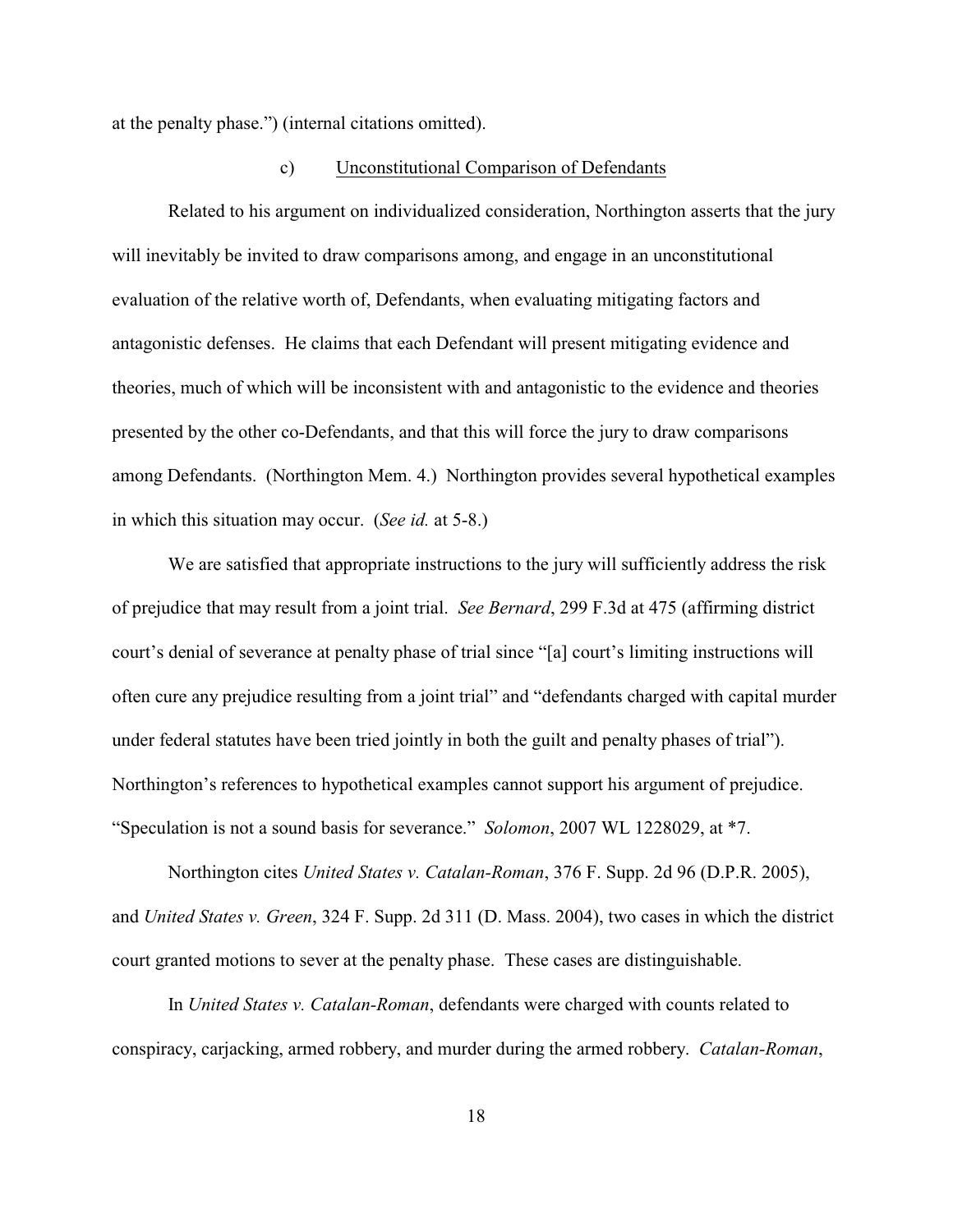376 F. Supp. 2d at 98. The court had denied a defendant's pre-trial motion for severance, finding that it could not discern whether blame-shifting or spillover issues would materialize. *Id.* at 104. In the middle of the penalty phase, the defendant renewed a request to sever. *Id*. at 98. He argued for the empaneling of a new jury, or in the alternative, for severance in the form of sequential penalty hearings. *Id.* at 102-04. The court denied the request for a separate jury. *Id.* at 104. However, the court determined that sequential penalty hearings were warranted. *Id.* at 108. The court explained that "[a]t the time of [the moving defendant's] mid-penalty phase request, . . . the Court was in a position to make that determination and decide what if any remedy was appropriate in light of the circumstances of the case." *Id.* at 104. The court explained that at that stage of the trial, the government had switched narratives of how the victim was shot. *Id.* at 105. The court also explained that "[t]he information [the co-defendant] presented in support of his character mitigation was indeed potent" and "[i]f [the moving defendant] lacked pre and post-arrest character and background mitigating information as powerful as [his co-defendant's], he would undoubtedly be at a comparative disadvantage before the jury," particularly since "lack of remorse was an aggravator only as to [the moving defendant], and at trial, the evidence presented showed that while detained . . . he had boasted about his sharpshooting skills and how if he went to trial, he was sure to win." *Id.* at 106-07. These circumstances simply do not exist here. At most, Northington has posed only a series of hypothetical situations that could occur in any trial involving multiple defendants.<sup>12</sup>

<sup>&</sup>lt;sup>12</sup> We note that the court in *Catalan-Roman* observed that "[t]he care with which courts protect a capital defendant's constitutional right to an individualized determination, does not inevitably translate to automatic severance during capital sentencing proceedings." *Catalan-Roman*, 376 F. Supp. 2d at 99-100. The district court also noted that "[f]or a variety of reasons, the current weight of authority remains against severance of multiple defendants even in capital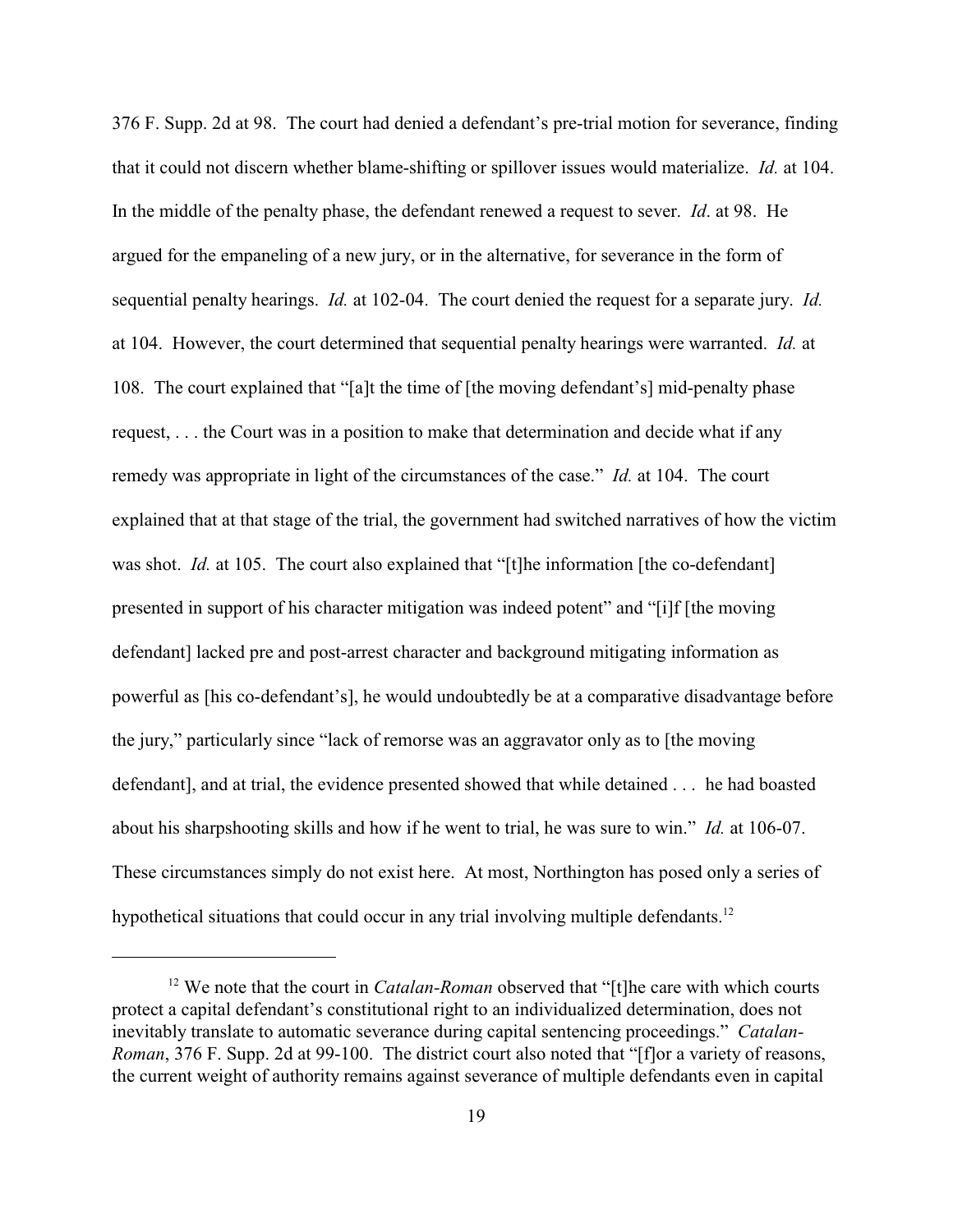In *United States v. Green*, a racketeering case, one of the racketeering acts alleged was murder, which carried the potential for the death penalty as to two of the defendants. *Green*, 324 F. Supp. 2d at 314. The court severed the trials of the capital defendants, in both the guilt and penalty phases. *Id*. at 326-28. Two of the four defendants (one capital and one non-capital) would be tried together on one date, and the remaining two defendants (one capital and one noncapital) would be tried together on another later date, although the court indicated it would revisit the issue as to the latter trial. *Id.* at 315-16. The district court in *Green* noted, however, that "[t]he instant case stands in an unusual posture . . . ." *Id.* at 320. "First, another judge of this Court has seen some of the government's evidence — albeit in truncated form" and "has made findings that surely reflect badly on a central pillar of the government's case, that the Esmond Street gang was a gang at all, much less a racketeering enterprise." *Id.* Again, such circumstances do not exist here, and the facts in the Indictment clearly demonstrate that the KSO was a racketeering enterprise.

#### d) Deprivation of Notice

Northington claims that the constitutional and procedural rights of his co-Defendants will deprive him of notice of the issues he may confront at a penalty hearing. Specifically, he states that he will be deprived of the opportunity to investigate and rebut the harmful information placed by his co-Defendants before the sentencing jury. (Northington Mem. 8.) Again, however, Northington offers no support other than a hypothetical example. This does not give us reason, at this stage, to sever his trial. *See Solomon*, 2007 WL 1228029, at \*6 ("Without knowing what the statements are or without seeing any proposed redaction, the Court finds that any severance

cases." *Id.* at 100.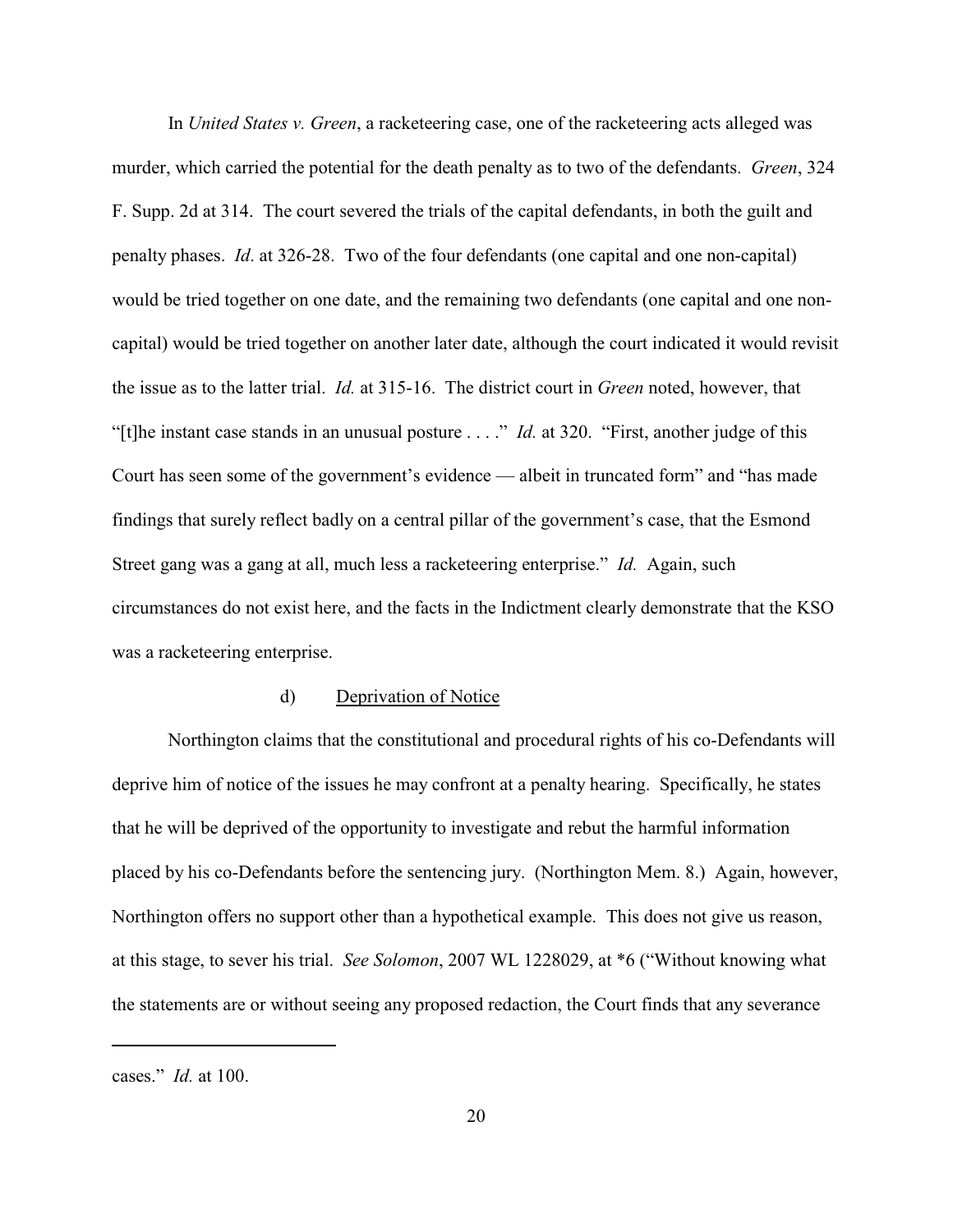determination based upon *Bruton* issues would be premature at this time.").

e) Separate Jury

The FDPA states, in relevant part:

(b) Hearing before a court or jury. If the attorney for the government has filed a notice as required under subsection (a) and the defendant is found guilty of or pleads guilty to an offense described in section 3591, the judge who presided at the trial or before whom the guilty plea was entered, or another judge if that judge is unavailable, shall conduct a separate sentencing hearing to determine the punishment to be imposed. The hearing shall be conducted —

(1) before the jury that determined the defendants guilt;

(2) before a jury impaneled for the purpose of the hearing if —

(A) the defendant was convicted upon a plea of guilty;

(B) the defendant was convicted after a trial before the court sitting without a jury;

(C) the jury that determined the defendant's guilt was discharged for good cause; or

(D) after initial imposition of a sentence under this section, reconsideration of the sentence under this section is necessary; or

(3) before the court alone, upon the motion of the defendant and with the approval of the attorney for the government.

A jury impaneled pursuant to paragraph (2) shall consist of 12 members, unless, at any time before the conclusion of the hearing, the parties stipulate, with the approval of the court, that it shall consist of a lesser number.

18 U.S.C. § 3593(b). It is clear that at this stage of the litigation, neither subsection (b)(2) nor

subsection (b)(3) applies. Thus, the jury determining Defendants' guilt must also determine their

sentences. *See United States v. Green*, 407 F.3d 434, 444 (1st Cir. 2005) ("Section 3593(b)(2)

requires that, in a federal capital case, the jury that determines guilt also must determine the

penalty unless one of four exceptions pertains.")<sup>13</sup>; *Solomon*, 2007 WL 1228029, at \*9 (noting

<sup>&</sup>lt;sup>13</sup> However, the court in *Green* noted that:

We are not unmindful that the FDPA, as written, may complicate the trial of mixed capital and non-capital charges. But our task is to attempt, as best we can, to follow Congress's prescription, not to endeavor to improve upon it. The Supreme Court has made it pellucid that a death-qualified jury constitutionally may hear and determine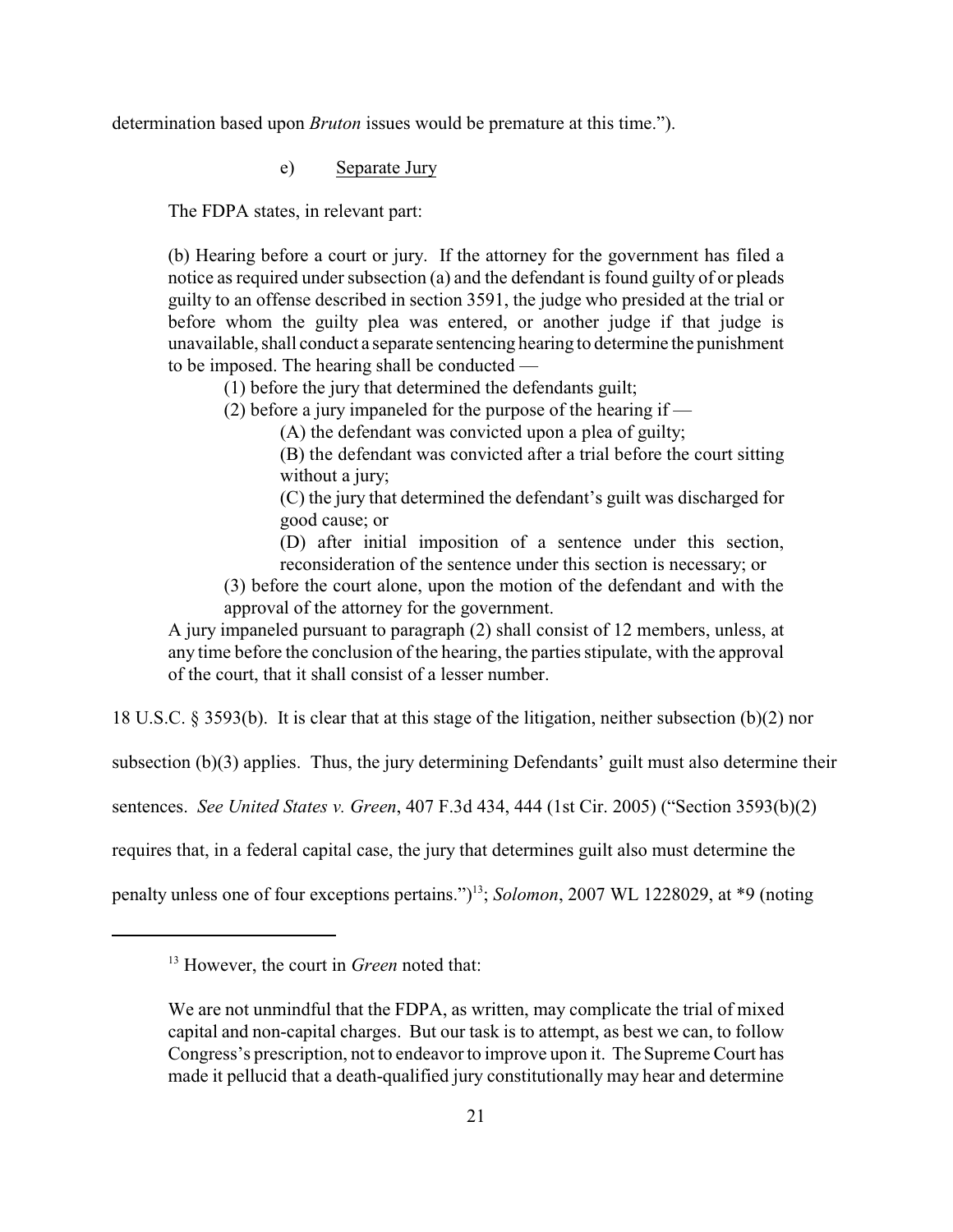that the language of Section 3593(b) "does not countenance the actual variation on severance that Defendant . . . proposes, which would result in empaneling two juries. In sum, the statute favors a unitary jury and the Court finds that the interests of justice do not warrant empaneling a second jury for the penalty phase.").

Moreover, empaneling separate juries would require the presentation of the same evidence to two different sets of individuals. This not only weighs against the public interest of judicial efficiency, but also heightens the likelihood of inconsistent and unfair decisions. *See Lockhart v. McCree*, 476 U.S. 162, 181 (1986) (noting that in most capital cases, "much of the evidence adduced at the guilt phase of the trial will also have a bearing on the penalty phase," and if two different juries were to be required, the testimony would have to be presented twice, once to each jury, which could lead to inconsistencies). Accordingly, in the event that Northington is found guilty, the sentencing hearing will be conducted before the jury that convicts him.

For all of the above reasons, Northington's Motion to Sever is denied.<sup>14</sup>

non-capital charges, at least where there are "significant interests" in trying a non-capital defendant jointly with a defendant who is facing a capital charge. At the same time, this language cannot be read to provide the government with an absolute entitlement to joint capital/non-capital trials whenever it pleases.

*Green*, 407 F.3d at 444 (internal citation omitted). As discussed above, the interest in judicial economy outweighs the risk of prejudice to Northington.

 $<sup>14</sup>$  For the same reasons that we deny Northington's Motion to Sever, Merritt's Motion to</sup> Sever is denied as well.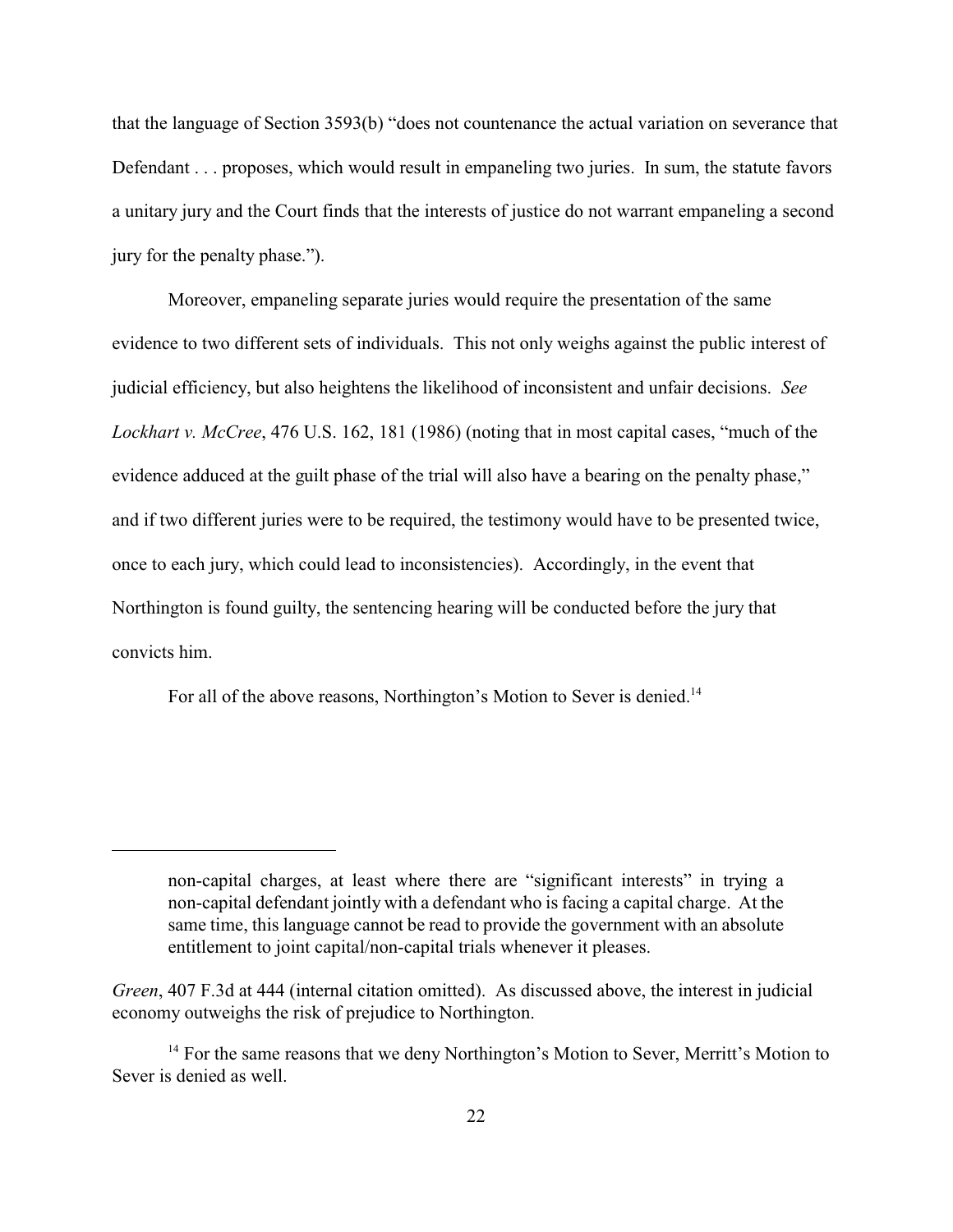#### **B. Kidada's Motion to Sever**

#### *1. Facts*

Much of the KSO's distribution of, and collection of proceeds from, drugs took place at the residence of Kaboni and Kidada Savage. (Indictment 5.) The Indictment alleges that Kidada became involved in the KSO's activities, starting in late 2003. (*Id.* at 17.) She was "an enforcer for the KSO. She participated in murders, murder conspiracy, arson, conspiracy to distribute controlled substances, witness tampering, and witness retaliation." (*Id.* at 9.)

#### *2. Parties' Contentions*

Kidada requests that this Court sever her trial from that of her co-defendants because of: (1) the fact that Kidada is the only defendant in this case not facing the death penalty, and prejudice will result from jury selection from a death-qualified jury pool; (2) prejudicial spillover and the likelihood that the jury will be confused by the evidence presented, due to the complexity of the case; (3) Defendants' antagonistic defenses and the violation of Kidada's Sixth Amendment confrontation rights, arising from the introduction of evidence by her co-Defendants and from her co-Defendants' statements; and (4) the inability of jury instructions to cure the prejudice that will result from joinder in this case. (Kidada Mot. 2.)

Responding to these four points, the Government states that: (1) courts have stated that a defendant has no constitutional entitlement to a non-death-qualified jury (Gov't's Resp. 29-30); (2) there is no prejudicial spillover, and this case is not so complicated or overwhelming that the jury will encounter difficulty separating the evidence and applying it to the relevant Defendants (*id.* at 30-36); (3) Kidada's arguments concerning the violation of her Sixth Amendment rights are general and unsupported (*id.* at 38-43); and (4) jury instructions will provide "ample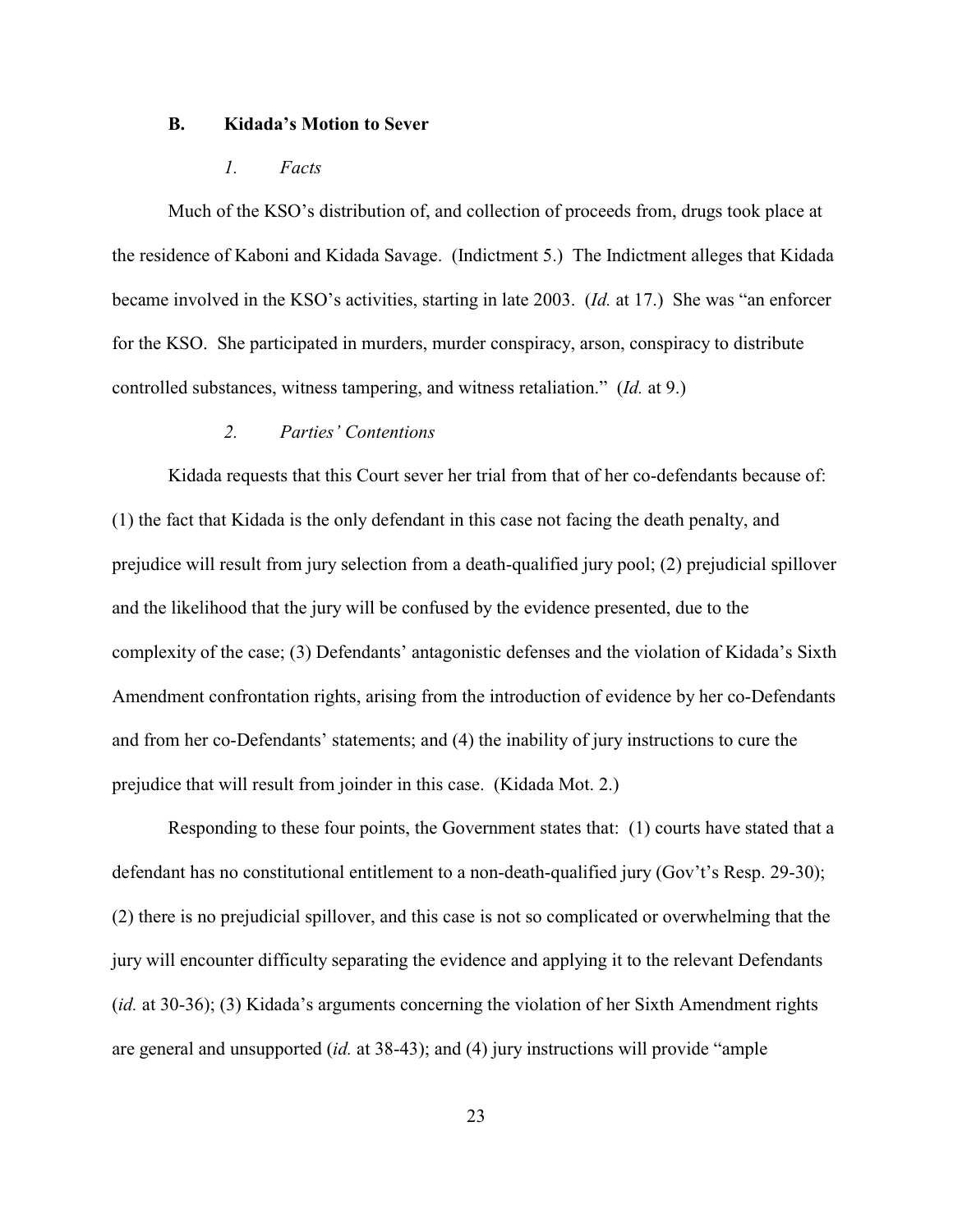protection" against prejudice (*id.* at 44-45).

*3. Analysis*

#### a) Kidada As the Sole Defendant Not Facing the Death Penalty

Kidada contends that severance should be granted since she is the sole non-capital defendant and prejudice will result from selecting a jury from a death-qualified jury pool. (Kidada Mot. 3, 12.) Kidada concedes that death-qualification of a jury alone does not require severance. (*See id.* at 12.) However, she claims that in this case, she will be prejudiced by the jury selection process since she will take a *voir dire* approach that is different from that of the capital Defendants. Moreover, Kidada claims that giving her a separate trial will not be time-consuming or "bear any additional expense than that of any other single trial in this court," since a separate trial for her would entail "a very limited number of criminal acts . . . as compared to the RICO Conspiracy alleged . . . ." (*Id.* at 5.)

A death-qualified jury is one from which prospective jurors have been excluded for cause based on their inability to set aside their views about the death penalty that would prevent or substantially impair the performance of their duties in accordance with their instructions and oath. *Buchanan v. Kentucky*, 483 U.S. 402, 407 n.6 (1987) (citation omitted). As acknowledged by Kidada, the Supreme Court has expressly held that death qualification does not violate either a capital defendant's or a jointly tried non-capital defendant's rights under the Sixth and Fourteenth Amendments to an impartial jury selected from a representative cross-section of the community. *See id.* at 414-15; (*see also* Kidada Mem. 12).<sup>15</sup> A number of district courts,

<sup>&</sup>lt;sup>15</sup> Indeed, the Supreme Court also noted in *Buchanan* that "[i]n joint trials, the jury obtains a more complete view of all the acts underlying the charges than would be possible in separate trials. From such a perspective, it may be able to arrive more reliably at its conclusions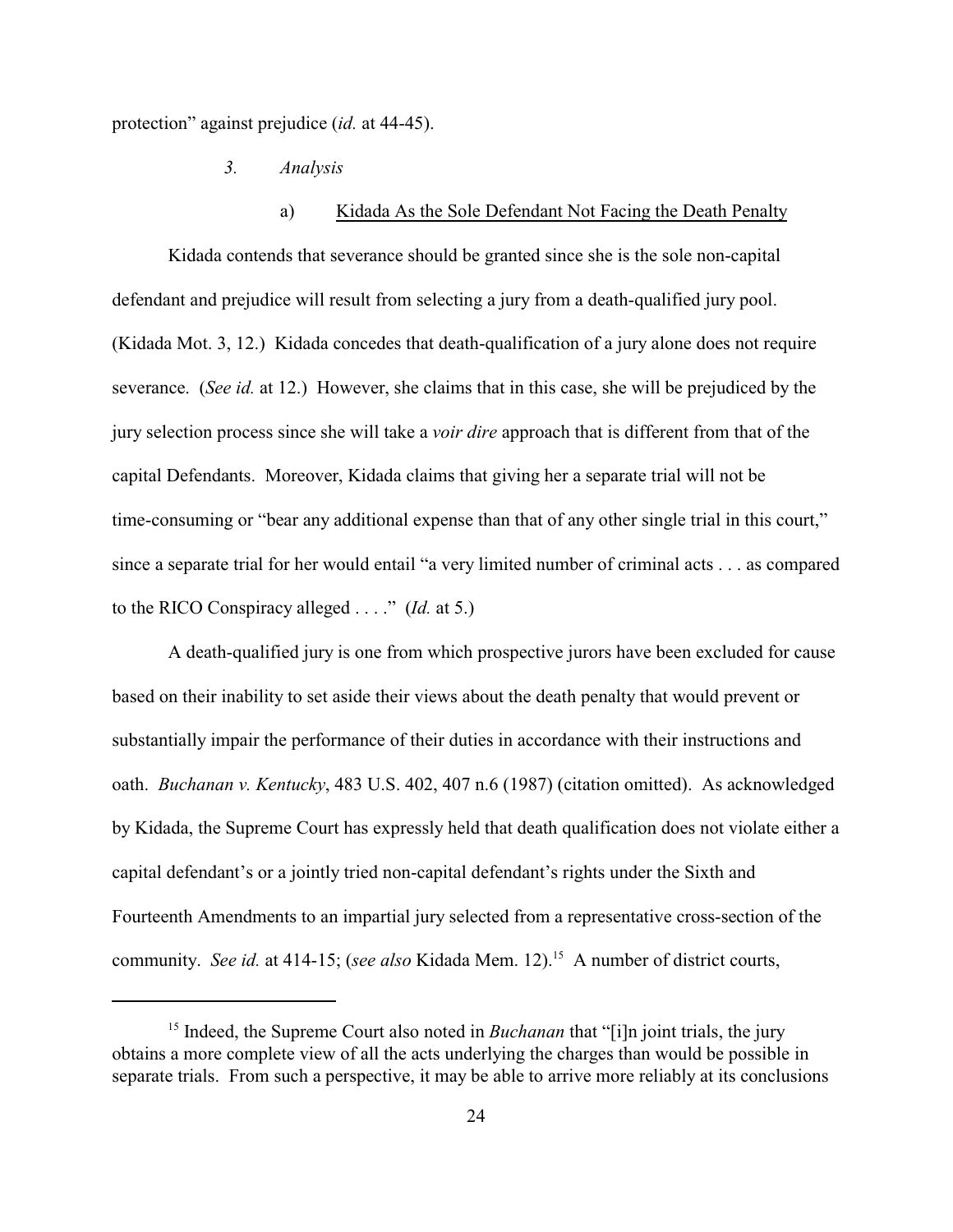following *Buchanan*, have concluded that a death-qualified jury alone is not a sufficient reason to justify severance. *See, e.g.*, *United States v. Cuong Gia Le*, 316 F. Supp. 2d 330, 339 (E.D. Va. 2004) (rejecting argument that death qualification requires severance); *United States v. Bin Laden*, 109 F. Supp. 2d 211, 221-22 (S.D.N.Y. 2000) (denying severance because death-qualified jury does not lack impartiality); *United States v. Aiken*, 76 F. Supp. 2d 1346, 1357 (S.D. Fla. 1999) (same). However, other district courts, while acknowledging that a death-qualified jury may not in itself be a sufficient reason to justify severance, have viewed the potential prejudice from death qualification as further support for severance. *See, e.g.*, *United States v. Basciano*, No. 05-060, 2007 WL 3124622, at \*7-8 (E.D.N.Y. Oct. 23, 2007) (citing cases); *United States v. Rollack*, 64 F. Supp. 2d 255, 257 (S.D.N.Y. 1999) (holding that although death-qualified jury may not be sufficient in itself to justify severance, it provided additional support for severance in light of other spillover prejudice in that particular case).

Kidada has failed to articulate any specific prejudice that will result from selecting a jury from a death-qualified jury pool. *See infra*. Courts have refused to adopt a *per se* rule that every trial involving both capital and non-capital defendants is so inherently prejudicial as to warrant severance, even absent a showing of any specific prejudice. *See United States v. Brown*, Nos. 99-4062, 99-4063, 99-4254, 2000 WL 930786, at \*6 n.10 (4th Cir. July 10, 2000) (citing *Tipton*, 90 F.3d at 868 n.1 (noting that non-capital co-defendant was tried together with capital defendants)); *United States v. Reavis*, 48 F.3d 763, 766-68 (4th Cir. 1995) (affirming district

regarding the guilt or innocence of a particular defendant and to assign fairly the respective responsibilities of each defendant in the sentencing." *Buchanan*, 483 U.S. at 418. "This jury perspective is particularly significant where, as here, all the crimes charged against the joined defendants arise out of one chain of events, where there is a single victim, and where, in fact, the defendants are indicted on several of the same counts." *Id.*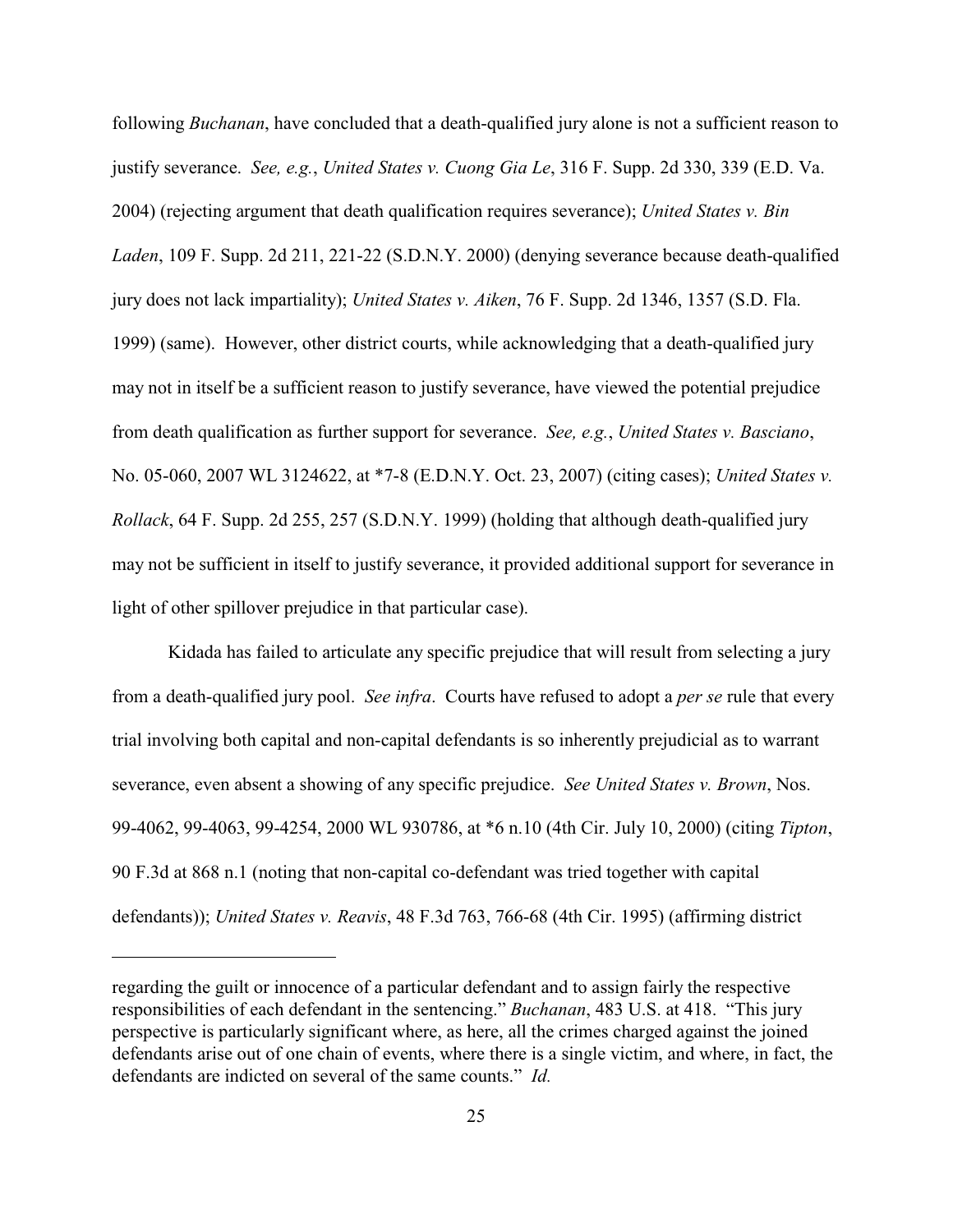court's refusal to sever trial of Sandra Reavis from that of co-defendants Tipton, Johnson, and Roane on the basis that Roane would have offered favorable testimony at a separate trial because Reavis failed to make an "affirmative demonstration that she was deprived of a fair trial by the denial of her severance motion")). At most, Kidada makes the general argument that she may have a different trial strategy than that of her co-Defendants.<sup>16</sup> This does not constitute grounds for us to sever her trial from that of her co-Defendants. *See Brown*, 2000 WL 930786, at \*6 n.10 (rejecting argument that non-capital defendant was prejudiced by having to stand trial with codefendant, a capital murder defendant, against whom evidence of brutal murders was offered, since he failed to articulate actual prejudice and "relie[d], instead upon broad arguments

Moreover, the law is clear that each case must be decided on its unique facts and circumstances. The Supreme Court has not adopted a bright-line test requiring severance each time a capital and non-capital defendant or defendants are indicted together.

<sup>&</sup>lt;sup>16</sup> In support of this argument, Kidada cites *Basciano*. There, the court noted that "[m]y recent experience in trying a death penalty case . . . has convinced me that the different trial strategies employed by counsel in approaching jury selection in a death penalty trial may in fact be sufficient on their own to justify severance where one defendant faces the death penalty and the others do not." 2007 WL 3124622, at \*8. However, this statement was dicta. *See id.* ("It is not necessary to reach that issue here, however, because when these concerns combine with a high likelihood of spillover prejudice, as in this case, they provide 'further support' for severance.").

Kidada also cites *United States v. Ayala Lopez*, 319 F. Supp. 2d 236 (D.P.R. 2004). There, the court cited data in support of its observation that "in the majority of federal death penalty cases some type of severance has been granted." *Id.* at 240. However, the court there subsequently stated, "[w]e clarify that we are not establishing a steadfast rule of general applicability, but that confronted with this particular case as presented, we find that it is in the best interest of justice that severance be granted." *Id.* In that particular case, the court found that "[a]fter reading the submitted briefs on the issue of conflicting defenses, inclusively that of the capital Defendant, we are of the impression that the Defendants, both the capital Defendant as well as the non-capital Defendants, face an unacceptable risk of prejudice if tried together." *Id.* at 239. For the reasons stated in this Memorandum, we do not find an "unacceptable risk of prejudice" here. We also note that the court in *Ayala Lopez* noted that it was "more skeptical, however, of the argument raised with regards to a death-certified jury" and noted that the argument had been foreclosed by the Supreme Court in *Buchanan*. *Id.*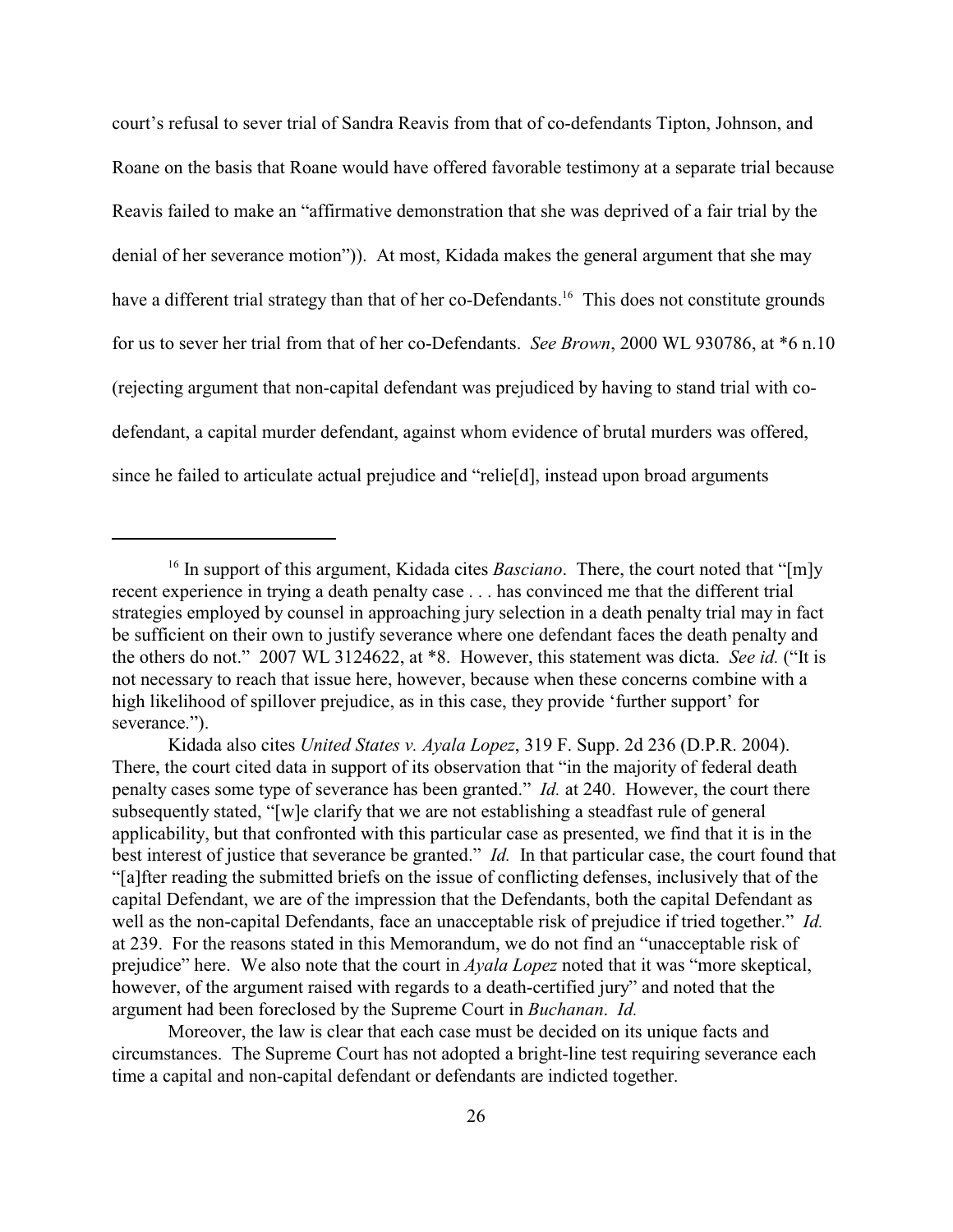concerning the generally prejudicial nature of a capital trial"); *Causey*, 185 F.3d at 416-17 (rejecting defendant's argument that "the non-capital character of his prosecution set him apart from the other defendants" since defendant "had not demonstrated that any compelling prejudice would result as a consequence of the non-capital character of his prosecution").

Moreover, should a penalty phase of the trial be required, the Court will instruct the jury at the beginning of the penalty phase that it must keep in mind that each Defendant must be given separate consideration. A capital jury is presumed, at both the liability phase and at the penalty phase, to understand and follow its guiding instructions. *Richardson*, 481 U.S. at 206; *Solomon*, 2007 WL 1228029, at \*8. In light of Supreme Court precedent holding that a death-qualified jury by itself poses no constitutional problem with respect to non-capital defendants in a joint trial, and the Government's significant interests in having a joint trial, we reject Kidada's argument for severance on this basis.

#### b) Prejudicial Spillover and Likely Confusion of Evidence

Kidada argues that "[t]he magnitude of evidence in this case will be staggering, and most of it will involve events in which [she] was not involved." (Kidada Mot. 6.) She claims that the evidence of violent acts and murders alleged over the course of several years will spill over and unfairly prejudice the jury's determinations of her criminal conduct. (*Id.*) Kidada claims that "before a jury hears any evidence relating to [her], they will have heard of seven murders she had no involvement in." (*Id.* at 8.) Kidada argues that she will be prejudiced by the fact that, prior to 2004, when these seven murders were committed, she was a teenager. (*Id.*) She also argues that she will be prejudiced by evidence that she was raised in the same household as, and was largely raised by, her brother. She claims that acts attributed to her brother will likely be attributed to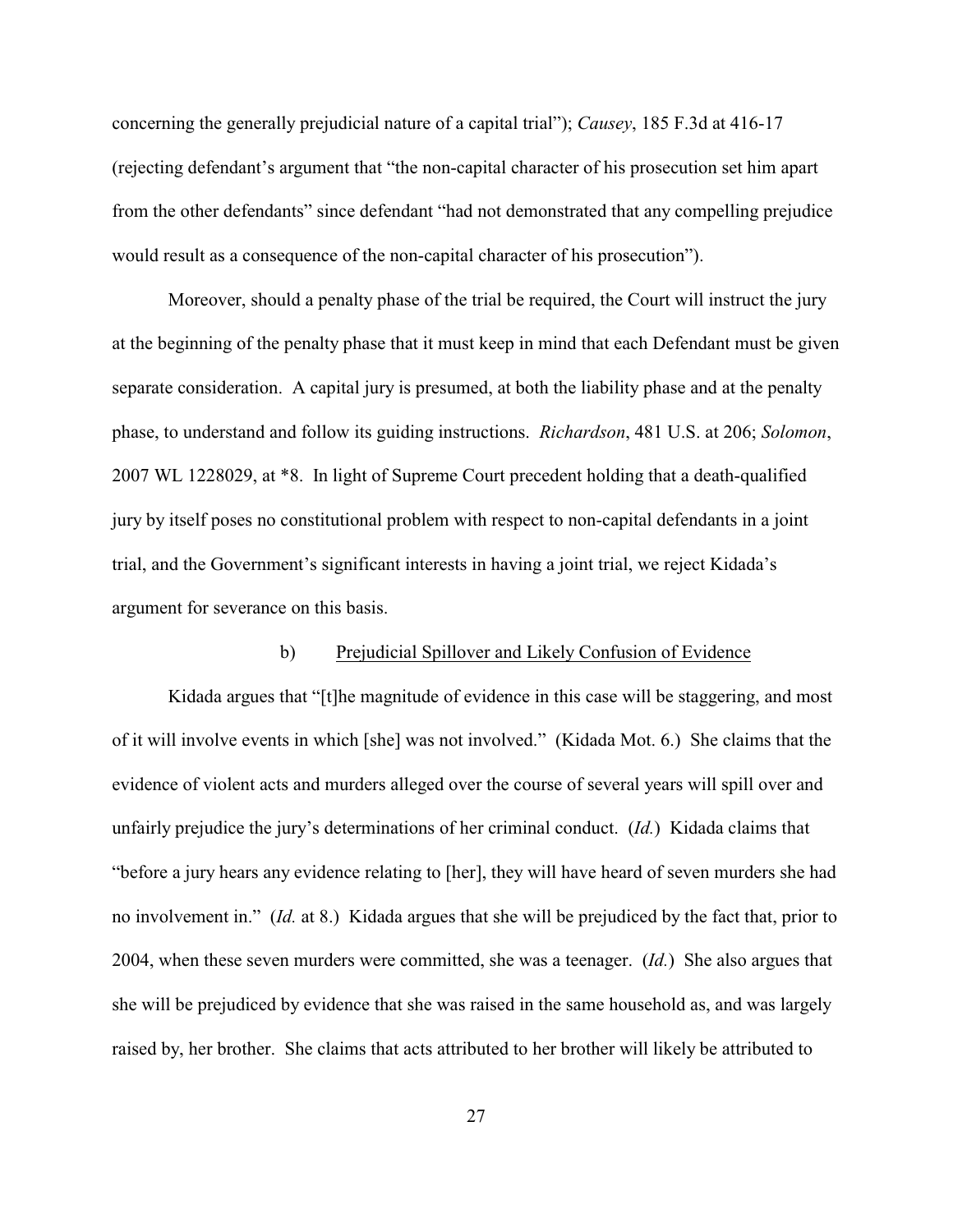her. (*Id.* at 8-9; *see also* June 12, 2012 Hr'g Tr. 7 (on file with Court.)

Kidada's argument that her role in the KSO is relatively minimal, in comparison with the

respective roles of her co-Defendants, is unpersuasive. She "was an enforcer for the KSO" and

"participated in murders, murder conspiracy, arson, conspiracy to distribute controlled

substances, witness tampering and witness retaliation. (Indictment at 9.) The Indictment reflects

that she committed various over acts in furtherance of the KSO's objectives, including, *inter alia*:

- Sometime in late 2003, KIDADA SAVAGE sent a letter to Eugene Coleman in the FDC - Philadelphia, in which letter she stated that theywere "all in this thing together," that she knew that the FBI "be talking shit to you . . . you know never to tell them shit, fuck them, feed them niggas dog shit," and warned Coleman not to "say shit to them pussies. They're going to try to divide and conquer, don't let them divide us." KIDADA SAVAGE concluded the letter with: "If U said something let us know, if U didn't, let us know, we have to know what's going on. Don't say shit to nobody." The letter also contained a line that was half handwritten and half typed, which said, "Death before dishonor (to your family)." The letter was signed "Love yah Nigga Always, Your Little Sis." (*Id.* at 17.)
- On or about April 23, 2004, in Philadelphia, KIDADA SAVAGE and coconspirators known to the grand jury as B.S. and C.C., confronted a person known to the grand jury as V.C., telling V.C. that KABONI SAVAGE was in possession of statements made by V.C.'s brother, witness Eugene Coleman, a/k/a/ "Twin," and discussed their abilities to convince other coconspirators to leave V.C. alone. (*Id.* at 18.)
- In or about May 2004, in Philadelphia, KABONI SAVAGE threatened to harm the sister of witness Craig Oliver, explaining to inmate A.W. that when KIDADA SAVAGE came to visit him at the FDC-Philadelphia, KIDADA SAVAGE had told KABONI SAVAGE That she had found out where Craig Oliver's sister had moved, by following her home from a store. (*Id.* at 19.)
- In or about May 2004, in Philadelphia, KABONI SAVAGE told KIDADA SAVAGE that witnesses known to the grand jury as "J.N.," a/k/a "Yusef," and Stanley Smith were cooperating with the government. (*Id.* at 19.)
- In or about May 2004, in Philadelphia, KABONI SAVAGE told KIDADA SAVAGE that he would let her know what had to be done with the family members of witnesses. (*Id*.)
- On or about May 27, 2004, KIDADA SAVAGE obtained a license to carry a firearm in the Commonwealth of Pennsylvania. (*Id.*)
- In or about late Spring 2004, in Philadelphia, KABONI SAVAGE provided an inmate known to the grand jury as "H.N." with the home address and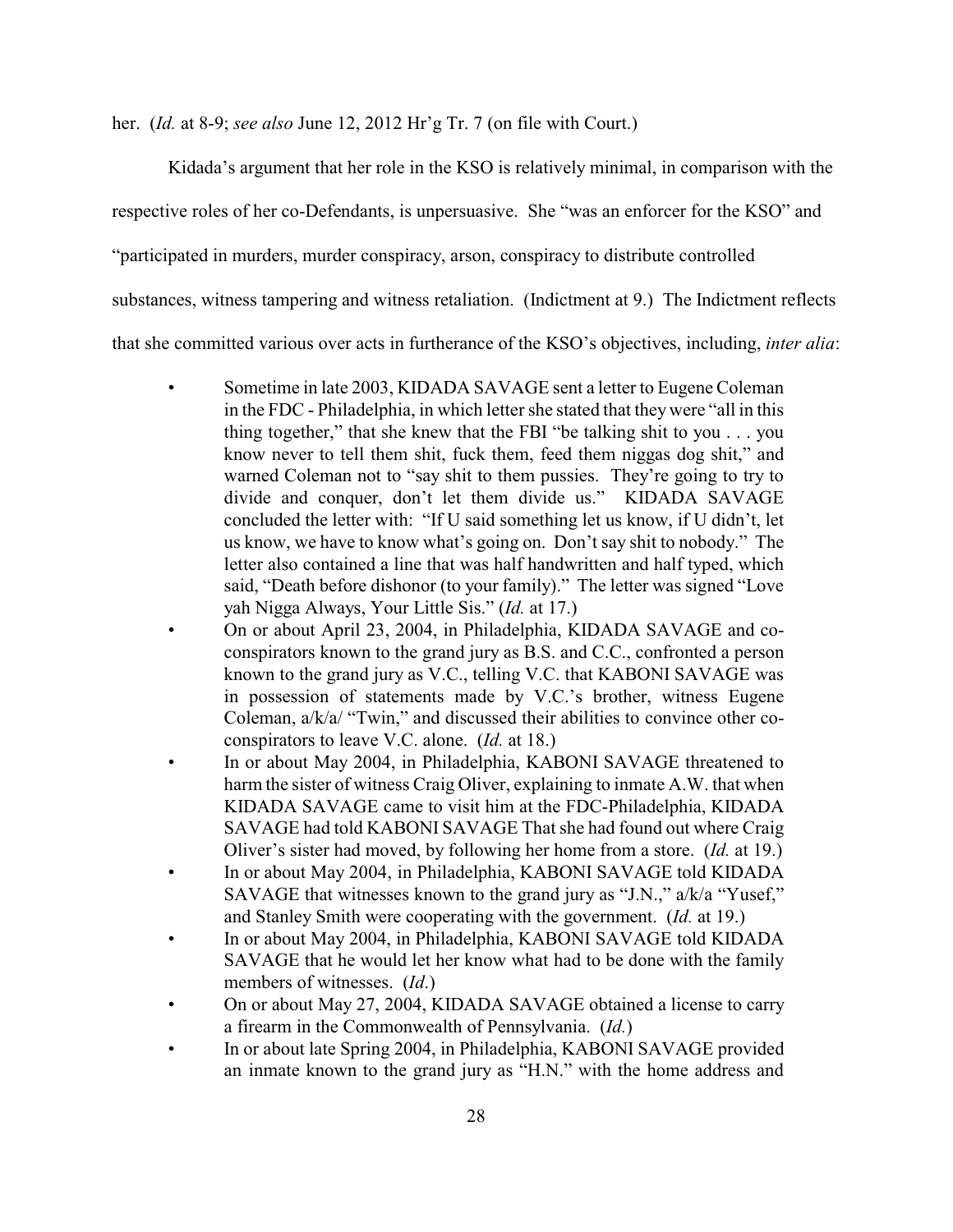telephone number of KIDADA SAVAGE, explaining that KIDADA SAVAGE handles communications for KABONI SAVAGE outside of prison, pays money to people, and takes care of his "boys" for KABONI SAVAGE. (*Id.* at 19-20.)

- In or about late Spring and early Summer 2004, KABONI SAVAGE provided an inmate known to the grand jury as "T.R." with the home address and telephone number of KIDADA SAVAGE, with instructions for T.R. to provide KIDADA SAVAGE with any information on the family of witness Juan Rosado. (*Id.* at 20.)
- On or about July 1, 2004, in Philadelphia, KIDADA SAVAGE purchased a Rossi .38 caliber handgun. (*Id*.)
- On or about October 8, 2004, in Philadelphia, KABONI SAVAGE placed a telephone call from the FDC-Philadelphia to his family's home, and spoke to KIDADA SAVAGE and Lamont Lewis, ordering Lamont Lewis to do what KIDADA SAVAGE would instruct him to do. (*Id.* at 21-22.)
- On or about October 8, 2004, in Philadelphia, KABONI SAVAGE and KIDADA SAVAGE solicited and ordered Lamont Lewis to set fire to the home of witness Eugene Coleman's family, and to kill the family of Eugene Colement. (*Id.* at 22.)
- On or about October 8, 2004, KIDADA SAVAGE promised to pay Lamont Lewis approximately \$5,000, to burn down the home of witness Eugene Coleman's family, and to kill members of the Coleman family. (*Id.*)
- On or about October 8, 2004, in Philadelphia, KIDADA SAVAGE instructed Lamont Lewis to notify her of the successful completion of the arson murders upon the Coleman family, by calling her home telephone number and allowing the call to go to voice-mail without leaving a message. (*Id*.)
- On or about October 8, 2004, in Philadelphia, KIDADA SAVAGE directed Lamont Lewis to the home of Eugene Coleman's family, and pointed out the home, for the purpose of showing Lamont Lewis which home KIDADA SAVAGE and KABONISAVAGE wanted Lamont Lewis to set on fire. (*Id*.)
- [After Merritt and Lewis set fire to the home of the Coleman family] [o]n or about October 9, 2004, in the early morning hours, in Philadelphia, Lamont Lewis placed a telephone call to KIDADA SAVAGE, confirming that he had set the Coleman house on fire. (*Id.* at 23.)
- On or about October 9, 2004, in Philadelphia, a telephone call was placed from a telephone used by ROBERT MERRITT to a telephone used by KIDADA SAVAGE. (*Id.*)
- On or about October 9, 2004, in Philadelphia, KIDADA SAVAGE paid Lamont Lewis \$2,000 for the arson murders, and told Lewis that a person known to the grand jury as R.W., a/k/a "Manny," would pay him an additional \$3,000. (*Id.*)
- On or about October 28, 2004, in Philadelphia, KABONI SAVAGE directed KIDADA SAVAGE to tell a person known to the grand jury as "F.T.," a/k/a "Nitti," that a person known to the grand jury as "M.M.," a/k/a "Shark,"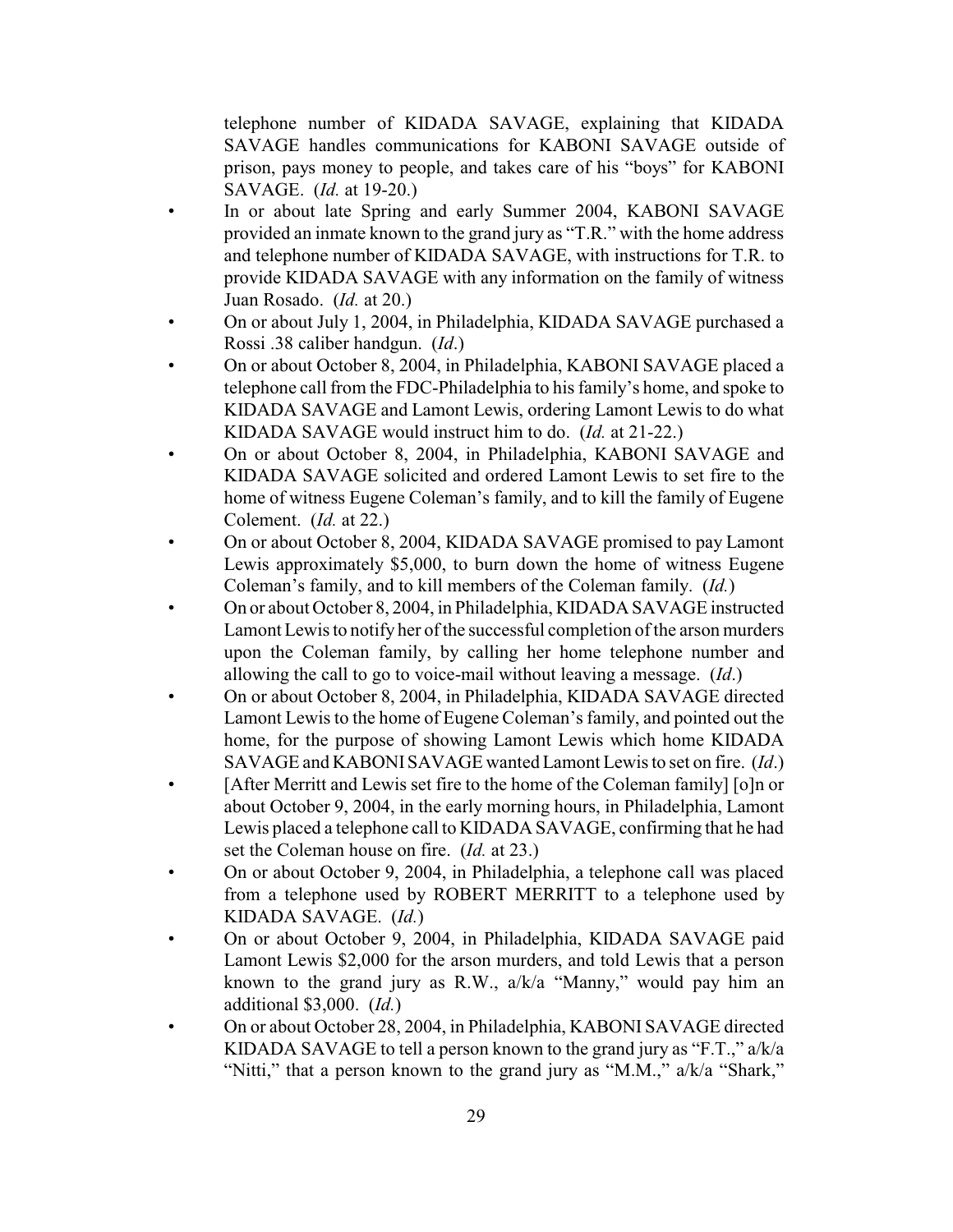owed KABONI SAVAGE \$35,000. KABONI SAVAGE told KIDADA SAVAGE to tell F.T., a/k/a "Nitti," to "get that money" and to "get on that." (*Id*.)

- On or about October 28, 2004, in Philadelphia, KABONI SAVAGE told KIDADA SAVAGE to tell R.W., a/k/a "Manny," to "go get" a person known as "C.S.," and to tell "Poppy" (Lamont Lewis) that C.S. "[c]ame down (there) and said something" and to make sure that C.S. does not "come to court." (*Id.* at 23-24.)
- On or about November 5, 2004, in Philadelphia, KABONI SAVAGE asked KIDADA SAVAGE if she told a person known to the grand jury as F.T., a/k/a "Nitti," about M.M., which KIDADA SAVAGE confirmed that she had. (*Id.* at 24.)
- On or about January 15, 2005, in Philadelphia, KIDADA SAVAGE, using the nickname "Diz Matic" and a contact e-mail of "dizmatic20@yahoo.com," posted "Informant Profiles" for witnesses Eugene Coleman, Myron Wilson and Craig Oliver on the internet website, "whosarat.com." (*Id.* at 28-29.)
- On or about February 14, 2005, in Philadelphia, KIDADA SAVAGE wrote a letter to KABONI SAVAGE, which letter, referring to witnesses and law enforcement officers, stated, "I hope all them cock suckers die, I hope they die, they're [sic] mom's [sic], wive's [sic], children, there [sic] whole family." (*Id.* at 29.)
- On or about February 20, 2005, in Philadelphia, KIDADA SAVAGE threatened U.S. Bureau of Prisons employees at the FDC-Philadelphia, stating that she "should have brought (her) motherfucking gun," while making a shooting gesture. (*Id*.)
- On or about February 23, 2005, in Philadelphia, KABONI SAVAGE asked T.R. to contact KIDADA SAVAGE if T.R. were to find an address for witness Juan Rosado's girlfriend. KABONI SAVAGE wrote a telephone number and "Lil Sis" on one of T.R.'s legal documents." (*Id.*)
- On or about April 19 and 20, 2005, in Philadelphia, T.R. spoke by telephone with KIDADA SAVAGE, introduced himself as KABONI SAVAGE's cellmate at FDC-Philadelphia, and told KIDADA SAVAGE that KABONI SAVAGE wanted T.R. to contact her with some information. (*Id.*)
- On or about Mary 23, 2005, in Philadelphia, KIDADA SAVAGE asked KABONISAVAGE about T.R., to which KABONISAVAGEresponded that T.R. was on their "side." (*Id.* at 29.)
- On or about May 28, 2005, in Philadelphia, T.R. met with KIDADA SAVAGE at a store, and provided her with fictitious information concerning witness Juan Rosado's family members, and a "tribute" payment for KABONI SAVAGE. (*Id.* at 30.)
- On or about June 3, 2005, in Philadelphia, KIDADA SAVAGE told KABONI SAVAGE that she met with T.R. KABONI SAVAGE asked KIDADA SAVAGE if T.R. had told her anything. KIDADA SAVAGE told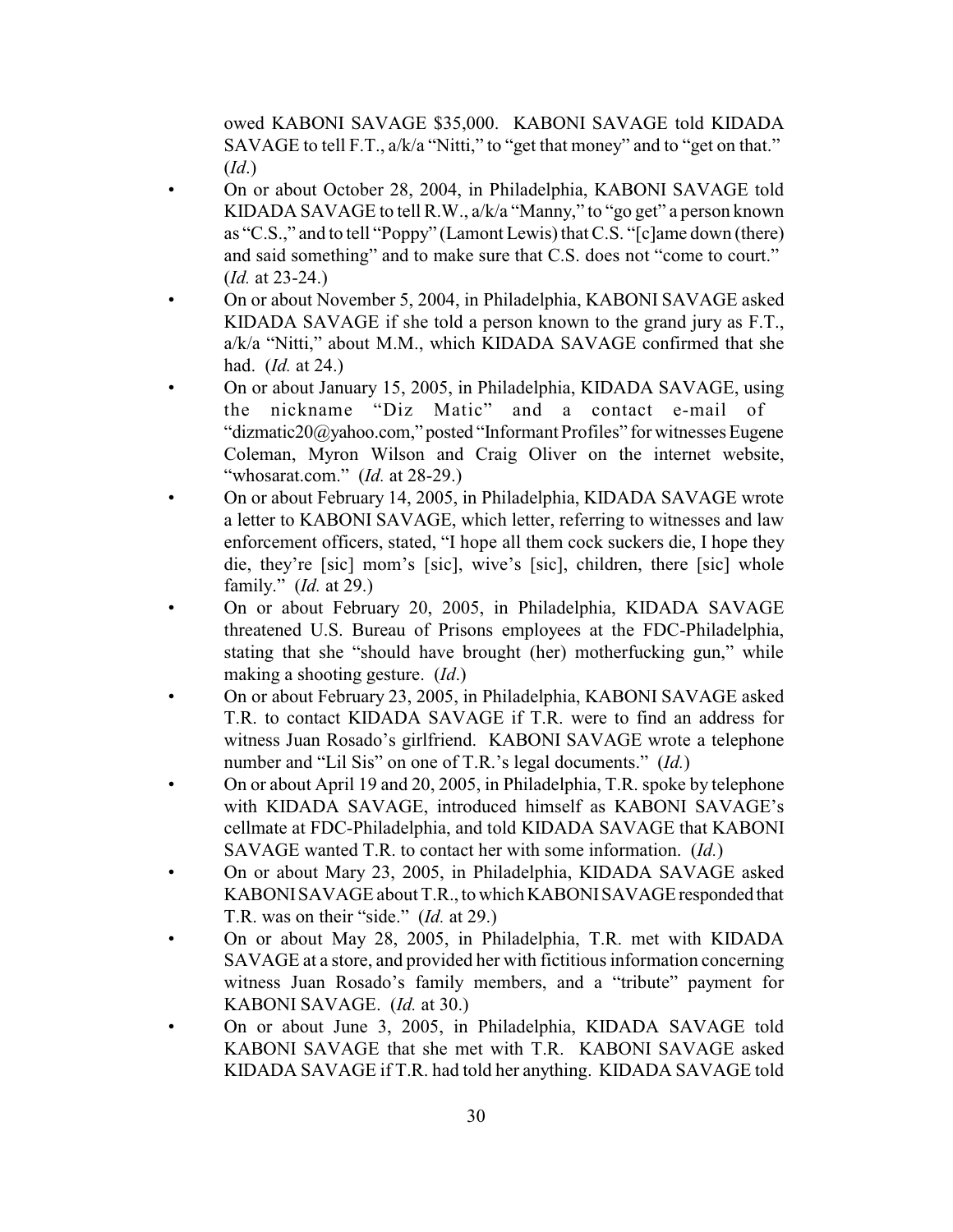KABONI SAVAGE that T.R. had, to which KABONI SAVAGE responded, "You have to fight fire with fire with these motherfuckers." KABONI SAVAGE told KIDADA SAVAGE that he had "a few other people," too, and that he was on "their (witnesses') ass so bad." (*Id*.)

- On or about June 17, 2005, in Philadelphia, KABONI SAVAGE asked KIDADA SAVAGE about people known to the grand jury as "K.O.," "Harp," and "Ozzie." KABONI SAVAGE told KIDADA SAVAGE that they are "counting [him] out." KABONI SAVAGE told KIDADA SAVAGE to tell them KABONI "needs" them, and to make sure she does not "pull . . . punches." KABONI SAVAGE told KIDADA SAVAGE to tell them that he is "mad," because "it's gonna strike fear in them niggas." (*Id*.)
- On or about April 24, 2007, in Philadelphia and elsewhere, KIDADA SAVAGE maintained a "Myspace" web page on the internet, containing her photograph, the nickname "DA," Myspace URL "http://www.myspace.com/dizmatic215," and the wall quote, "C wut I discovered is yall some snitch lovers, I might speak, but I don't fuck wit nobody!" (*Id.* at 31.)

Kidada was an active member of the KSO. She played a key role in the arson murders, which

also were committed in furtherance of the KSO's objectives.<sup>17</sup>

Nevertheless, Kidada asserts that "[t]he evidence of so much violence and other crimes

alleged against the co-defendants will spill over into and unduly prejudice the jury's

determinations as to Ms. Savage'[s] conduct." (Kidada Mem. 6.) That evidence includes "at

least thirteen murders" and threats in which Kidada had no involvement. (*Id.* at 8.) She claims

 $17$  Even if Kidada's role was comparatively more minor than that of her co-Defendants, this would not necessarily warrant severance. The Third Circuit has made clear that "[a] defendant is not entitled to a severance merely because the evidence against a co-defendant is more damaging than the evidence against him." *United States v. De Larosa*, 450 F.2d 1057, 1065 (3d Cir. 1971). "While such a disparity in the proofs is sufficient in certain cases, the primary consideration is whether the jury can reasonably be expected to compartmentalize the evidence as it relates to separate defendants in view of its volume and limited admissibility." *Id.*; *see also Eufrasio*, 935 F.2d at 568 ("Prejudice should not be found in a joint trial just because all evidence adduced is not germane to all counts against each defendant." (citing *Sandini*, 888 F.2d at 307); *Id.* ("Neither a disparity in evidence, nor introducing evidence more damaging to one defendant than others entitles seemingly less culpable defendants to severance." (citing *United States v. Sebetich*, 776 F.2d 412, 427 (3d Cir. 1985))).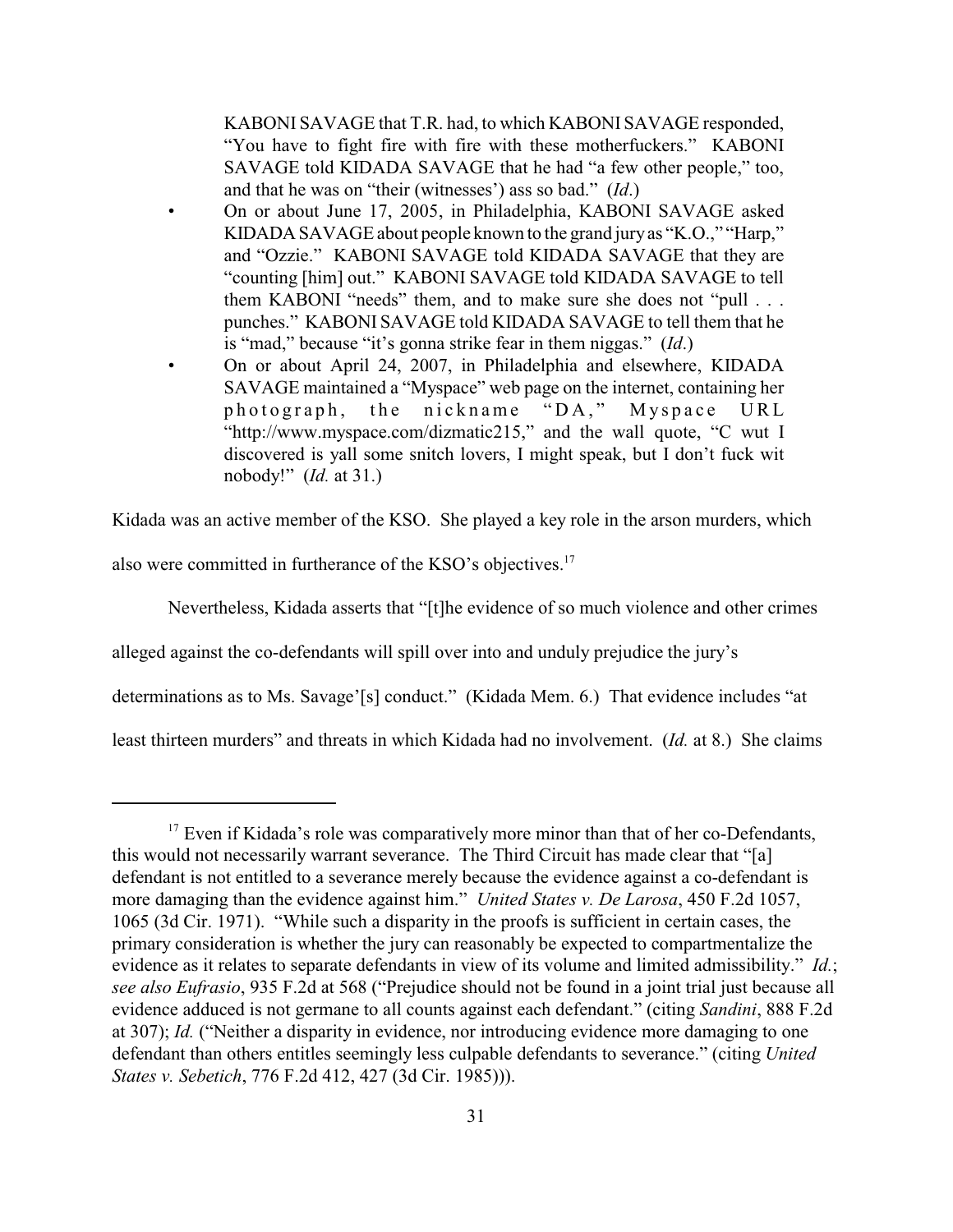that the jury will be unable to compartmentalize the evidence against Savage from the evidence against her. (*Id.*)

Spillover prejudice may occur where "evidence of a codefendant's wrongdoing . . . erroneously could lead a jury to conclude that a defendant was guilty." *Zafiro*, 506 U.S. at 539. However, "[t]he mere circumstance that some evidence is admissible against one defendant but not others in a joint trial does not usually constitute prejudice warranting severance." *United States v. Murgas*, 967 F. Supp. 695, 711 (N.D.N.Y. 1997). As discussed above, the allegations in the Indictment with respect to each Defendant are clear. The jury will be able to compartmentalize the evidence against the various Defendants, particularly when provided with instructions by the Court. *See Causey*, 185 F.3d at 416 (rejecting defendant's spillover evidence argument since the district court gave cautionary instructions requiring the jury to consider the evidence against each defendant individually); *Solomon*, 2007 WL 1228029, at \*7 ("Multidefendant trials are quite common in the federal system, and many involve evidence that is admissible against one defendant, but not against another. Federal courts, quite routinely, have found juries able to follow and abide by appropriate cautionary instructions." (citing *Richardson v. Marsh*, 481 U.S. 200, 209-10 (1987)). 18

 $18$  With respect to Kidada's argument that "a jury will be more inclined to believe that [she] committed the crimes alleged simply because they believe her brother committed some or all of the acts alleged" (Kidada Mem. 9), several courts have held that family relationships are not sufficient grounds for severing the trials of co-defendants. *See, e.g.*, *United States v. Spagnola*, 632 F.3d 981, 988 (7th Cir. 2011) (rejecting defendant's argument that the district court should have severed the trial based on statements about other robberies and their family's drug dealing); *United States v. Saunders*, 553 F.3d 81, 85 (1st Cir. 2009) (affirming district court's refusal to sever trials of mother and son in conspiracy case); *United States v. Reyeros*, 537 F.3d 270, 287 (3d Cir. 2008) (in conspiracy case, rejecting argument that defendant suffered "any prejudice, let alone clear and substantial prejudice, by being tried with his brother").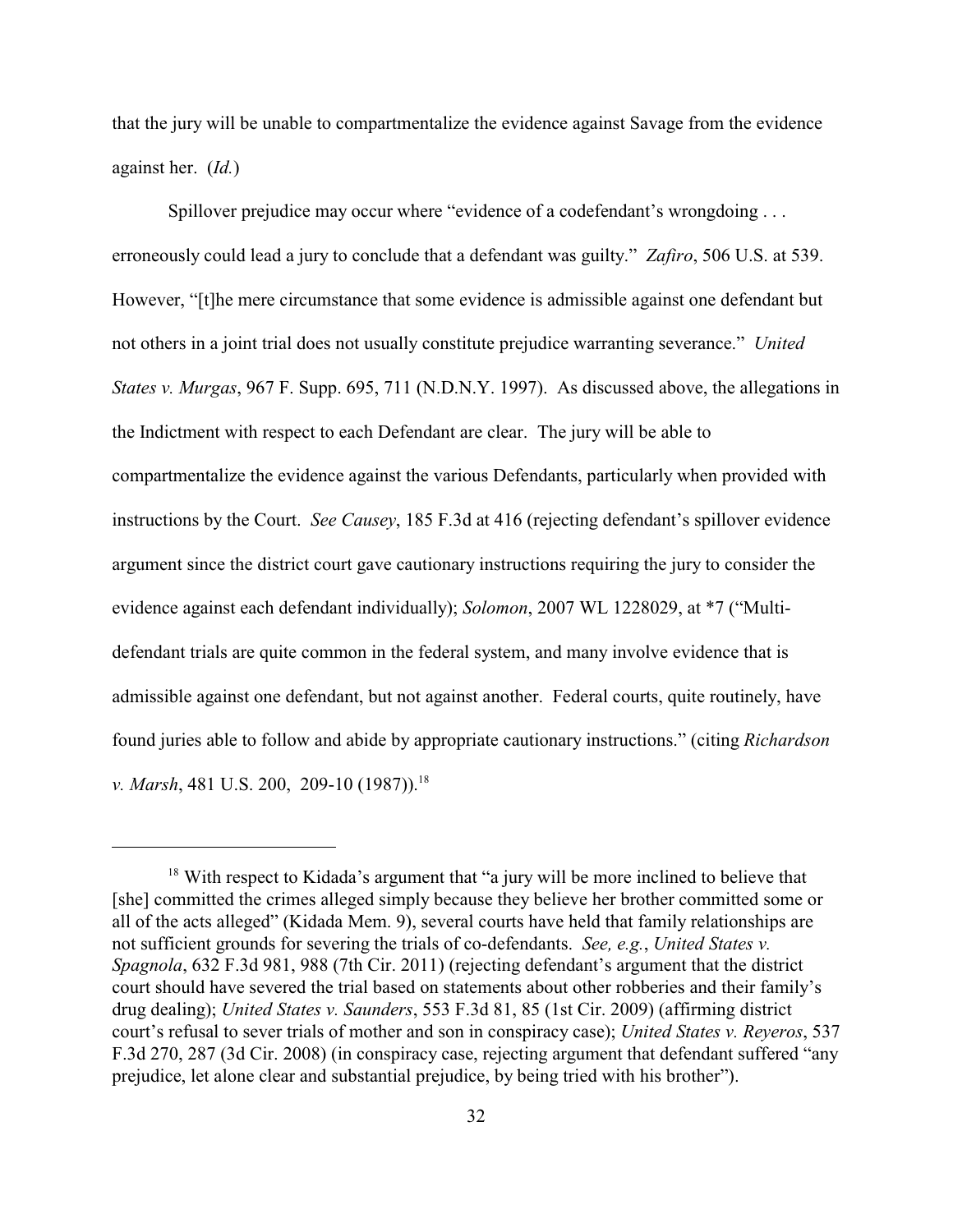## c) Antagonistic Defenses and Violation of Kidada's Sixth Amendment Confrontation Rights

Kidada contends that she may present a defense of duress — that she was intimidated by, or under the authority of, her brother, Kaboni. She also claims that she and her co-Defendants will have mutually antagonistic defenses. (*See* Kidada Mem. 10 ("All evidence having the effect of exonerating one defendant implicitly indicts the other.").)

"Mutually antagonistic defenses are not prejudicial *per se*," *Zafiro*, 506 U.S. at 538, but "antagonistic defenses may conflict to such a degree that codefendants are denied a fair trial," *United States v. Cardascia*, 951 F.2d 474, 484 (2d Cir. 1991). The "defenses must conflict to the point of being so irreconcilable as to be mutually exclusive before we will find such prejudice as denies defendants a fair trial." *Cardascia*, 951 F.2d at 484. "Defenses are mutually exclusive or irreconcilable if, in order to accept the defense of one defendant, the jury must of necessity convict a second defendant." *Id.* The Third Circuit has observed that "courts have consistently held that finger-pointing and blame-shifting among coconspirators do not support a finding of mutually antagonistic defenses." *Voigt*, 89 F.3d at 1095 (citing string of cases in which the court held that blaming one co-conspirator, or claiming ignorance, was not grounds for granting a motion to sever). Furthermore, the Third Circuit has stated that "[e]ven where a defendant establishes that his defense and those of his codefendants are mutually antagonistic . . . severance is not mandatory." *Id.* at 1094 (citing *Zafiro*, 506 U.S. at 539).<sup>19</sup>

 $19$  We also note that "[w]hile mutually antagonistic defenses have been much discussed in theory, only rarely have courts found that they exist in practice." *Voigt*, 89 F.3d at 1094. Courts have often concluded that the asserted defenses, while in conflict with one another, are not so irreconcilable that "[t]he jury could not have been able to assess the guilt or innocence of the defendants on an individual and independent basis." *United States v. Tootick*, 952 F.2d 1078, 1083 (9th Cir. 1991); *see, e.g.*, *United States v. Flanagan*, 34 F.3d 949, 952 (10th Cir. 1994)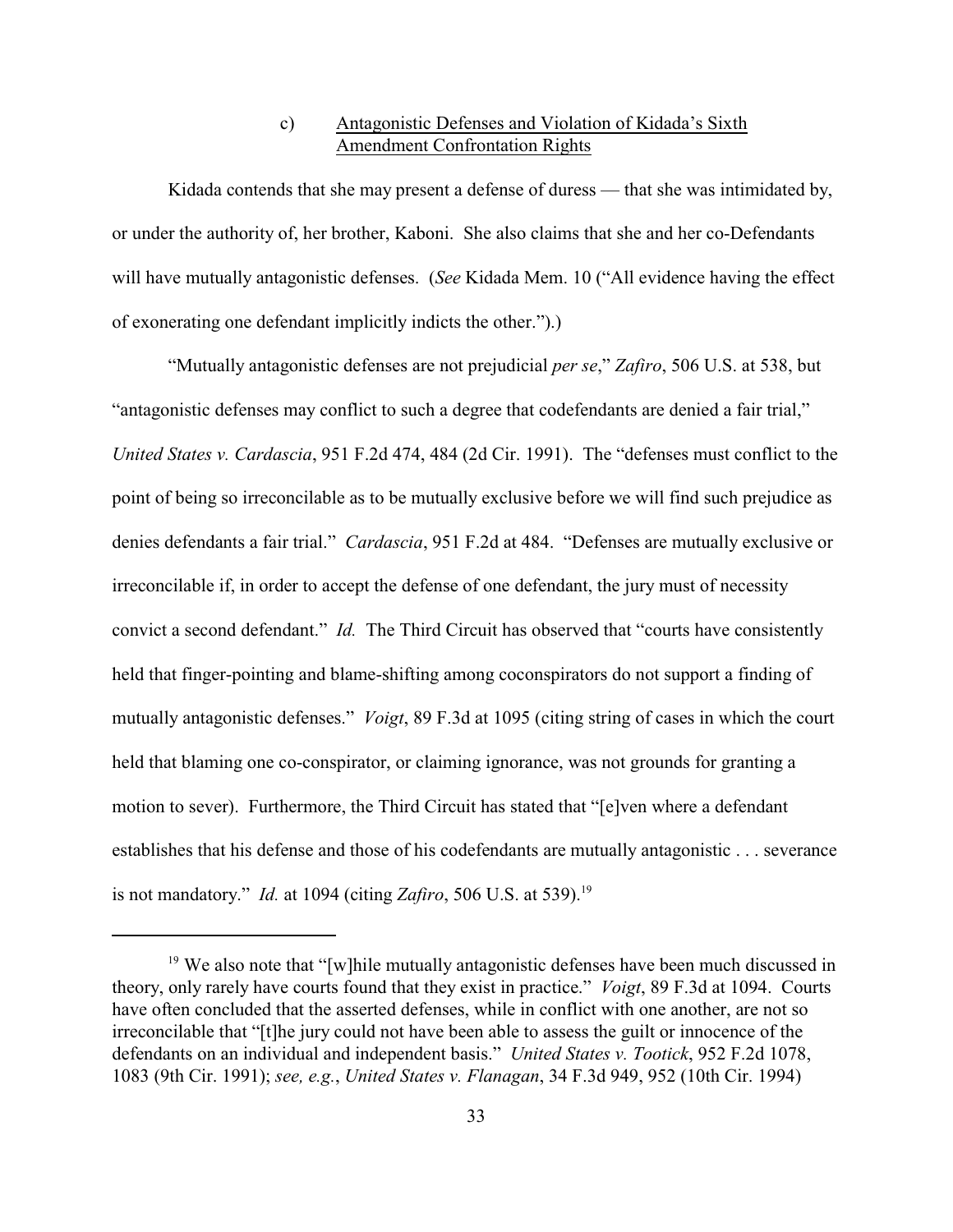Here, Kidada has failed to show that any anticipated mutually antagonistic defenses will impair any specific trial right or prevent the jury from making a reliable determination of guilt or innocence. At this juncture, we can only speculate as to the nature of Defendants' defenses. It is not apparent that there will be irreconcilable conflicts, or that with proper instructions and evidentiary rulings, prejudice cannot be avoided. To the extent that Kidada claims that antagonistic defenses will be based upon the testimony of witnesses, she will have the opportunity for cross-examination and rebuttal. We see no reliable evidence of mutually antagonistic defenses that cannot be cured with instructions to justify severance. *See Solomon*, 2007 WL 1228029, at \*5.

In addition, Kidada claims that much of the evidence against her will be in the form of co-conspirator statements by her co-Defendant brother. She claims that she will be unable to cross-examine Savage at trial, and thus, a joint trial violates her Sixth Amendment confrontation rights. (Kidada Mem. 10-11.) However, "[b]are assertions that co-defendants will testify" do not, in itself, warrant severance. *United States v. Boscia*, 573 F.2d 827, 832 (3d Cir. 1978). Rather, "[i]n determining the necessity of severance under these circumstances, courts have placed emphasis on the following four factors: (1) the likelihood of co-defendant's testifying; (2) the degree to which such testimony would be exculpatory; (3) the degree to which the testifying co-defendants could be impeached; [and] (4) judicial economy." *Id.* Kidada has presented no

<sup>(</sup>affirming denial of motion to sever because a jury "could logically" accept one defendant's defense without concluding that the codefendant was guilty, and vice versa); *United States v. Harris*, 9 F.3d 493, 501 (6th Cir. 1993) (affirming denial of motion to sever trials of coconspirators, one of whom claimed innocence and the other of whom claimed entrapment, on the ground that these defenses were not inconsistent because the jury could logically have accepted both).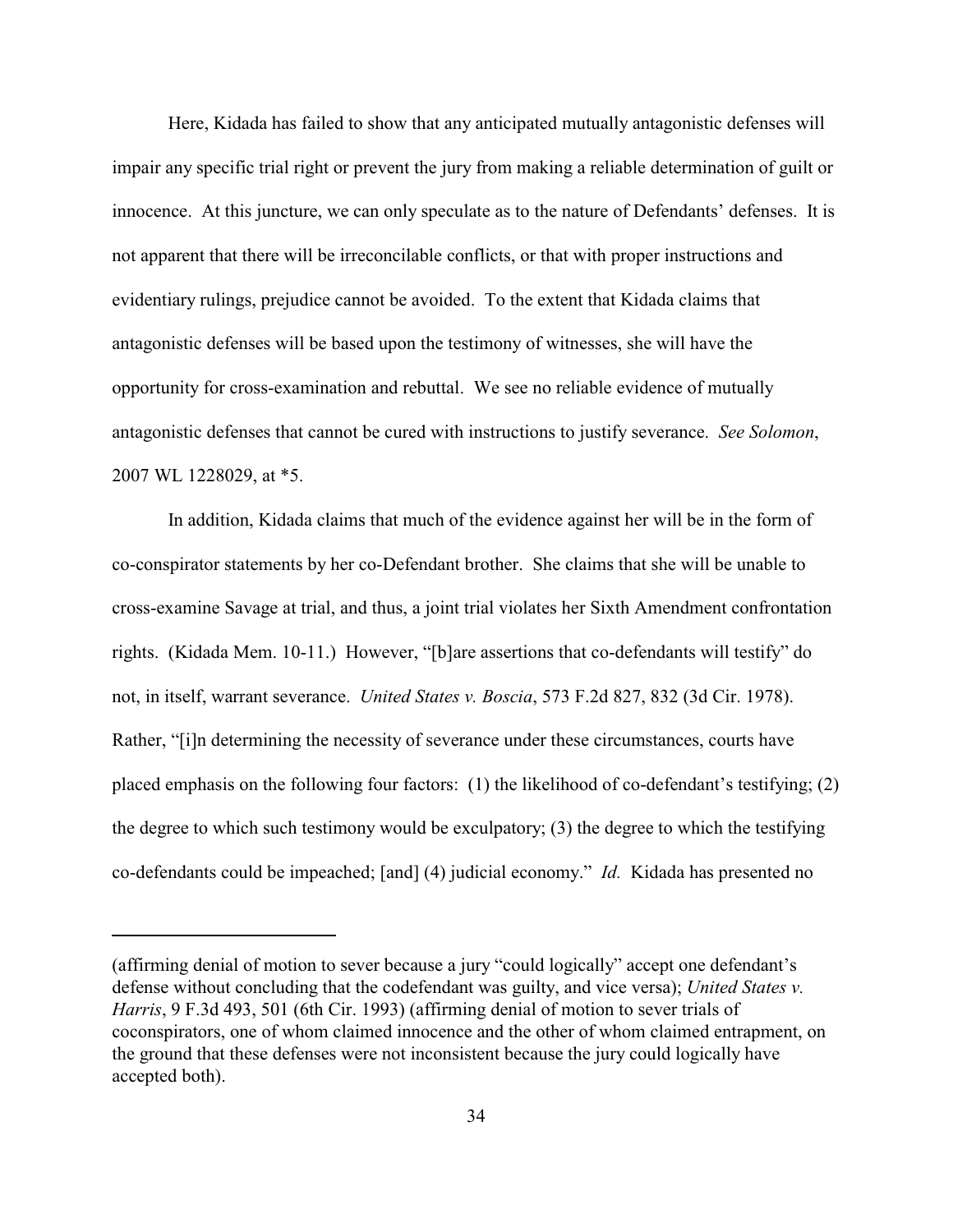evidence that her brother will testify or shown how any such testimony would be exculpatory. *See Solomon*, 2007 WL 1228029, at \*6 ("Without knowing what the statements are or without seeing any proposed redaction, the Court finds that any severance determination based upon *Bruton* issues would be premature at this time."). Moreover, the admission of statements of coconspirators made in furtherance of a conspiracy does not violate the Confrontation Clause. *Giles v. California*, 554 U.S. 353, 374 n.6 (2008) (noting that admission of evidence did not violate the Confrontation Clause because the evidence "was not (as an incriminating statement in furtherance of the conspiracy would probably never be) testimonial"); *see also Crawford v. Washington*, 541 U.S. 36, 56 (2004) ("Most of the hearsay exceptions covered statements that by their nature were not testimonial-for example, business records or statements in furtherance of a conspiracy."). Nor does *Bruton v. United States*, 391 U.S. 123 (1968), apply to these statements. In *Bruton*, the Supreme Court held that a defendant's Sixth Amendment confrontation right is violated where a hearsay confession by his co-defendant inculpating the defendant is admitted into evidence and the co-defendant does not testify. *Id.* at 126. The Court held that in these sorts of situations, limiting instructions by the trial court are not an adequate remedy and if the statement is to be admitted without being appropriately redacted, severance is required. *Id.* at 137; *see also Sandini*, 888 F.2d at 310 (interpreting *Bruton*). However, the Third Circuit has rejected the argument that *Bruton* requires a holding that the co-conspirator's hearsay exception violates the Confrontation Clause. *United States v. Ward*, 793 F.2d 551, 556 (3d Cir. 1986) (rejecting argument that an accomplice's hearsay confession incriminating the defendant is presumptively inadmissible if the defendant has no opportunity to cross-examine the declarant since the Supreme Court has explained that a statement that falls within a hearsay exception —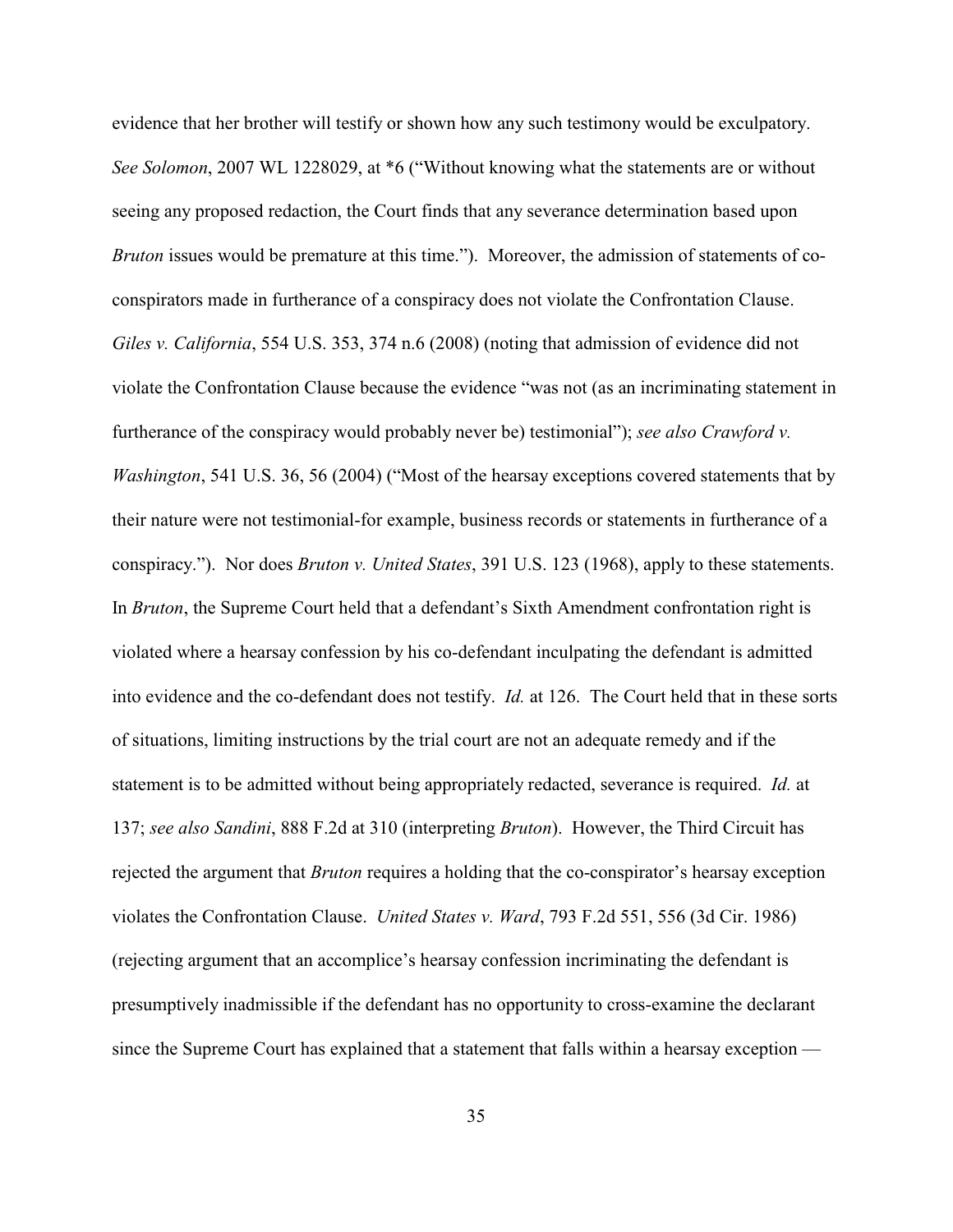here, testimony that was admissible as a co-conspirator's statement under Federal Rule of Evidence 801(d)(2)(E) — is treated differently for constitutional purposes); *see also United States v. Addonizio*, 451 F.2d 49, 71 (3d Cir. 1971) (citing *United States v. Am. Radiator & Standard Sanitary Corp.*, 433 F.2d 174 (3d Cir. 1970); *Parness v. United States*, 415 F.2d 346  $(3d$  Cir. 1969)).<sup>20</sup>

In *United States v. Tootick*, 952 F.2d 1078, 1081 (9th Cir. 1991), each defendant claimed that the other alone committed the assaults. One defendant claimed that he watched the other stab the victim repeatedly and then lick the victim's blood of the weapon. *Id*. The other defendant claimed that he was highly intoxicated and passed out or asleep during the attack. *Id*. The court held that since only these two defendants were present when the victim was attacked, and since there was no suggestion that the victim injured himself, the jury could not acquit one defendant without disbelieving the other. *Id*. Each defense theory contradicted the other such that the acquittal of one defendant necessitated the conviction of the other. *Id.* This situation is not present here.

In *United States v. Odom*, 888 F.2d 1014, 1018 (4th Cir. 1989), the judge denied severance at first, but as the trial unfolded, "it became obvious . . . that throughout the trial [the judge] was going to be faced with a choice of either curtailing [defendant's] defense, which could prejudice [defendant], or allowing [defendant's] attorney to continue his inflammatory attacks on [the other defendant], which would be prejudicial to [the other defendant]." Kidada has only presented hypothetical situations at this stage, and we do not find that she will be unfairly prejudiced such that severance is necessary at this stage.

<sup>&</sup>lt;sup>20</sup> The cases cited by Kidada are distinguishable. In *United States v. Breinig*, 70 F.3d 850, 853 (6th Cir. 1995), the Sixth Circuit found that defendant had carried the heavy burden of showing "compelling and unfair" prejudice, justifying severance. *Breinig* involved formerhusband-and-wife defendants in a tax-evasion case. *Id*. The wife claimed that she lacked the capacity to form the requisite *mens rea* to have evaded taxes wilfully since she was being dominated and controlled by the husband. *Id*. This defense was premised on the testimony of a psychiatrist and psychologist who had treated her. *Id*. at 852. The husband claimed that since his former wife kept all of the books and an accounting firm prepared their taxes, he had no knowledge of the underreporting. *Id.* The court held that the husband was prejudiced not as a result of mutually antagonistic defenses, but rather from highly inflammatory evidence of the husband's bad character. *Id*. at 853. "The jury was told, by well-credentialed experts, that Breinig was an adulterous, mentally abusive, and manipulating spouse. Such testimony, of course, would have been inadmissible against him under any theory of the Federal Rules of Evidence on a trial for tax evasion." *Id*. Those circumstances are not present here.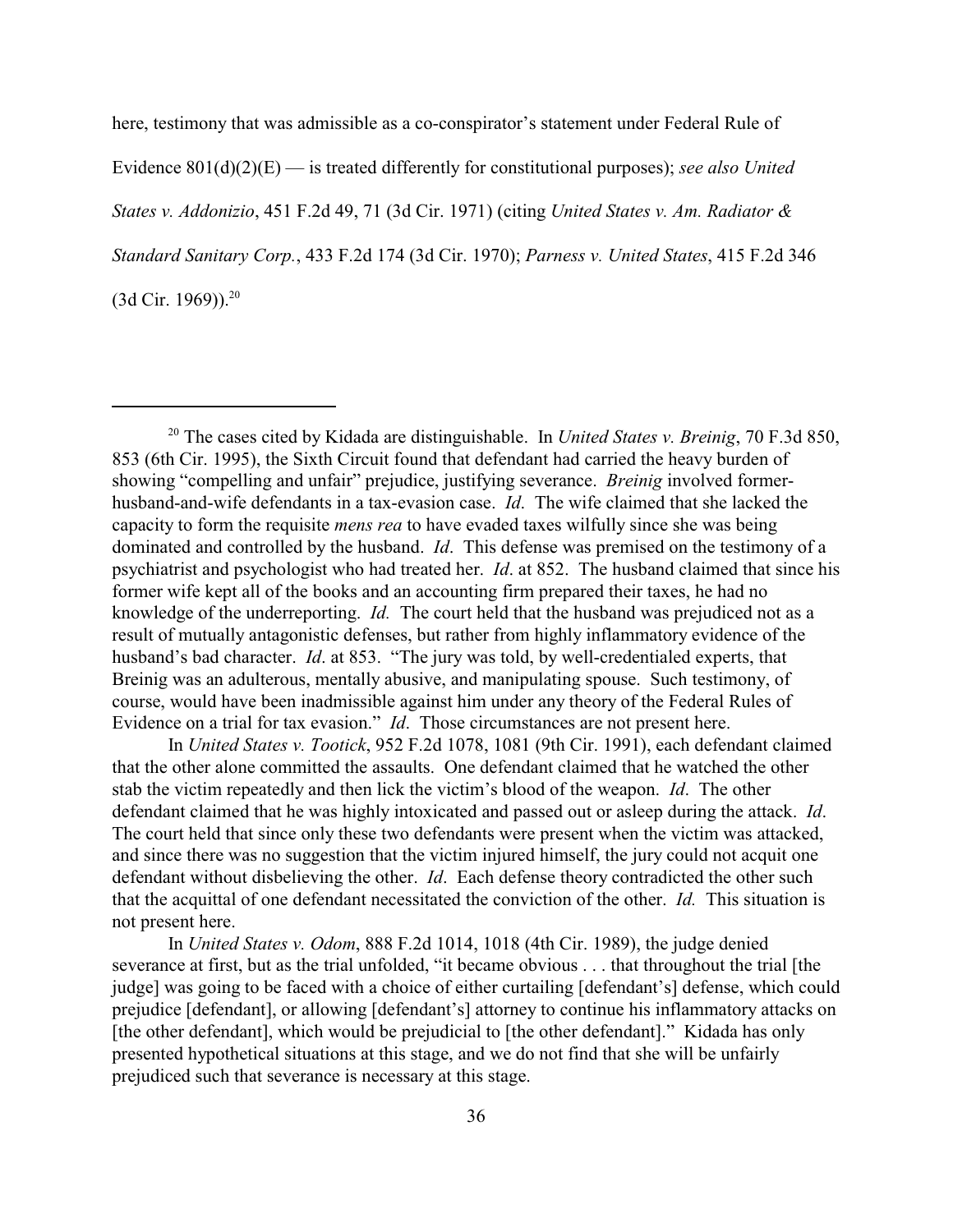### d) Jury Instructions

Kidada contends that a jury will be unable to compartmentalize the evidence against each of the Defendants "in this highly complicated RICO case[] involving multiple defendants, numerous murders and threats to murder, and a multi-year large scale drug trafficking conspiracy." (Kidada Mot. 13.) She claims that her right to an individualized determination of

 her guilt or innocence will be compromised through the jury's confusion and exhaustion. (*Id.*) She further contends that jury instructions will not be able to cure any prejudice. (*Id.* at 14.) However, as discussed above, the Indictment is clear as to which allegations and acts pertain to each Defendant. We presume that the jury will follow the instructions that we provide.<sup>21</sup>

For the foregoing reasons, we will deny Kidada's Motion to Sever.

## **C. Savage's Motion to Sever Counts**

### *1. Facts*

The Indictment alleges that Kaboni Savage was the leader of, and exercised direct authority over, the members of the KSO. (Indictment 8.) "He participated in murders, murder conspiracy, arson, money laundering, beatings, conspiracy to distribute controlled substances, carrying firearms during violent crimes, witness tampering, and witness retaliation." (*Id.*) He also "ordered murders of rival drug dealers, people he deemed to be disloyal to the KSO, witnesses, potential witnesses, and family members of witnesses." (*Id.*) The Indictment alleges that he was involved in the vast majority of the overt acts committed in furtherance of the KSO's

<sup>&</sup>lt;sup>21</sup> Kidada cites *United States v. Baker*, 10 F.3d 1374 (9th Cir. 1993) for the proposition that "mega-trials" may create substantial risks of prejudice in light of human limitations and the risks of spillover prejudice. *Id.* at 1391. However, in *Baker*, the Ninth Circuit concluded that "the district court did not abuse its broad discretion in denying Appellants' motions for severance." *Id.* at 1389.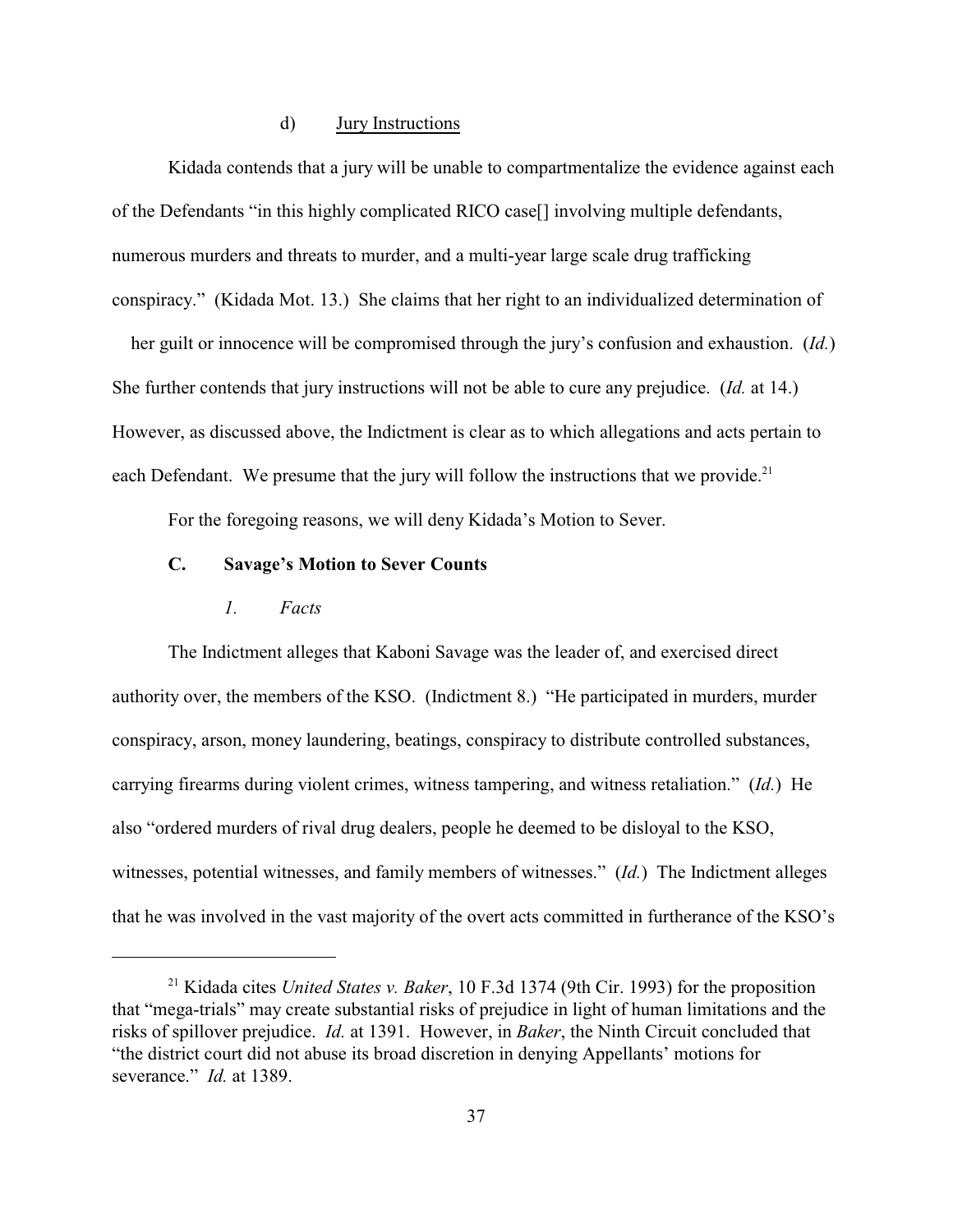objectives and goals. (*See id.* at 9-32.)

#### *2. Parties' Contentions*

Savage seeks to sever the Counts charged against him into three groups: (1) Count 2, which concerns the murder of Kenneth Lassiter "for the purpose of maintaining and increasing position in an enterprise engaged in racketeering activity"; (2) Counts 1, 3, and 4 through 8, which charge Savage and three co-Defendants with conspiring to participate in a RICO enterprise (Count 1), with five murders committed in aid of racketeering (Counts 3 through 7), and with witness tampering (Count 8); and (3) Counts 9 through 17, which concern the arson murders. (Savage Mot. 1-3.) Savage claims that he will suffer "severe and unwarranted prejudice including a sentence of death" if all of the counts he has been charged with are tried together. (*Id.* at 3.) Specifically, he contends that trying the counts in the first two groups alongside the arson murder counts will be "unduly prejudicial." (*Id.* at 4.) He claims that the groups of counts are unrelated, and that the evidence related to each group of counts is unrelated to the evidence concerning the other groups of counts. He argues, "a joint trial would result in trivial savings in judicial efficiency." (*Id.* at 3-4.)

The Government responds that the murders that Savage has been charged with are "linked" in that they were committed to further the purposes of the KSO. (Gov't's Resp. 20-22.) Moreover, the Government contends, the arson murder counts require proving the conspiracy to participate in a racketeering enterprise, as charged in Count 1. (*Id.* at 23.) The Government argues that any unfair prejudice that may be associated with trying all of these counts together is outweighed by the probative value of the evidence. (*Id.* at 24-26.)

38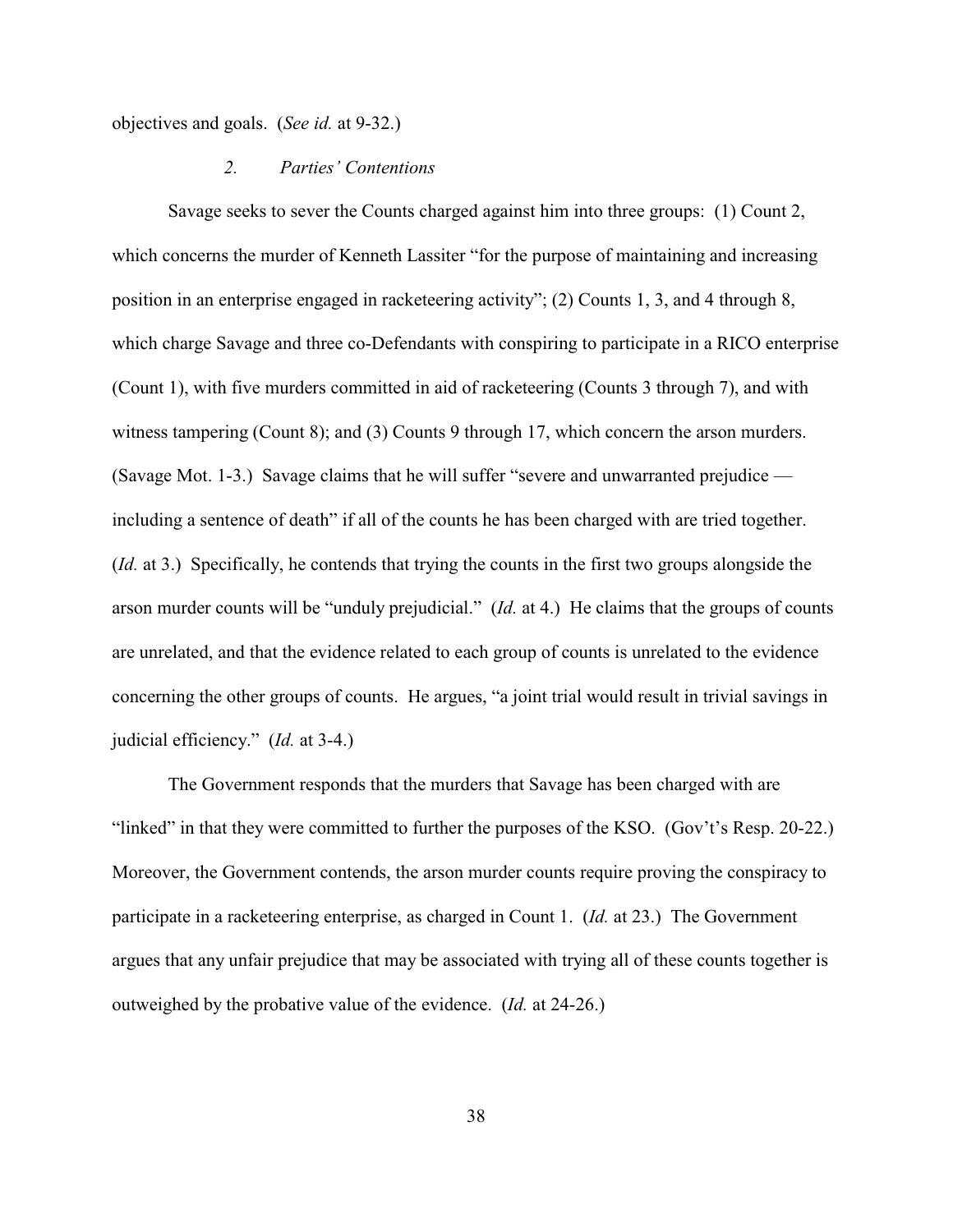#### *3. Analysis*

The Indictment alleges that "[i]t was a further purpose of the [KSO] that its members and associates would maintain, preserve, protect and attempt to expand the power, territory and profits of the enterprise through the use of threats, intimidation, violence, and murder." (Indictment 6.) Savage committed various overt acts in furtherance of the KSO conspiracy and its objectives. In furtherance of the conspiracy, Savage "shot and killed, and caused the murder of, Kenneth Lassiter . . . ." (*Id*. at 9; *see also id.* at 38-39 (Count 2, charging Savage with murder of Lassiter).) Also in furtherance of the KSO's objectives, he "knowingly and intentionally murdered, knowingly aided and abetted, and willfully caused the murder of, Mansur Abdullah" and Carlton Brown. (*See id*. at 40-41 (outlining murder in aid of racketeering charges for the respective victims in Counts 3 and 4); *see also id.* at 11 (charging murder of Abdullah in furtherance of conspiracy, and alleging that Savage directed Lamont Lewis to kill Carlton Brown in retaliation for murder by Brown and in furtherance of conspiracy).) Savage was also responsible for the murders of Barry Parker and others (*see id.* at 42 (Count 5, murder in aid of racketeering of Parker), 43 (Count 6, murder in aid of racketeering of Tyrone Toliver), 44 (Count 7, murder in aid of racketeering of Flowers), 45 (Count 8, witness tampering murder of Flowers)) — all of whom were killed in furtherance of the KSO conspiracy (*see id.* at 14-15 (murder of Parker in furtherance of conspiracy), 15-16 (murder of Toliver in furtherance of conspiracy), 17- 18 (murder of Flowers to prevent him from testifying).) Savage also conspired to commit the firebombing murders. (*Id*. at 21-24 (describing October 9, 2004 arson-murder), 46-54 (Counts 9 through 17, which encompass the arson murders).)

Clearly, the counts that Savage seeks to sever all concern murders that were committed in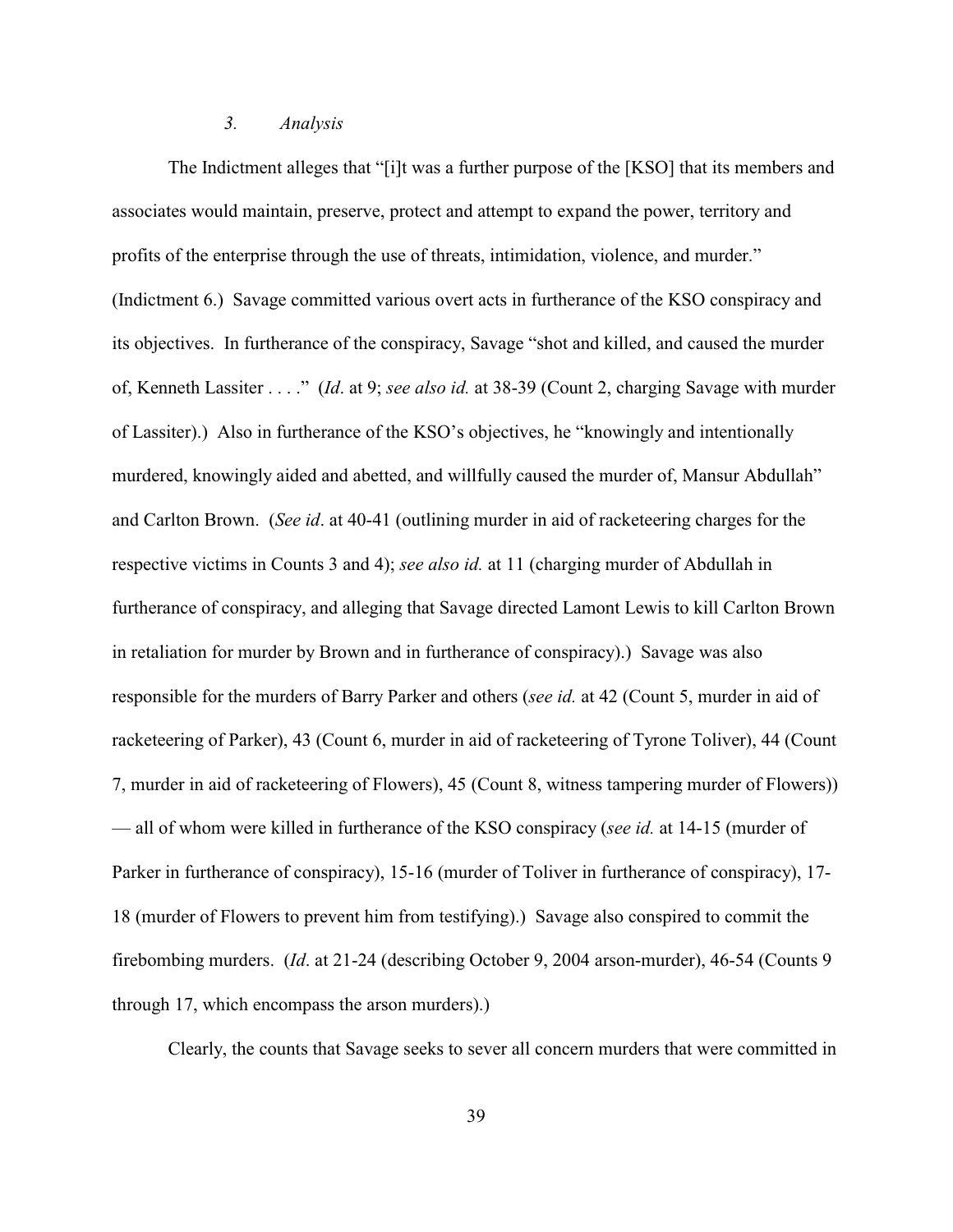furtherance of the KSO's goals. "Where charges leveled against only a single defendant 'arose directly' from his participation in a common illicit enterprise which led to charges against that defendant and co-defendants," the Third Circuit has held that "all of the charges may be considered part of the same series of acts, rendering joinder proper under Rule 8(b)." *United States v. Walker*, 657 F.3d 160, 169 (3d Cir. 2011); *see also Riley*, 621 F.3d at 334 ("In this case, it was [defendant's] failure to report income earned from the land fraud scheme that led to her Tax Fraud Counts. Because the tax evasion arose directly from the land fraud proceeds, it was in the interest of judicial efficiency to join these claims.").

Moreover, the Government will offer common evidence to prove each of these counts. The evidence that will be used to prove that each of the murders was committed in furtherance of the KSO's objectives will also be used for the other counts. Accordingly, these counts are properly joined. *See Aiken*, 76 F. Supp. 2d at 1351 (holding that joinder of counts was proper since the indictment charged all defendants with criminal enterprise and racketeering conspiracy, the "common thread" linking the defendants was the racketeering conspiracy, and "[s]ince the acts alleged in the various counts are connected together, if not inextricably linked, in terms of common objective, mode of operation, and participants"); *Rollack*, 64 F. Supp. 2d at 258 (noting that evidence of racketeering enterprise of which defendant is alleged to have been the leader would be offered and admissible at a trial of the non-capital as well as the capital crimes charged against him); *see also United States v. Friedman*, 854 F.2d 535, 561 (2d Cir. 1988) ("The presence of a substantive RICO count under 18 U.S.C. § 1962(c), and of a RICO conspiracy count under 18 U.S.C. § 1962(d), further broadens the government's power to charge multiple defendants together. A RICO charge under § 1962(c) necessarily incorporates allegations that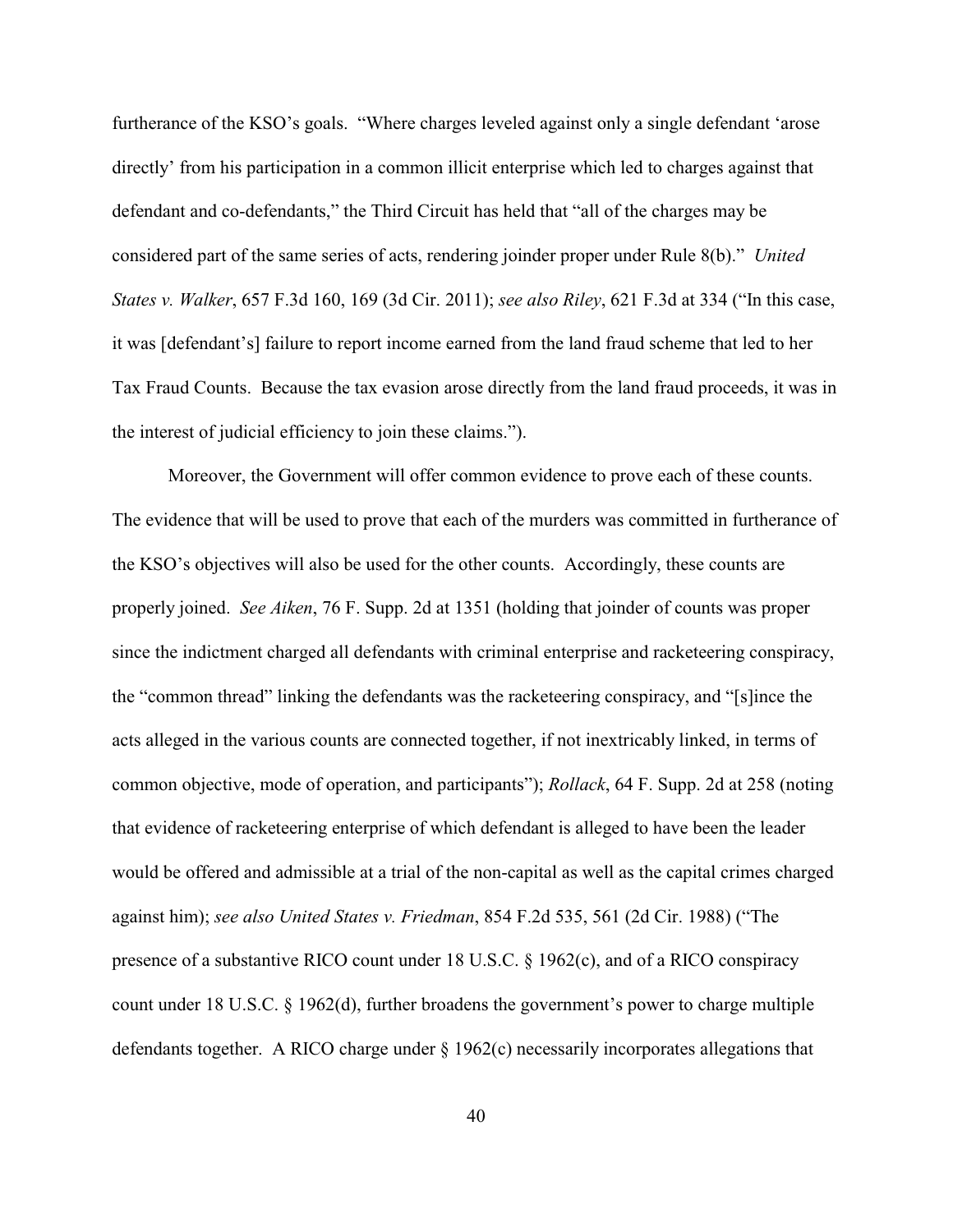each of the defendants named was associated with or employed by the same enterprise, and participated in the enterprise by engaging in at least two acts of racketeering related to the enterprise.").

With respect to the argument that severance is required to avoid unfair prejudice, Savage has failed to demonstrate that any unfair prejudice he may face as a result of the counts being tried together weighs heavily against the probative value of the evidence. At most, he argues that the arson murders were so horrendous that, when those counts are tried with the other counts involving murder, Savage will inevitably be prejudiced. This, however, is insufficient to warrant separate trials where the counts have been properly joined. *See Eufrasio*, 935 F.2d at 570-71 (holding that there was no misjoinder of RICO and non-RICO counts against one co-defendant since "the gambling and extortion along with the . . . murder conspiracy and loansharking charged against [him], were all allegedly undertaken by him in furtherance of and in association with the same racketeering enterprise and conspiracy" and "[a]ll the conduct charged against [him] constituted a single series of related acts furthering the . . . enterprise conspiracy and its purposes"); *Aiken*, 76 F. Supp. 2d at 1355 ("[T]he Constitution does not guarantee a trial free from the prejudice that inevitably accompanies any charge of heinous group crime; it demands only that the potential for transference of guilt be minimized to the extent possible under the circumstances . . . .") (quoting *United States v. Elliott*, 571 F.2d 880, 905 (5th Cir. 1978)) (internal quotation marks omitted). Savage has not demonstrated that appropriate limiting instructions would fail to cure any potential prejudice. *Aiken*, 76 F. Supp. 2d at 1355. Indeed, in *Buchanan*, the Supreme Court held that the jury, in considering the evidence of RICO criminal enterprise and conspiracy as to all defendants in a joint trial, may be able to obtain a more